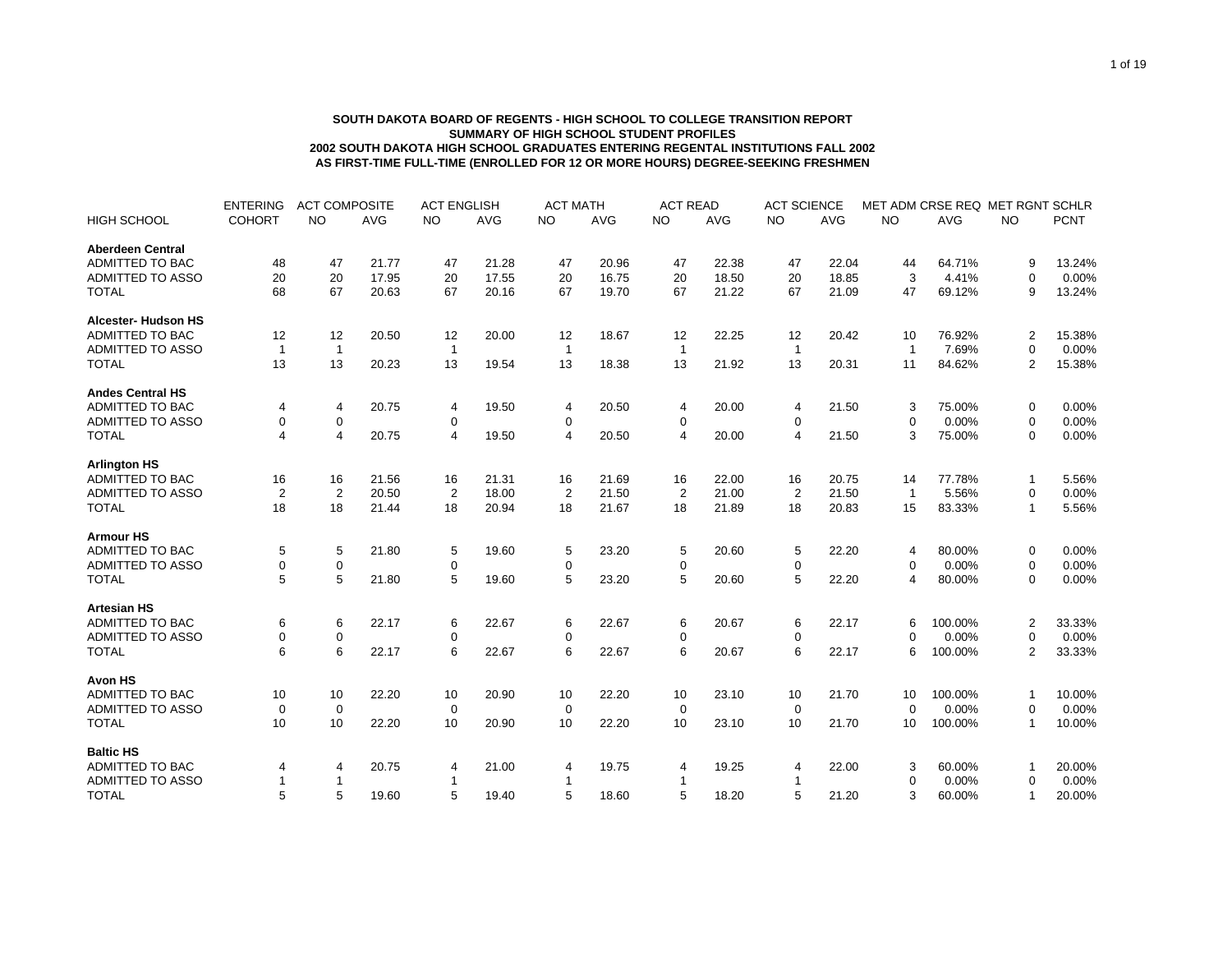|                          | <b>ENTERING</b> | <b>ACT COMPOSITE</b> |       | <b>ACT ENGLISH</b> |       | <b>ACT MATH</b> |       | <b>ACT READ</b> |       | <b>ACT SCIENCE</b> |       | MET ADM CRSE REQ MET RGNT SCHLR |          |                |             |
|--------------------------|-----------------|----------------------|-------|--------------------|-------|-----------------|-------|-----------------|-------|--------------------|-------|---------------------------------|----------|----------------|-------------|
| <b>HIGH SCHOOL</b>       | <b>COHORT</b>   | NO.                  | AVG   | NO                 | AVG   | NO.             | AVG   | NO              | AVG   | NO                 | AVG   | <b>NO</b>                       | AVG      | NO             | <b>PCNT</b> |
| <b>Belle Fouche HS</b>   |                 |                      |       |                    |       |                 |       |                 |       |                    |       |                                 |          |                |             |
| <b>ADMITTED TO BAC</b>   | 22              | 22                   | 21.64 | 22                 | 20.64 | 22              | 20.86 | 22              | 22.82 | 22                 | 21.45 | 18                              | 81.82%   | 8              | 36.36%      |
| <b>ADMITTED TO ASSO</b>  | $\mathbf 0$     | $\mathbf 0$          |       | $\mathbf 0$        |       | $\mathbf 0$     |       | $\mathbf 0$     |       | 0                  |       | $\mathbf 0$                     | 0.00%    | $\mathbf 0$    | 0.00%       |
| <b>TOTAL</b>             | 22              | 22                   | 21.64 | 22                 | 20.64 | 22              | 20.86 | 22              | 22.82 | 22                 | 21.45 | 18                              | 81.82%   | 8              | 36.36%      |
| <b>Bennett County HS</b> |                 |                      |       |                    |       |                 |       |                 |       |                    |       |                                 |          |                |             |
| <b>ADMITTED TO BAC</b>   | 6               | 6                    | 21.00 | 6                  | 20.67 | 6               | 20.00 | 6               | 23.17 | 6                  | 19.83 | 6                               | 85.71%   | $\mathbf{1}$   | 14.29%      |
| <b>ADMITTED TO ASSO</b>  | 1               | $\mathbf{1}$         |       | $\mathbf{1}$       |       | $\mathbf{1}$    |       | $\mathbf{1}$    |       | $\mathbf{1}$       |       | $\Omega$                        | 0.00%    | $\mathbf 0$    | 0.00%       |
| <b>TOTAL</b>             | $\overline{7}$  | $\overline{7}$       | 20.14 | $\overline{7}$     | 19.71 | $\overline{7}$  | 19.29 | $\overline{7}$  | 21.71 | $\overline{7}$     | 19.29 | 6                               | 85.71%   | $\mathbf{1}$   | 14.29%      |
| <b>Beresford HS</b>      |                 |                      |       |                    |       |                 |       |                 |       |                    |       |                                 |          |                |             |
| <b>ADMITTED TO BAC</b>   | 18              | 18                   | 20.83 | 18                 | 19.11 | 18              | 22.06 | 18              | 20.00 | 18                 | 21.33 | 18                              | 100.00%  | 8              | 44.44%      |
| <b>ADMITTED TO ASSO</b>  | 0               | $\mathbf 0$          |       | 0                  |       | $\mathbf 0$     |       | 0               |       | 0                  |       | $\Omega$                        | 0.00%    | 0              | 0.00%       |
| <b>TOTAL</b>             | 18              | 18                   | 20.83 | 18                 | 19.11 | 18              | 22.06 | 18              | 20.00 | 18                 | 21.33 | 18                              | 100.00%  | 8              | 44.44%      |
| <b>Bison HS</b>          |                 |                      |       |                    |       |                 |       |                 |       |                    |       |                                 |          |                |             |
| <b>ADMITTED TO BAC</b>   | 5               | 5                    | 19.20 | 5                  | 19.40 | 5               | 17.80 | 5               | 18.60 | 5                  | 19.80 | 5                               | 83.33%   | 1              | 16.67%      |
| <b>ADMITTED TO ASSO</b>  | $\overline{1}$  | $\mathbf{1}$         |       | $\mathbf{1}$       |       | 1               |       | $\mathbf{1}$    |       | $\mathbf{1}$       |       | $\mathbf 0$                     | 0.00%    | $\overline{0}$ | 0.00%       |
| <b>TOTAL</b>             | 6               | 6                    | 19.17 | 6                  | 19.00 | 6               | 18.00 | 6               | 18.67 | 6                  | 19.83 | 5                               | 83.33%   | $\mathbf{1}$   | 16.67%      |
| <b>Bon Homme HS</b>      |                 |                      |       |                    |       |                 |       |                 |       |                    |       |                                 |          |                |             |
| <b>ADMITTED TO BAC</b>   | 18              | 18                   | 22.61 | 18                 | 20.33 | 18              | 23.39 | 18              | 22.50 | 18                 | 23.56 | 10                              | 55.56%   | 0              | 0.00%       |
| <b>ADMITTED TO ASSO</b>  | 0               | $\mathbf 0$          |       | $\mathbf 0$        |       | $\mathbf 0$     |       | $\mathbf 0$     |       | 0                  |       | $\mathbf 0$                     | 0.00%    | $\mathbf 0$    | 0.00%       |
| <b>TOTAL</b>             | 18              | 18                   | 22.61 | 18                 | 20.33 | 18              | 23.39 | 18              | 22.50 | 18                 | 23.56 | 10                              | 55.56%   | $\mathbf 0$    | 0.00%       |
| <b>Bonesteel HS</b>      |                 |                      |       |                    |       |                 |       |                 |       |                    |       |                                 |          |                |             |
| <b>ADMITTED TO BAC</b>   | 3               | 3                    | 19.33 | 3                  | 16.67 | 3               | 19.67 | 3               | 16.67 | 3                  | 23.33 | $\overline{2}$                  | 66.67%   | 1              | 33.33%      |
| <b>ADMITTED TO ASSO</b>  | 0               | $\mathbf 0$          |       | $\mathbf 0$        |       | $\mathbf 0$     |       | 0               |       | $\mathbf 0$        |       | $\Omega$                        | 0.00%    | $\mathbf 0$    | 0.00%       |
| <b>TOTAL</b>             | 3               | 3                    | 19.33 | 3                  | 16.67 | 3               | 19.67 | 3               | 16.67 | 3                  | 23.33 | 2                               | 66.67%   | $\mathbf{1}$   | 33.33%      |
| <b>Bowdle HS</b>         |                 |                      |       |                    |       |                 |       |                 |       |                    |       |                                 |          |                |             |
| <b>ADMITTED TO BAC</b>   | 6               | 6                    | 23.33 | 6                  | 24.83 | 6               | 22.17 | 6               | 22.33 | 6                  | 22.83 | 5                               | 83.33%   | $\mathbf 0$    | 0.00%       |
| <b>ADMITTED TO ASSO</b>  | 0               | $\mathbf 0$          |       | $\mathbf 0$        |       | $\mathbf 0$     |       | 0               |       | 0                  |       | $\Omega$                        | 0.00%    | 0              | 0.00%       |
| <b>TOTAL</b>             | 6               | 6                    | 23.33 | 6                  | 24.83 | 6               | 22.17 | 6               | 22.33 | 6                  | 22.83 | 5                               | 83.33%   | 0              | 0.00%       |
| <b>Brandon Valley HS</b> |                 |                      |       |                    |       |                 |       |                 |       |                    |       |                                 |          |                |             |
| ADMITTED TO BAC          | 58              | 58                   | 22.84 | 58                 | 21.93 | 58              | 22.93 | 58              | 22.62 | 58                 | 23.03 | 51                              | 82.26%   | 12             | 19.35%      |
| ADMITTED TO ASSO         | $\overline{4}$  | $\overline{4}$       | 17.75 | $\overline{4}$     | 18.00 | $\overline{4}$  | 15.75 | $\overline{4}$  | 18.00 | $\overline{4}$     | 18.25 | $\mathbf 0$                     | 0.00%    | $\mathbf 0$    | 0.00%       |
| <b>TOTAL</b>             | 62              | 62                   | 22.52 | 62                 | 21.68 | 62              | 22.47 | 62              | 22.32 | 62                 | 22.73 | 51                              | 82.26%   | 12             | 19.35%      |
| <b>Bridgewater HS</b>    |                 |                      |       |                    |       |                 |       |                 |       |                    |       |                                 |          |                |             |
| ADMITTED TO BAC          | 6               | 6                    | 24.67 | 6                  | 24.83 | 6               | 25.33 | 6               | 24.33 | 6                  | 24.00 | 6                               | 100.00%  | $\overline{4}$ | 66.67%      |
| <b>ADMITTED TO ASSO</b>  | 0               | $\mathbf 0$          |       | $\mathbf 0$        |       | $\mathbf 0$     |       | 0               |       | $\mathbf 0$        |       | $\Omega$                        | $0.00\%$ | $\mathbf 0$    | 0.00%       |
| <b>TOTAL</b>             | 6               | 6                    | 24.67 | 6                  | 24.83 | 6               | 25.33 | 6               | 24.33 | 6                  | 24.00 | 6                               | 100.00%  | $\overline{4}$ | 66.67%      |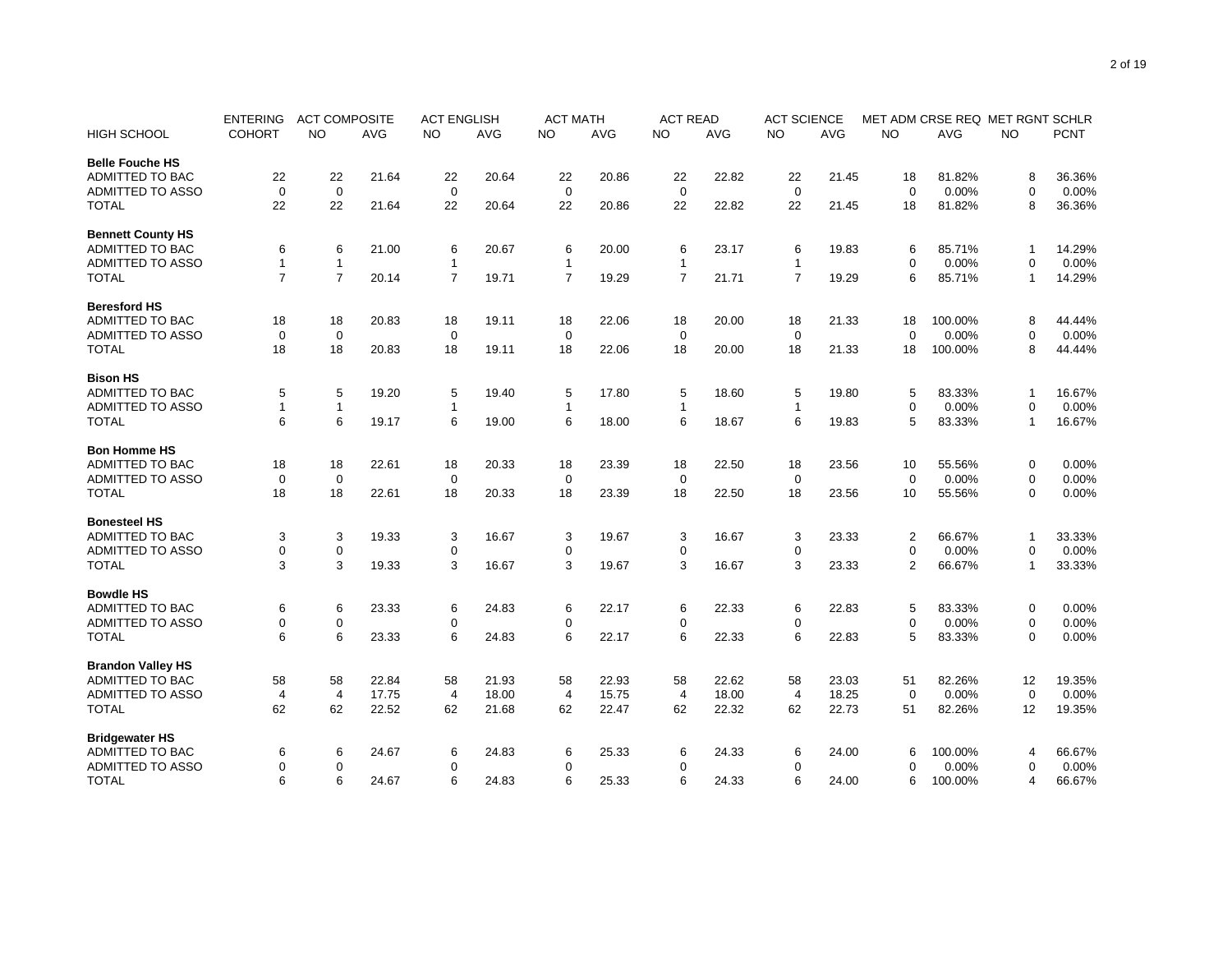|                         | <b>ENTERING</b> | <b>ACT COMPOSITE</b> |       | <b>ACT ENGLISH</b> |       | <b>ACT MATH</b> |       | <b>ACT READ</b> |       | <b>ACT SCIENCE</b> |       | MET ADM CRSE REQ MET RGNT SCHLR |         |                |             |
|-------------------------|-----------------|----------------------|-------|--------------------|-------|-----------------|-------|-----------------|-------|--------------------|-------|---------------------------------|---------|----------------|-------------|
| <b>HIGH SCHOOL</b>      | <b>COHORT</b>   | NO.                  | AVG   | NO                 | AVG   | NO              | AVG   | NO              | AVG   | NO                 | AVG   | <b>NO</b>                       | AVG     | NO.            | <b>PCNT</b> |
| <b>Bristol HS</b>       |                 |                      |       |                    |       |                 |       |                 |       |                    |       |                                 |         |                |             |
| <b>ADMITTED TO BAC</b>  | 3               | 3                    | 24.67 | 3                  | 21.00 | 3               | 23.33 | 3               | 28.67 | 3                  | 25.67 | 3                               | 100.00% | 0              | 0.00%       |
| <b>ADMITTED TO ASSO</b> | 0               | $\mathbf 0$          |       | $\mathbf 0$        |       | 0               |       | 0               |       | 0                  |       | $\Omega$                        | 0.00%   | $\mathbf 0$    | 0.00%       |
| <b>TOTAL</b>            | 3               | 3                    | 24.67 | 3                  | 21.00 | 3               | 23.33 | 3               | 28.67 | 3                  | 25.67 | 3                               | 100.00% | $\mathbf 0$    | 0.00%       |
| <b>Britton HS</b>       |                 |                      |       |                    |       |                 |       |                 |       |                    |       |                                 |         |                |             |
| <b>ADMITTED TO BAC</b>  | 7               | $\overline{7}$       | 20.86 | 7                  | 19.00 | 7               | 20.14 | 7               | 21.00 | $\overline{7}$     | 22.71 | 5                               | 71.43%  | $\overline{2}$ | 28.57%      |
| <b>ADMITTED TO ASSO</b> | 0               | $\mathbf 0$          |       | $\mathbf 0$        |       | $\mathbf 0$     |       | $\mathbf 0$     |       | 0                  |       | $\Omega$                        | 0.00%   | $\mathbf 0$    | 0.00%       |
| <b>TOTAL</b>            | $\overline{7}$  | $\overline{7}$       | 20.86 | $\overline{7}$     | 19.00 | $\overline{7}$  | 20.14 | $\overline{7}$  | 21.00 | $\overline{7}$     | 22.71 | 5                               | 71.43%  | $\overline{2}$ | 28.57%      |
| <b>Brookings HS</b>     |                 |                      |       |                    |       |                 |       |                 |       |                    |       |                                 |         |                |             |
| ADMITTED TO BAC         | 75              | 74                   | 22.97 | 74                 | 22.14 | 74              | 22.53 | 74              | 23.62 | 74                 | 22.85 | 72                              | 93.51%  | 11             | 14.29%      |
| <b>ADMITTED TO ASSO</b> | $\overline{2}$  | $\overline{2}$       | 17.00 | $\overline{2}$     | 16.50 | $\overline{2}$  | 15.00 | $\overline{2}$  | 17.00 | $\overline{2}$     | 18.00 | 2                               | 2.60%   | $\mathbf 0$    | 0.00%       |
| <b>TOTAL</b>            | 77              | 76                   | 22.82 | 76                 | 21.99 | 76              | 22.33 | 76              | 23.45 | 76                 | 22.72 | 74                              | 96.10%  | 11             | 14.29%      |
|                         |                 |                      |       |                    |       |                 |       |                 |       |                    |       |                                 |         |                |             |
| <b>Burke HS</b>         |                 |                      |       |                    |       |                 |       |                 |       |                    |       |                                 |         |                |             |
| ADMITTED TO BAC         | 4               | 4                    | 23.25 | $\overline{4}$     | 20.25 | 4               | 24.50 | 4               | 25.00 | 4                  | 23.25 | 3                               | 75.00%  | $\overline{2}$ | 50.00%      |
| <b>ADMITTED TO ASSO</b> | 0               | $\mathbf 0$          |       | $\mathbf 0$        |       | 0               |       | $\mathbf 0$     |       | 0                  |       | $\mathbf 0$                     | 0.00%   | $\mathbf 0$    | 0.00%       |
| <b>TOTAL</b>            | 4               | $\overline{4}$       | 23.25 | 4                  | 20.25 | 4               | 24.50 | 4               | 25.00 | $\overline{4}$     | 23.25 | 3                               | 75.00%  | 2              | 50.00%      |
| <b>Canistota HS</b>     |                 |                      |       |                    |       |                 |       |                 |       |                    |       |                                 |         |                |             |
| <b>ADMITTED TO BAC</b>  | 3               | 3                    | 20.67 | 3                  | 19.67 | 3               | 20.00 | 3               | 20.33 | 3                  | 21.00 | 3                               | 100.00% | 0              | 0.00%       |
| ADMITTED TO ASSO        | 0               | $\pmb{0}$            |       | $\mathbf 0$        |       | 0               |       | 0               |       | 0                  |       | $\Omega$                        | 0.00%   | $\mathbf 0$    | 0.00%       |
| <b>TOTAL</b>            | 3               | 3                    | 20.67 | 3                  | 19.67 | 3               | 20.00 | 3               | 20.33 | 3                  | 21.00 | 3                               | 100.00% | $\mathbf 0$    | 0.00%       |
| <b>Canton HS</b>        |                 |                      |       |                    |       |                 |       |                 |       |                    |       |                                 |         |                |             |
| <b>ADMITTED TO BAC</b>  | 20              | 20                   | 22.70 | 20                 | 20.70 | 20              | 22.60 | 20              | 23.55 | 20                 | 23.15 | 18                              | 90.00%  | $\overline{4}$ | 20.00%      |
| <b>ADMITTED TO ASSO</b> | $\mathbf 0$     | $\mathbf 0$          |       | $\mathbf 0$        |       | $\mathbf 0$     |       | $\mathbf 0$     |       | $\mathbf 0$        |       | $\Omega$                        | 0.00%   | $\Omega$       | 0.00%       |
| <b>TOTAL</b>            | 20              | 20                   | 22.70 | 20                 | 20.70 | 20              | 22.60 | 20              | 23.55 | 20                 | 23.15 | 18                              | 90.00%  | $\overline{4}$ | 20.00%      |
|                         |                 |                      |       |                    |       |                 |       |                 |       |                    |       |                                 |         |                |             |
| <b>Castelwood HS</b>    |                 |                      |       |                    |       |                 |       |                 |       |                    |       |                                 |         |                |             |
| <b>ADMITTED TO BAC</b>  | 9               | 9                    | 19.33 | 9                  | 17.56 | 9               | 18.78 | 9               | 19.33 | 9                  | 21.33 | 8                               | 88.89%  | 0              | 0.00%       |
| <b>ADMITTED TO ASSO</b> | 0               | $\mathbf 0$          |       | $\mathbf 0$        |       | $\mathbf 0$     |       | $\mathbf 0$     |       | 0                  |       | $\Omega$                        | 0.00%   | $\mathbf 0$    | 0.00%       |
| <b>TOTAL</b>            | 9               | 9                    | 19.33 | 9                  | 17.56 | 9               | 18.78 | 9               | 19.33 | 9                  | 21.33 | 8                               | 88.89%  | $\mathbf 0$    | 0.00%       |
| <b>Centerville HS</b>   |                 |                      |       |                    |       |                 |       |                 |       |                    |       |                                 |         |                |             |
| ADMITTED TO BAC         | 3               | 3                    | 21.00 | 3                  | 22.00 | 3               | 19.33 | 3               | 22.00 | 3                  | 20.67 | 3                               | 100.00% | $\mathbf 1$    | 33.33%      |
| ADMITTED TO ASSO        | 0               | $\mathbf 0$          |       | $\mathbf 0$        |       | $\mathbf 0$     |       | 0               |       | 0                  |       | $\Omega$                        | 0.00%   | $\mathbf 0$    | 0.00%       |
| <b>TOTAL</b>            | 3               | 3                    | 21.00 | 3                  | 22.00 | 3               | 19.33 | 3               | 22.00 | 3                  | 20.67 | 3                               | 100.00% | $\mathbf 1$    | 33.33%      |
| <b>Chamberlain HS</b>   |                 |                      |       |                    |       |                 |       |                 |       |                    |       |                                 |         |                |             |
| <b>ADMITTED TO BAC</b>  | 23              | 23                   | 23.22 | 23                 | 22.65 | 23              | 23.91 | 23              | 23.30 | 23                 | 22.78 | 22                              | 91.67%  | 12             | 50.00%      |
| <b>ADMITTED TO ASSO</b> | $\overline{1}$  | $\mathbf{1}$         |       | $\mathbf{1}$       |       | 1               |       | $\overline{1}$  |       | $\mathbf{1}$       |       | $\mathbf 0$                     | 0.00%   | $\mathbf 0$    | 0.00%       |
| <b>TOTAL</b>            | 24              | 24                   | 23.13 | 24                 | 22.46 | 24              | 23.63 | 24              | 23.42 | 24                 | 22.71 | 22                              | 91.67%  | 12             | 50.00%      |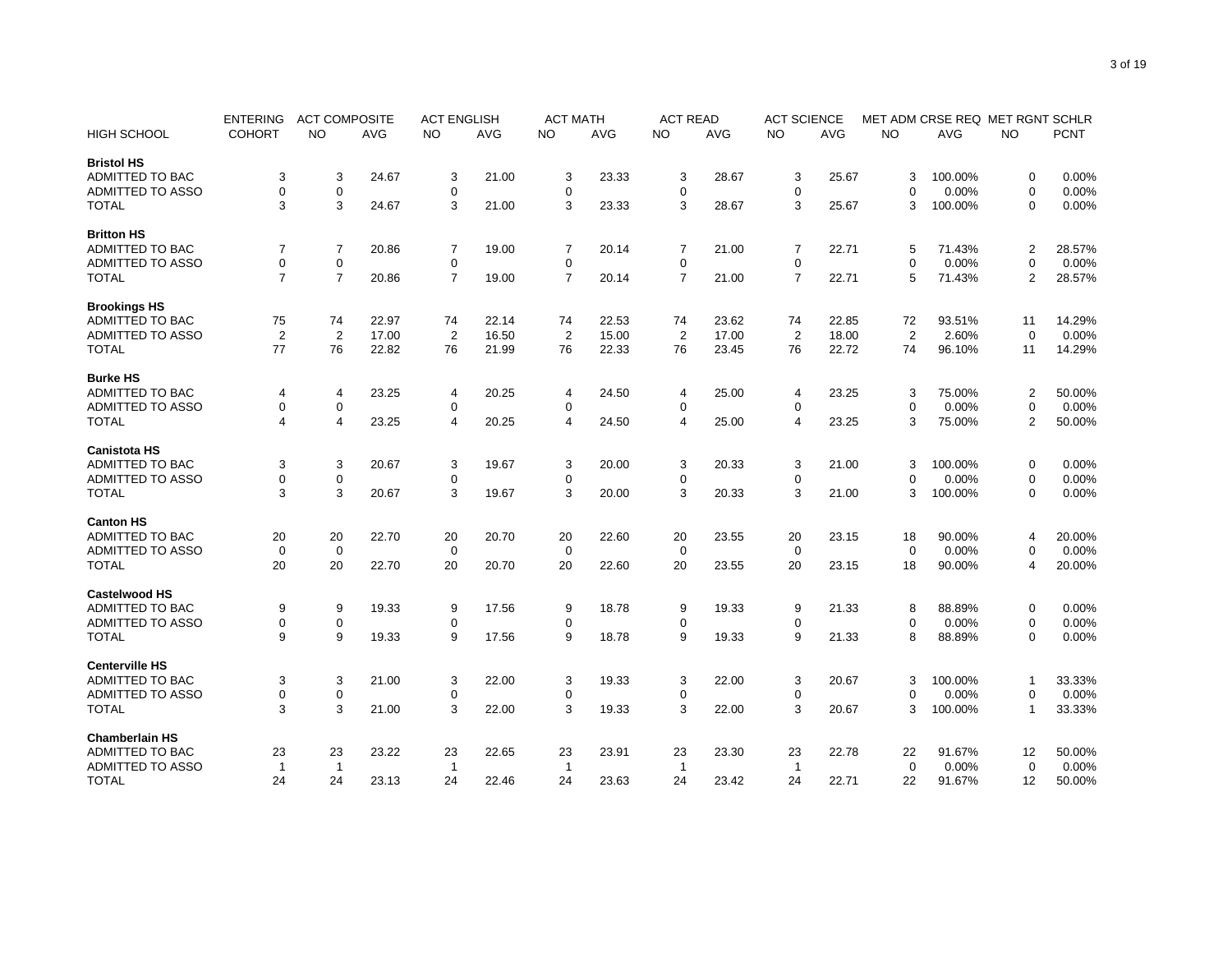|                         | <b>ENTERING</b> | <b>ACT COMPOSITE</b> |            | <b>ACT ENGLISH</b> |            | <b>ACT MATH</b> |            | <b>ACT READ</b> |            | <b>ACT SCIENCE</b> |            | MET ADM CRSE REQ MET RGNT SCHLR |          |                |             |
|-------------------------|-----------------|----------------------|------------|--------------------|------------|-----------------|------------|-----------------|------------|--------------------|------------|---------------------------------|----------|----------------|-------------|
| <b>HIGH SCHOOL</b>      | <b>COHORT</b>   | NO.                  | <b>AVG</b> | <b>NO</b>          | <b>AVG</b> | <b>NO</b>       | <b>AVG</b> | <b>NO</b>       | <b>AVG</b> | <b>NO</b>          | <b>AVG</b> | <b>NO</b>                       | AVG      | <b>NO</b>      | <b>PCNT</b> |
| <b>Chester Area HS</b>  |                 |                      |            |                    |            |                 |            |                 |            |                    |            |                                 |          |                |             |
| <b>ADMITTED TO BAC</b>  | 4               | 4                    | 22.50      | 4                  | 21.00      | 4               | 22.00      | 4               | 23.00      | 4                  | 23.50      | $\overline{2}$                  | 50.00%   | 0              | 0.00%       |
| <b>ADMITTED TO ASSO</b> | 0               | $\mathbf 0$          |            | $\mathbf 0$        |            | $\mathbf 0$     |            | $\mathbf 0$     |            | 0                  |            | $\Omega$                        | 0.00%    | $\mathbf 0$    | 0.00%       |
| <b>TOTAL</b>            | 4               | $\overline{4}$       | 22.50      | $\overline{4}$     | 21.00      | $\overline{4}$  | 22.00      | 4               | 23.00      | $\overline{4}$     | 23.50      | $\overline{2}$                  | 50.00%   | $\mathbf 0$    | 0.00%       |
| <b>Clark HS</b>         |                 |                      |            |                    |            |                 |            |                 |            |                    |            |                                 |          |                |             |
| ADMITTED TO BAC         | 15              | 15                   | 22.87      | 15                 | 23.47      | 15              | 21.00      | 15              | 23.00      | 15                 | 23.47      | 15                              | 93.75%   | 5              | 31.25%      |
| <b>ADMITTED TO ASSO</b> | $\overline{1}$  | $\mathbf{1}$         |            | $\mathbf{1}$       |            | $\mathbf{1}$    |            | $\overline{1}$  |            | $\mathbf{1}$       |            | $\mathbf 0$                     | 0.00%    | $\mathbf 0$    | 0.00%       |
| <b>TOTAL</b>            | 16              | 16                   | 22.94      | 16                 | 23.44      | 16              | 21.19      | 16              | 23.06      | 16                 | 23.44      | 15                              | 93.75%   | 5              | 31.25%      |
| <b>Colman HS</b>        |                 |                      |            |                    |            |                 |            |                 |            |                    |            |                                 |          |                |             |
| ADMITTED TO BAC         | $\overline{7}$  | $\overline{7}$       | 22.00      | $\overline{7}$     | 20.57      | $\overline{7}$  | 23.71      | 7               | 21.71      | $\overline{7}$     | 21.57      | 6                               | 54.55%   | $\overline{c}$ | 18.18%      |
| <b>ADMITTED TO ASSO</b> | 4               | $\overline{4}$       | 17.00      | $\overline{4}$     | 15.25      | $\overline{4}$  | 17.75      | 4               | 17.25      | $\overline{4}$     | 17.25      | $\mathbf{1}$                    | 9.09%    | $\mathbf 0$    | 0.00%       |
| <b>TOTAL</b>            | 11              | 11                   | 20.18      | 11                 | 18.64      | 11              | 21.55      | 11              | 20.09      | 11                 | 20.00      | $\overline{7}$                  | 63.64%   | $\overline{2}$ | 18.18%      |
| <b>Colome HS</b>        |                 |                      |            |                    |            |                 |            |                 |            |                    |            |                                 |          |                |             |
| <b>ADMITTED TO BAC</b>  | 8               | 8                    | 24.63      | 8                  | 24.38      | 8               | 23.75      | 8               | 25.50      | 8                  | 24.00      | 8                               | 100.00%  | 5              | 62.50%      |
| <b>ADMITTED TO ASSO</b> | 0               | $\mathbf 0$          |            | 0                  |            | $\mathbf 0$     |            | 0               |            | 0                  |            | $\Omega$                        | 0.00%    | $\mathbf 0$    | 0.00%       |
| <b>TOTAL</b>            | 8               | 8                    | 24.63      | 8                  | 24.38      | 8               | 23.75      | 8               | 25.50      | 8                  | 24.00      | 8                               | 100.00%  | 5              | 62.50%      |
| <b>Conde HS</b>         |                 |                      |            |                    |            |                 |            |                 |            |                    |            |                                 |          |                |             |
| <b>ADMITTED TO BAC</b>  | 3               | 3                    | 23.33      | 3                  | 21.00      | 3               | 22.67      | 3               | 26.00      | 3                  | 23.67      | 3                               | 100.00%  | $\overline{2}$ | 66.67%      |
| <b>ADMITTED TO ASSO</b> | 0               | $\mathbf 0$          |            | 0                  |            | 0               |            | 0               |            | 0                  |            | $\Omega$                        | 0.00%    | $\mathbf 0$    | 0.00%       |
| <b>TOTAL</b>            | 3               | 3                    | 23.33      | 3                  | 21.00      | 3               | 22.67      | 3               | 26.00      | 3                  | 23.67      | 3                               | 100.00%  | 2              | 66.67%      |
|                         |                 |                      |            |                    |            |                 |            |                 |            |                    |            |                                 |          |                |             |
| <b>Cresbard HS</b>      |                 |                      |            |                    |            |                 |            |                 |            |                    |            |                                 |          |                |             |
| <b>ADMITTED TO BAC</b>  | 3               | 3                    | 22.33      | 3                  | 21.00      | 3               | 22.00      | 3               | 23.00      | 3                  | 22.67      | 3                               | 100.00%  | 0              | 0.00%       |
| ADMITTED TO ASSO        | 0               | $\mathsf 0$          |            | $\mathbf 0$        |            | 0               |            | 0               |            | $\mathbf 0$        |            | $\mathbf 0$                     | 0.00%    | $\mathbf 0$    | 0.00%       |
| <b>TOTAL</b>            | 3               | 3                    | 22.33      | 3                  | 21.00      | 3               | 22.00      | 3               | 23.00      | 3                  | 22.67      | 3                               | 100.00%  | $\mathbf 0$    | 0.00%       |
| <b>Custer HS</b>        |                 |                      |            |                    |            |                 |            |                 |            |                    |            |                                 |          |                |             |
| <b>ADMITTED TO BAC</b>  | 19              | 18                   | 21.22      | 18                 | 20.06      | 18              | 21.28      | 18              | 21.17      | 18                 | 21.56      | 15                              | 75.00%   | $\overline{4}$ | 20.00%      |
| <b>ADMITTED TO ASSO</b> | -1              | $\mathbf 1$          |            | $\mathbf{1}$       |            | -1              |            | -1              |            | $\mathbf{1}$       |            | $\Omega$                        | 0.00%    | $\mathbf 0$    | 0.00%       |
| <b>TOTAL</b>            | 20              | 19                   | 21.11      | 19                 | 19.84      | 19              | 21.05      | 19              | 21.16      | 19                 | 21.47      | 15                              | 75.00%   | $\overline{4}$ | 20.00%      |
| <b>Dakota Valley HS</b> |                 |                      |            |                    |            |                 |            |                 |            |                    |            |                                 |          |                |             |
| <b>ADMITTED TO BAC</b>  | 17              | 17                   | 20.29      | 17                 | 20.47      | 17              | 19.00      | 17              | 20.53      | 17                 | 20.65      | 13                              | 76.47%   | 10             | 58.82%      |
| ADMITTED TO ASSO        | 0               | $\mathbf 0$          |            | $\mathbf 0$        |            | 0               |            | $\mathbf 0$     |            | 0                  |            | $\mathbf 0$                     | 0.00%    | $\mathbf 0$    | 0.00%       |
| <b>TOTAL</b>            | 17              | 17                   | 20.29      | 17                 | 20.47      | 17              | 19.00      | 17              | 20.53      | 17                 | 20.65      | 13                              | 76.47%   | 10             | 58.82%      |
| De Smet HS              |                 |                      |            |                    |            |                 |            |                 |            |                    |            |                                 |          |                |             |
| <b>ADMITTED TO BAC</b>  | 13              | 13                   | 24.85      | 13                 | 24.38      | 13              | 25.69      | 13              | 25.08      | 13                 | 23.46      | 13                              | 100.00%  | 5              | 38.46%      |
| <b>ADMITTED TO ASSO</b> | 0               | $\mathbf 0$          |            | $\mathbf 0$        |            | 0               |            | 0               |            | 0                  |            | $\Omega$                        | $0.00\%$ | $\mathbf 0$    | 0.00%       |
| <b>TOTAL</b>            | 13              | 13                   | 24.85      | 13                 | 24.38      | 13              | 25.69      | 13              | 25.08      | 13                 | 23.46      | 13                              | 100.00%  | 5              | 38.46%      |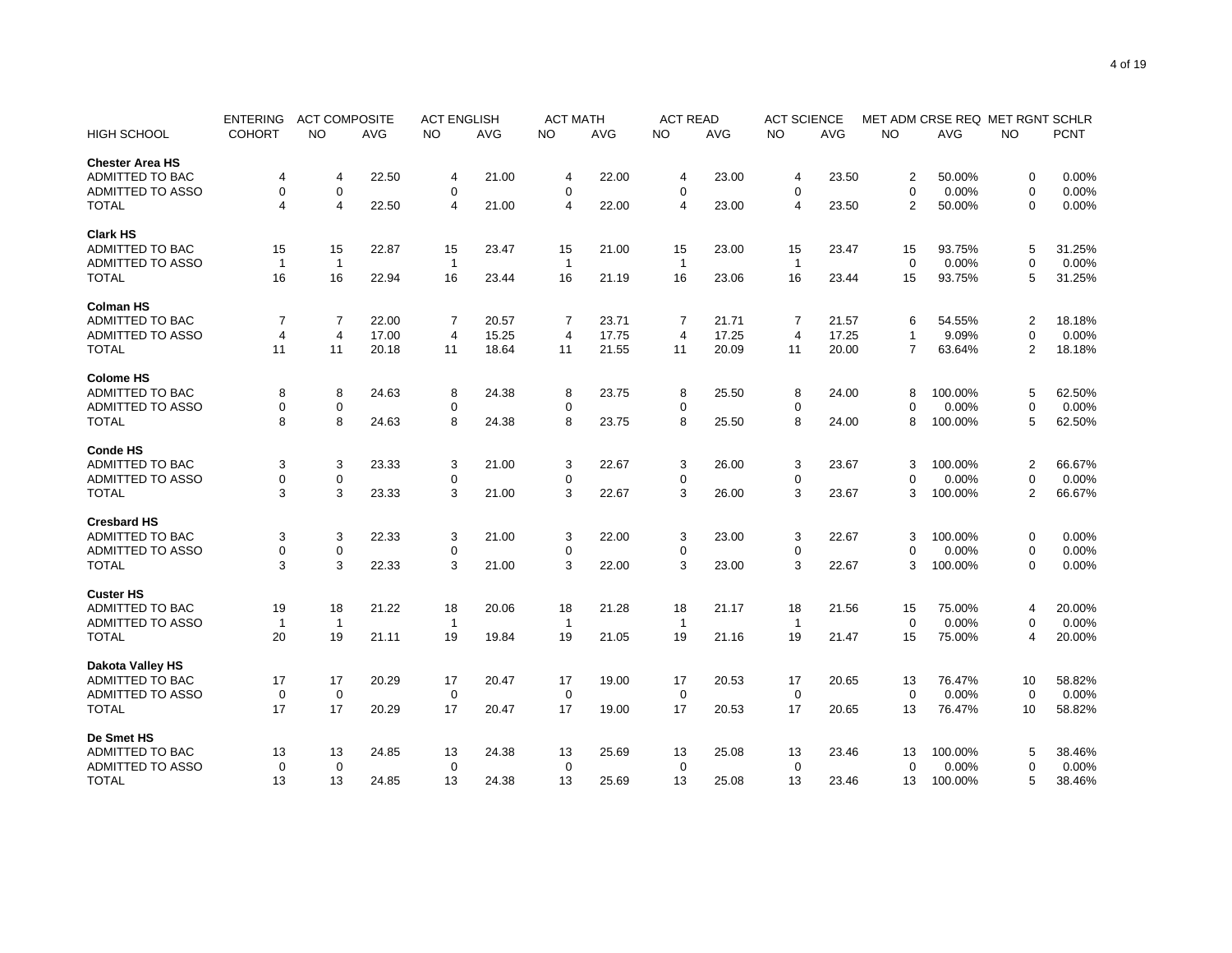|                           | <b>ENTERING</b> | <b>ACT COMPOSITE</b> |            | <b>ACT ENGLISH</b> |            | <b>ACT MATH</b> |            | <b>ACT READ</b> |            | <b>ACT SCIENCE</b> |            | MET ADM CRSE REQ MET RGNT SCHLR |          |                |             |
|---------------------------|-----------------|----------------------|------------|--------------------|------------|-----------------|------------|-----------------|------------|--------------------|------------|---------------------------------|----------|----------------|-------------|
| <b>HIGH SCHOOL</b>        | <b>COHORT</b>   | <b>NO</b>            | <b>AVG</b> | <b>NO</b>          | <b>AVG</b> | <b>NO</b>       | <b>AVG</b> | NO.             | <b>AVG</b> | <b>NO</b>          | <b>AVG</b> | <b>NO</b>                       | AVG      | <b>NO</b>      | <b>PCNT</b> |
| <b>Dell Rapids HS</b>     |                 |                      |            |                    |            |                 |            |                 |            |                    |            |                                 |          |                |             |
| <b>ADMITTED TO BAC</b>    | 26              | 26                   | 21.19      | 26                 | 20.31      | 26              | 20.42      | 26              | 22.58      | 26                 | 20.85      | 21                              | 77.78%   | 6              | 22.22%      |
| <b>ADMITTED TO ASSO</b>   | $\overline{1}$  | $\mathbf{1}$         |            | $\mathbf{1}$       |            | $\overline{1}$  |            | $\overline{1}$  |            | $\overline{1}$     |            | $\Omega$                        | 0.00%    | $\Omega$       | 0.00%       |
| <b>TOTAL</b>              | 27              | 27                   | 20.85      | 27                 | 19.85      | 27              | 20.19      | 27              | 22.22      | 27                 | 20.59      | 21                              | 77.78%   | 6              | 22.22%      |
| <b>Deubrook HS</b>        |                 |                      |            |                    |            |                 |            |                 |            |                    |            |                                 |          |                |             |
| <b>ADMITTED TO BAC</b>    | 13              | 13                   | 23.15      | 13                 | 22.15      | 13              | 22.54      | 13              | 23.85      | 13                 | 23.31      | 11                              | 78.57%   | 0              | 0.00%       |
| <b>ADMITTED TO ASSO</b>   | $\overline{1}$  | $\mathbf{1}$         |            | $\mathbf{1}$       |            | $\mathbf{1}$    |            | $\overline{1}$  |            | $\mathbf{1}$       |            | $\Omega$                        | 0.00%    | $\mathbf 0$    | 0.00%       |
| <b>TOTAL</b>              | 14              | 14                   | 23.50      | 14                 | 22.71      | 14              | 22.71      | 14              | 24.36      | 14                 | 23.43      | 11                              | 78.57%   | $\mathbf 0$    | 0.00%       |
| <b>Deuel HS</b>           |                 |                      |            |                    |            |                 |            |                 |            |                    |            |                                 |          |                |             |
| ADMITTED TO BAC           | 16              | 16                   | 21.19      | 16                 | 20.69      | 16              | 20.38      | 16              | 21.94      | 16                 | 21.44      | 15                              | 88.24%   | 9              | 52.94%      |
| ADMITTED TO ASSO          | $\overline{1}$  | $\mathbf{1}$         |            | $\mathbf{1}$       |            | $\mathbf{1}$    |            | $\overline{1}$  |            | $\mathbf{1}$       |            | $\mathbf 0$                     | 0.00%    | $\mathbf 0$    | 0.00%       |
| <b>TOTAL</b>              | 17              | 17                   | 20.82      | 17                 | 20.24      | 17              | 20.06      | 17              | 21.65      | 17                 | 21.00      | 15                              | 88.24%   | 9              | 52.94%      |
| <b>Doland HS</b>          |                 |                      |            |                    |            |                 |            |                 |            |                    |            |                                 |          |                |             |
| <b>ADMITTED TO BAC</b>    | 4               | 4                    | 22.25      | 4                  | 22.75      | 4               | 20.50      | 4               | 22.25      | 4                  | 23.50      | 4                               | 100.00%  | 0              | 0.00%       |
| <b>ADMITTED TO ASSO</b>   | 0               | $\mathbf 0$          |            | 0                  |            | $\mathbf 0$     |            | 0               |            | $\mathbf 0$        |            | $\Omega$                        | 0.00%    | $\mathbf 0$    | 0.00%       |
| <b>TOTAL</b>              | 4               | $\overline{4}$       | 22.25      | $\overline{4}$     | 22.75      | $\overline{4}$  | 20.50      | 4               | 22.25      | $\overline{4}$     | 23.50      | 4                               | 100.00%  | $\mathbf 0$    | 0.00%       |
| <b>Douglas HS</b>         |                 |                      |            |                    |            |                 |            |                 |            |                    |            |                                 |          |                |             |
| ADMITTED TO BAC           | 16              | 16                   | 22.38      | 16                 | 21.75      | 16              | 21.75      | 16              | 22.88      | 16                 | 22.50      | 15                              | 93.75%   | $\overline{4}$ | 25.00%      |
| <b>ADMITTED TO ASSO</b>   | 0               | $\mathbf 0$          |            | 0                  |            | 0               |            | $\mathbf 0$     |            | 0                  |            | $\mathbf 0$                     | 0.00%    | $\mathbf 0$    | 0.00%       |
| <b>TOTAL</b>              | 16              | 16                   | 22.38      | 16                 |            | 16              | 21.75      | 16              | 22.88      |                    | 22.50      | 15                              | 93.75%   |                | 25.00%      |
|                           |                 |                      |            |                    | 21.75      |                 |            |                 |            | 16                 |            |                                 |          | $\overline{4}$ |             |
| <b>Edmunds Central HS</b> |                 |                      |            |                    |            |                 |            |                 |            |                    |            |                                 |          |                |             |
| <b>ADMITTED TO BAC</b>    | 3               | 3                    | 23.00      | 3                  | 23.67      | 3               | 23.00      | 3               | 22.67      | 3                  | 22.33      | 3                               | 100.00%  | $\overline{2}$ | 66.67%      |
| <b>ADMITTED TO ASSO</b>   | 0               | $\mathsf 0$          |            | $\mathbf 0$        |            | 0               |            | 0               |            | $\mathbf 0$        |            | $\Omega$                        | $0.00\%$ | $\mathbf 0$    | 0.00%       |
| <b>TOTAL</b>              | 3               | 3                    | 23.00      | 3                  | 23.67      | 3               | 23.00      | 3               | 22.67      | 3                  | 22.33      | 3                               | 100.00%  | $\overline{2}$ | 66.67%      |
| <b>Elk Point HS</b>       |                 |                      |            |                    |            |                 |            |                 |            |                    |            |                                 |          |                |             |
| <b>ADMITTED TO BAC</b>    | 14              | 14                   | 22.29      | 14                 | 21.29      | 14              | 23.79      | 14              | 22.29      | 14                 | 21.50      | 13                              | 92.86%   | 3              | 21.43%      |
| <b>ADMITTED TO ASSO</b>   | $\mathbf 0$     | $\mathbf 0$          |            | $\mathbf 0$        |            | $\mathbf 0$     |            | $\mathbf 0$     |            | $\mathbf 0$        |            | $\Omega$                        | 0.00%    | $\mathbf 0$    | 0.00%       |
| <b>TOTAL</b>              | 14              | 14                   | 22.29      | 14                 | 21.29      | 14              | 23.79      | 14              | 22.29      | 14                 | 21.50      | 13                              | 92.86%   | 3              | 21.43%      |
| <b>Elkton HS</b>          |                 |                      |            |                    |            |                 |            |                 |            |                    |            |                                 |          |                |             |
| <b>ADMITTED TO BAC</b>    | 5               | 5                    | 20.00      | 5                  | 19.00      | 5               | 19.60      | 5               | 21.20      | 5                  | 20.20      | 5                               | 100.00%  | 0              | 0.00%       |
| ADMITTED TO ASSO          | 0               | $\mathbf 0$          |            | $\mathbf 0$        |            | 0               |            | 0               |            | 0                  |            | $\Omega$                        | 0.00%    | $\mathbf 0$    | 0.00%       |
| <b>TOTAL</b>              | 5               | 5                    | 20.00      | 5                  | 19.00      | 5               | 19.60      | 5               | 21.20      | 5                  | 20.20      | 5                               | 100.00%  | 0              | 0.00%       |
| <b>Emery HS</b>           |                 |                      |            |                    |            |                 |            |                 |            |                    |            |                                 |          |                |             |
| <b>ADMITTED TO BAC</b>    | 3               | 3                    | 24.67      | 3                  | 23.33      | 3               | 24.00      | 3               | 27.33      | 3                  | 22.67      | 3                               | 75.00%   | 0              | 0.00%       |
| <b>ADMITTED TO ASSO</b>   |                 | -1                   |            | -1                 |            | 1               |            | 1               |            | -1                 |            | $\Omega$                        | 0.00%    | $\mathbf 0$    | 0.00%       |
| <b>TOTAL</b>              | 4               | $\overline{4}$       | 22.50      | $\overline{4}$     | 21.25      | 4               | 22.25      | 4               | 25.25      | 4                  | 20.50      | 3                               | 75.00%   | $\mathbf 0$    | 0.00%       |
|                           |                 |                      |            |                    |            |                 |            |                 |            |                    |            |                                 |          |                |             |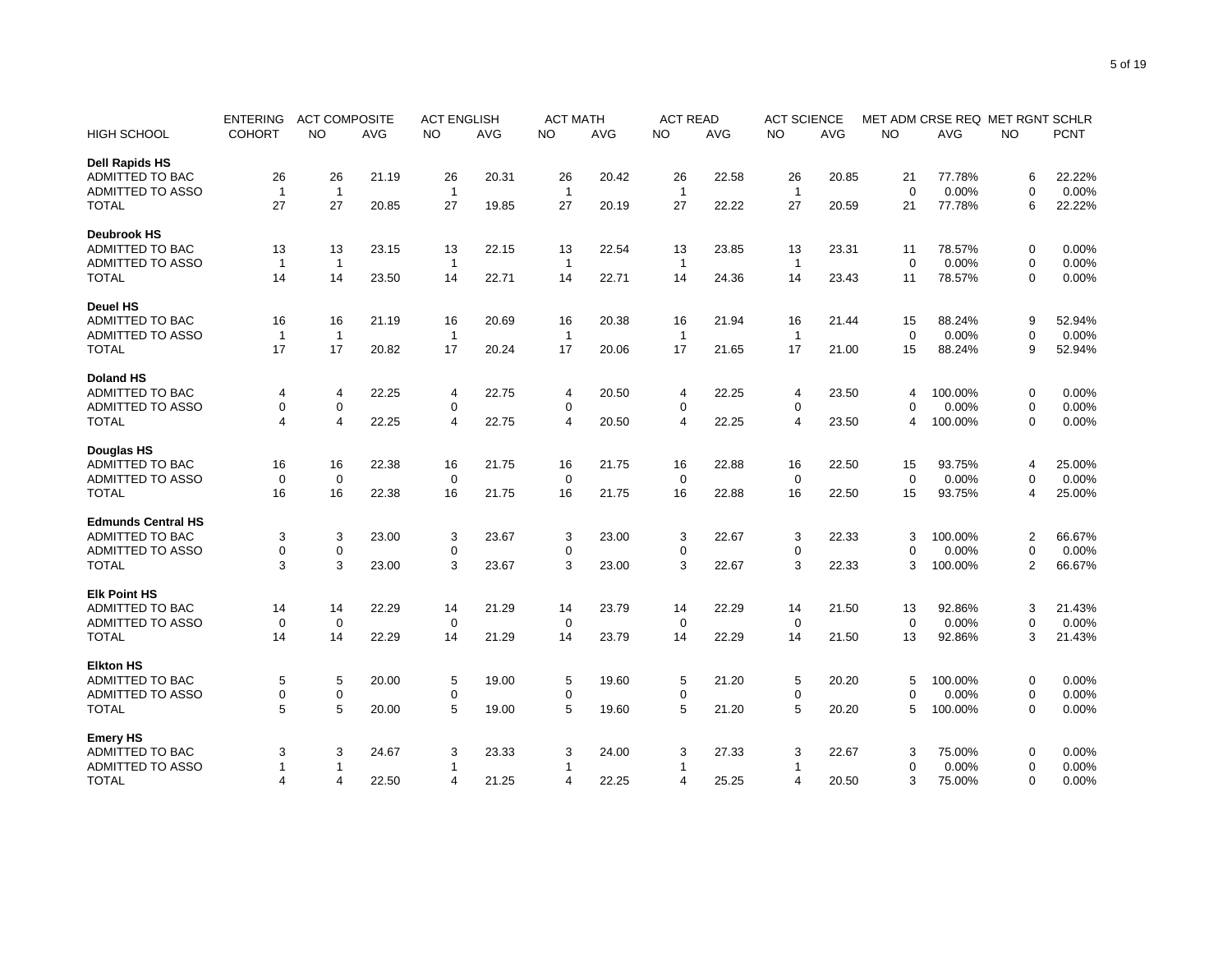|                         | <b>ENTERING</b>         | <b>ACT COMPOSITE</b> |       | <b>ACT ENGLISH</b> |       | <b>ACT MATH</b> |       | <b>ACT READ</b> |       | <b>ACT SCIENCE</b> |       | MET ADM CRSE REQ MET RGNT SCHLR |         |                |             |
|-------------------------|-------------------------|----------------------|-------|--------------------|-------|-----------------|-------|-----------------|-------|--------------------|-------|---------------------------------|---------|----------------|-------------|
| <b>HIGH SCHOOL</b>      | <b>COHORT</b>           | NO.                  | AVG   | NO                 | AVG   | NO.             | AVG   | NO.             | AVG   | NO                 | AVG   | NO                              | AVG     | NO             | <b>PCNT</b> |
| <b>Estelline HS</b>     |                         |                      |       |                    |       |                 |       |                 |       |                    |       |                                 |         |                |             |
| <b>ADMITTED TO BAC</b>  | 10                      | 10                   | 23.50 | 10                 | 22.60 | 10              | 25.10 | 10              | 22.80 | 10                 | 22.80 | 9                               | 90.00%  | 5              | 50.00%      |
| <b>ADMITTED TO ASSO</b> | 0                       | $\mathbf 0$          |       | $\mathbf 0$        |       | $\mathbf 0$     |       | 0               |       | 0                  |       | $\mathbf 0$                     | 0.00%   | $\mathbf 0$    | 0.00%       |
| <b>TOTAL</b>            | 10                      | 10                   | 23.50 | 10                 | 22.60 | 10              | 25.10 | 10              | 22.80 | 10                 | 22.80 | 9                               | 90.00%  | 5              | 50.00%      |
| <b>Ethan HS</b>         |                         |                      |       |                    |       |                 |       |                 |       |                    |       |                                 |         |                |             |
| <b>ADMITTED TO BAC</b>  | 7                       | $\overline{7}$       | 23.00 | 7                  | 20.57 | 7               | 25.29 | 7               | 22.57 | $\overline{7}$     | 23.29 | 6                               | 85.71%  | 0              | 0.00%       |
| <b>ADMITTED TO ASSO</b> | 0                       | $\mathbf 0$          |       | $\mathbf 0$        |       | $\mathbf 0$     |       | $\mathbf 0$     |       | $\mathbf 0$        |       | $\Omega$                        | 0.00%   | $\mathbf 0$    | 0.00%       |
| <b>TOTAL</b>            | $\overline{7}$          | $\overline{7}$       | 23.00 | $\overline{7}$     | 20.57 | $\overline{7}$  | 25.29 | $\overline{7}$  | 22.57 | $\overline{7}$     | 23.29 | 6                               | 85.71%  | $\mathbf 0$    | 0.00%       |
| Eureka HS               |                         |                      |       |                    |       |                 |       |                 |       |                    |       |                                 |         |                |             |
| <b>ADMITTED TO BAC</b>  | 10                      | 10                   | 24.00 | 10                 | 22.40 | 10              | 22.60 | 10              | 25.70 | 10                 | 24.60 | 10                              | 100.00% | 0              | 0.00%       |
| <b>ADMITTED TO ASSO</b> | 0                       | $\mathbf 0$          |       | $\mathbf 0$        |       | $\mathbf 0$     |       | $\mathbf 0$     |       | 0                  |       | $\Omega$                        | 0.00%   | 0              | 0.00%       |
| <b>TOTAL</b>            | 10                      | 10                   | 24.00 | 10                 | 22.40 | 10              | 22.60 | 10              | 25.70 | 10                 | 24.60 | 10                              | 100.00% | $\Omega$       | 0.00%       |
|                         |                         |                      |       |                    |       |                 |       |                 |       |                    |       |                                 |         |                |             |
| <b>Faith HS</b>         |                         |                      |       |                    |       |                 |       |                 |       |                    |       |                                 |         |                |             |
| ADMITTED TO BAC         | 5                       | 5                    | 21.00 | 5                  | 16.20 | 5               | 17.60 | 5               | 16.60 | 5                  | 18.00 | 5                               | 62.50%  | 0              | 0.00%       |
| <b>ADMITTED TO ASSO</b> | 3                       | 3                    | 17.67 | 3                  | 15.00 | 3               | 15.00 | 3               | 20.00 | 3                  | 19.33 | $\mathbf 0$                     | 0.00%   | $\mathbf 0$    | 0.00%       |
| <b>TOTAL</b>            | 8                       | 8                    | 19.75 | 8                  | 15.75 | 8               | 16.63 | 8               | 17.88 | 8                  | 18.50 | 5                               | 62.50%  | 0              | 0.00%       |
| <b>Faulkton HS</b>      |                         |                      |       |                    |       |                 |       |                 |       |                    |       |                                 |         |                |             |
| <b>ADMITTED TO BAC</b>  | 8                       | 8                    | 22.25 | 8                  | 20.25 | 8               | 22.25 | 8               | 23.50 | 8                  | 22.88 | 7                               | 70.00%  | 0              | 0.00%       |
| <b>ADMITTED TO ASSO</b> | $\overline{2}$          | 2                    | 19.50 | $\overline{2}$     | 17.50 | $\overline{2}$  | 19.50 | 2               | 20.50 | $\overline{2}$     | 20.50 | $\mathbf 0$                     | 0.00%   | $\mathbf 0$    | 0.00%       |
| <b>TOTAL</b>            | 10                      | 10                   | 21.70 | 10                 | 19.70 | 10              | 21.70 | 10              | 22.90 | 10                 | 22.40 | $\overline{7}$                  | 70.00%  | $\mathbf 0$    | 0.00%       |
| <b>Flandreau HS</b>     |                         |                      |       |                    |       |                 |       |                 |       |                    |       |                                 |         |                |             |
| <b>ADMITTED TO BAC</b>  | 15                      | 15                   | 22.87 | 15                 | 22.67 | 15              | 23.27 | 15              | 22.73 | 15                 | 22.53 | 14                              | 93.33%  | $\overline{c}$ | 13.33%      |
| <b>ADMITTED TO ASSO</b> | $\mathbf 0$             | $\mathbf 0$          |       | $\mathbf 0$        |       | $\mathbf 0$     |       | $\mathbf 0$     |       | $\mathbf 0$        |       | $\Omega$                        | 0.00%   | $\mathbf 0$    | 0.00%       |
| <b>TOTAL</b>            | 15                      | 15                   | 22.87 | 15                 | 22.67 | 15              | 23.27 | 15              | 22.73 | 15                 | 22.53 | 14                              | 93.33%  | $\overline{2}$ | 13.33%      |
| <b>Frederick HS</b>     |                         |                      |       |                    |       |                 |       |                 |       |                    |       |                                 |         |                |             |
| <b>ADMITTED TO BAC</b>  | $\overline{\mathbf{c}}$ | 2                    | 19.50 | 2                  | 20.00 | $\overline{2}$  | 21.00 | $\overline{2}$  | 18.00 | $\overline{c}$     | 19.00 | $\overline{1}$                  | 33.33%  | 0              | 0.00%       |
| <b>ADMITTED TO ASSO</b> | 1                       | $\mathbf{1}$         |       | $\mathbf{1}$       |       | 1               |       | 1               |       | $\mathbf{1}$       |       | $\Omega$                        | 0.00%   | $\mathbf 0$    | 0.00%       |
| <b>TOTAL</b>            | 3                       | 3                    | 20.33 | 3                  | 20.33 | 3               | 20.00 | 3               | 21.33 | 3                  | 20.00 | 1                               | 33.33%  | 0              | 0.00%       |
|                         |                         |                      |       |                    |       |                 |       |                 |       |                    |       |                                 |         |                |             |
| <b>Freeman Academy</b>  |                         |                      |       |                    |       |                 |       |                 |       |                    |       |                                 |         |                |             |
| <b>ADMITTED TO BAC</b>  | 4                       | 4                    | 19.75 | 4                  | 17.25 | 4               | 21.50 | 4               | 17.50 | 4                  | 22.00 | 3                               | 75.00%  | 0              | 0.00%       |
| ADMITTED TO ASSO        | 0                       | $\mathsf 0$          |       | $\mathbf 0$        |       | $\Omega$        |       | 0               |       | 0                  |       | $\Omega$                        | 0.00%   | $\mathbf 0$    | 0.00%       |
| <b>TOTAL</b>            | 4                       | $\overline{4}$       | 19.75 | $\overline{4}$     | 17.25 | $\overline{4}$  | 21.50 | 4               | 17.50 | 4                  | 22.00 | 3                               | 75.00%  | 0              | 0.00%       |
| <b>Freeman HS</b>       |                         |                      |       |                    |       |                 |       |                 |       |                    |       |                                 |         |                |             |
| ADMITTED TO BAC         | 8                       | 8                    | 22.50 | 8                  | 21.38 | 8               | 22.25 | 8               | 23.75 | 8                  | 22.25 | 7                               | 77.78%  | 0              | 0.00%       |
| ADMITTED TO ASSO        |                         | $\mathbf{1}$         |       |                    |       | 1               |       | 1               |       | 1                  |       | $\mathbf 0$                     | 0.00%   | $\mathbf 0$    | 0.00%       |
| <b>TOTAL</b>            | 9                       | 9                    | 22.22 | 9                  | 21.11 | 9               | 21.78 | 9               | 23.56 | 9                  | 21.89 | $\overline{7}$                  | 77.78%  | $\mathbf 0$    | 0.00%       |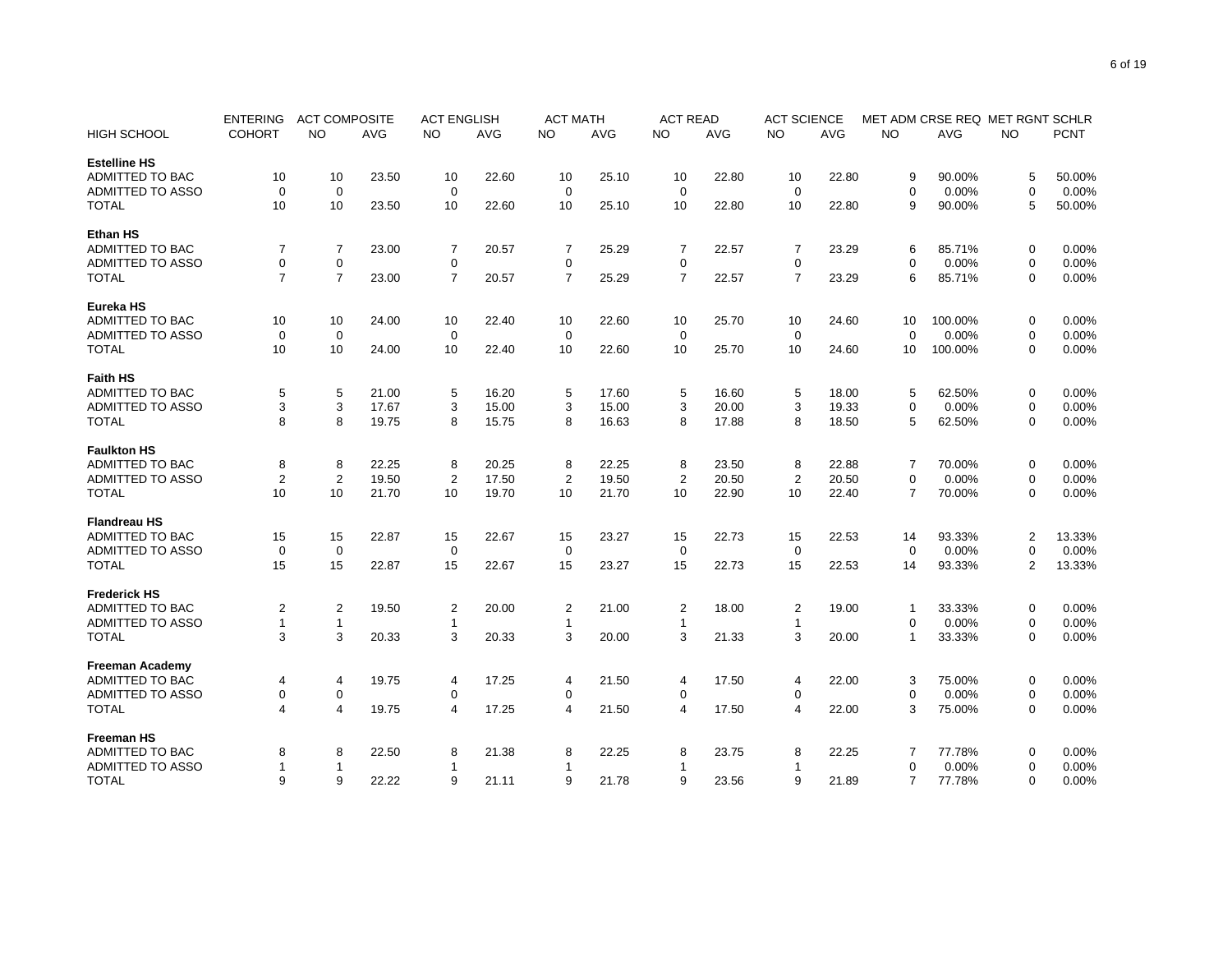|                         | <b>ENTERING</b> | <b>ACT COMPOSITE</b> |            | <b>ACT ENGLISH</b> |            | <b>ACT MATH</b> |            | <b>ACT READ</b> |            | <b>ACT SCIENCE</b> |            | MET ADM CRSE REQ MET RGNT SCHLR |            |                |        |
|-------------------------|-----------------|----------------------|------------|--------------------|------------|-----------------|------------|-----------------|------------|--------------------|------------|---------------------------------|------------|----------------|--------|
| <b>HIGH SCHOOL</b>      | <b>COHORT</b>   | <b>NO</b>            | <b>AVG</b> | <b>NO</b>          | <b>AVG</b> | <b>NO</b>       | <b>AVG</b> | <b>NO</b>       | <b>AVG</b> | <b>NO</b>          | <b>AVG</b> | <b>NO</b>                       | <b>AVG</b> | <b>NO</b>      | PCNT   |
| <b>Garretson HS</b>     |                 |                      |            |                    |            |                 |            |                 |            |                    |            |                                 |            |                |        |
| <b>ADMITTED TO BAC</b>  | 16              | 16                   | 22.00      | 16                 | 21.25      | 16              | 22.31      | 16              | 21.88      | 16                 | 21.31      | 14                              | 87.50%     | 0              | 0.00%  |
| <b>ADMITTED TO ASSO</b> | $\mathbf 0$     | $\mathbf 0$          |            | $\mathbf 0$        |            | $\mathbf 0$     |            | $\mathbf 0$     |            | $\mathbf 0$        |            | $\Omega$                        | 0.00%      | $\mathbf 0$    | 0.00%  |
| <b>TOTAL</b>            | 16              | 16                   | 22.00      | 16                 | 21.25      | 16              | 22.31      | 16              | 21.88      | 16                 | 21.31      | 14                              | 87.50%     | $\mathbf 0$    | 0.00%  |
| Gayville- Volin HS      |                 |                      |            |                    |            |                 |            |                 |            |                    |            |                                 |            |                |        |
| <b>ADMITTED TO BAC</b>  | 5               | 5                    | 19.40      | 5                  | 18.80      | 5               | 19.20      | 5               | 19.00      | 5                  | 19.80      | 5                               | 100.00%    | 0              | 0.00%  |
| <b>ADMITTED TO ASSO</b> | 0               | $\mathbf 0$          |            | $\mathbf 0$        |            | 0               |            | 0               |            | 0                  |            | $\Omega$                        | 0.00%      | $\mathbf 0$    | 0.00%  |
| <b>TOTAL</b>            | 5               | 5                    | 19.40      | 5                  | 18.80      | 5               | 19.20      | 5               | 19.00      | 5                  | 19.80      | 5                               | 100.00%    | $\mathbf 0$    | 0.00%  |
| <b>Geddes HS</b>        |                 |                      |            |                    |            |                 |            |                 |            |                    |            |                                 |            |                |        |
| ADMITTED TO BAC         | 3               | 3                    | 24.67      | 3                  | 23.00      | 3               | 22.67      | 3               | 27.67      | 3                  | 24.67      | 3                               | 100.00%    | $\overline{2}$ | 66.67% |
| <b>ADMITTED TO ASSO</b> | 0               | $\mathbf 0$          |            | $\mathbf 0$        |            | 0               |            | 0               |            | 0                  |            | $\Omega$                        | 0.00%      | $\mathbf 0$    | 0.00%  |
| <b>TOTAL</b>            | 3               | 3                    | 24.67      | 3                  | 23.00      | 3               | 22.67      | 3               | 27.67      | 3                  | 24.67      | 3                               | 100.00%    | $\overline{2}$ | 66.67% |
| <b>Gettysburg HS</b>    |                 |                      |            |                    |            |                 |            |                 |            |                    |            |                                 |            |                |        |
| <b>ADMITTED TO BAC</b>  | 16              | 16                   | 22.38      | 16                 | 21.00      | 16              | 22.81      | 16              | 23.38      | 16                 | 21.75      | 16                              | 94.12%     | 6              | 35.29% |
| <b>ADMITTED TO ASSO</b> | $\overline{1}$  | $\overline{1}$       |            | $\mathbf{1}$       |            | $\mathbf{1}$    |            | $\mathbf{1}$    |            | $\mathbf{1}$       |            | $\Omega$                        | 0.00%      | $\mathbf 0$    | 0.00%  |
| <b>TOTAL</b>            | 17              | 17                   | 22.06      | 17                 | 20.59      | 17              | 22.41      | 17              | 23.00      | 17                 | 21.59      | 16                              | 94.12%     | 6              | 35.29% |
|                         |                 |                      |            |                    |            |                 |            |                 |            |                    |            |                                 |            |                |        |
| <b>Grant-Deuel HS</b>   |                 |                      |            |                    |            |                 |            |                 |            |                    |            |                                 |            |                |        |
| <b>ADMITTED TO BAC</b>  | 6               | 6                    | 25.67      | 6                  | 24.33      | 6               | 25.33      | 6               | 26.67      | 6                  | 25.50      | 6                               | 100.00%    | $\mathbf 0$    | 0.00%  |
| <b>ADMITTED TO ASSO</b> | 0               | $\mathbf 0$          |            | 0                  |            | 0               |            | 0               |            | 0                  |            | 0                               | 0.00%      | $\mathbf 0$    | 0.00%  |
| <b>TOTAL</b>            | 6               | 6                    | 25.67      | 6                  | 24.33      | 6               | 25.33      | 6               | 26.67      | 6                  | 25.50      | 6                               | 100.00%    | $\mathbf 0$    | 0.00%  |
| <b>Gregory HS</b>       |                 |                      |            |                    |            |                 |            |                 |            |                    |            |                                 |            |                |        |
| <b>ADMITTED TO BAC</b>  | 18              | 18                   | 21.00      | 18                 | 20.11      | 18              | 19.11      | 18              | 22.11      | 18                 | 22.06      | 16                              | 80.00%     | $\overline{4}$ | 20.00% |
| <b>ADMITTED TO ASSO</b> | $\overline{2}$  | $\overline{2}$       | 19.50      | $\overline{2}$     | 20.00      | $\overline{2}$  | 16.00      | $\overline{2}$  | 22.00      | $\overline{2}$     | 20.00      | $\mathbf{1}$                    | 5.00%      | $\mathbf 0$    | 0.00%  |
| <b>TOTAL</b>            | 20              | 20                   | 20.85      | 20                 | 20.10      | 20              | 18.80      | 20              | 22.10      | 20                 | 21.85      | 17                              | 85.00%     | $\overline{4}$ | 20.00% |
| <b>Groton HS</b>        |                 |                      |            |                    |            |                 |            |                 |            |                    |            |                                 |            |                |        |
| <b>ADMITTED TO BAC</b>  | 19              | 19                   | 24.68      | 19                 | 22.95      | 19              | 25.53      | 19              | 24.63      | 19                 | 25.47      | 18                              | 85.71%     | 5              | 23.81% |
| <b>ADMITTED TO ASSO</b> | $\overline{2}$  | $\overline{2}$       | 18.50      | $\overline{2}$     | 15.50      | $\overline{2}$  | 17.50      | $\overline{2}$  | 19.00      | $\overline{2}$     | 20.50      | $\mathbf{1}$                    | 4.76%      | $\mathbf 0$    | 0.00%  |
| <b>TOTAL</b>            | 21              | 21                   | 24.10      | 21                 | 22.24      | 21              | 24.76      | 21              | 24.10      | 21                 | 25.00      | 19                              | 90.48%     | 5              | 23.81% |
| <b>Hamlin HS</b>        |                 |                      |            |                    |            |                 |            |                 |            |                    |            |                                 |            |                |        |
| <b>ADMITTED TO BAC</b>  | 10              | 10                   | 20.30      | 10                 | 18.40      | 10              | 22.40      | 10              | 18.30      | 10                 | 21.20      | 9                               | 90.00%     | $\mathbf{1}$   | 10.00% |
| <b>ADMITTED TO ASSO</b> | $\mathbf 0$     | $\mathbf 0$          |            | $\mathbf 0$        |            | $\mathbf 0$     |            | $\mathbf 0$     |            | $\mathbf 0$        |            | $\mathbf 0$                     | 0.00%      | $\mathbf 0$    | 0.00%  |
| <b>TOTAL</b>            | 10              |                      | 20.30      | 10                 | 18.40      | 10              | 22.40      | 10              | 18.30      | 10                 |            | 9                               |            | $\mathbf 1$    | 10.00% |
|                         |                 | 10                   |            |                    |            |                 |            |                 |            |                    | 21.20      |                                 | 90.00%     |                |        |
| <b>Hanson HS</b>        |                 |                      |            |                    |            |                 |            |                 |            |                    |            |                                 |            |                |        |
| <b>ADMITTED TO BAC</b>  | 10              | 10                   | 21.10      | 10                 | 18.30      | 10              | 22.50      | 10              | 20.90      | 10                 | 21.70      | 8                               | 80.00%     | 5              | 50.00% |
| ADMITTED TO ASSO        | 0               | $\mathbf 0$          |            | $\mathbf 0$        |            | $\mathbf 0$     |            | 0               |            | 0                  |            | $\mathbf 0$                     | 0.00%      | $\overline{0}$ | 0.00%  |
| <b>TOTAL</b>            | 10              | 10                   | 21.10      | 10                 | 18.30      | 10              | 22.50      | 10              | 20.90      | 10                 | 21.70      | 8                               | 80.00%     | 5              | 50.00% |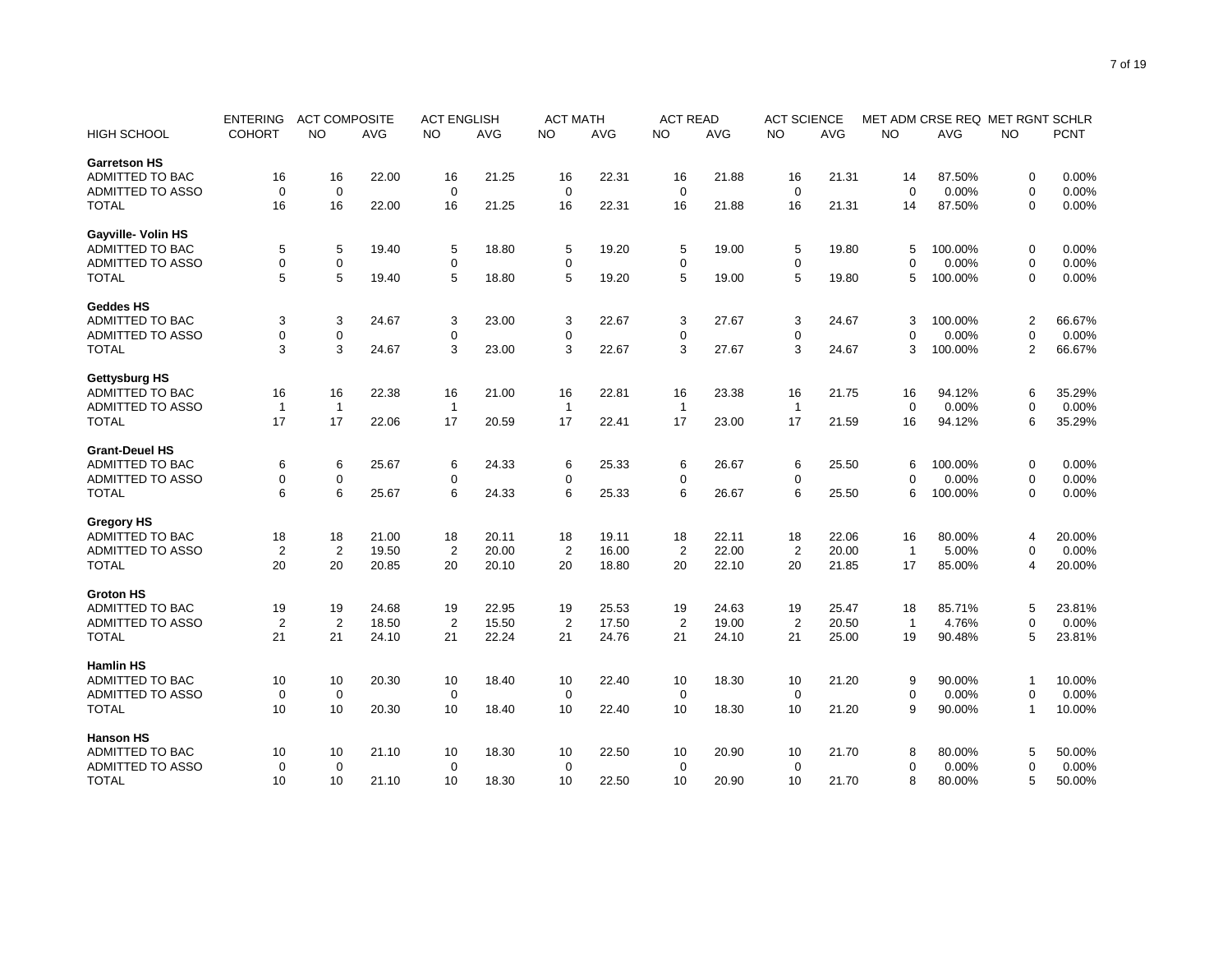|                          | <b>ENTERING</b> | <b>ACT COMPOSITE</b> |            | <b>ACT ENGLISH</b> |            | <b>ACT MATH</b> |            | <b>ACT READ</b> |            | <b>ACT SCIENCE</b> |            | MET ADM CRSE REQ MET RGNT SCHLR |         |                |             |
|--------------------------|-----------------|----------------------|------------|--------------------|------------|-----------------|------------|-----------------|------------|--------------------|------------|---------------------------------|---------|----------------|-------------|
| <b>HIGH SCHOOL</b>       | <b>COHORT</b>   | NO.                  | <b>AVG</b> | <b>NO</b>          | <b>AVG</b> | <b>NO</b>       | <b>AVG</b> | NO.             | <b>AVG</b> | <b>NO</b>          | <b>AVG</b> | <b>NO</b>                       | AVG     | <b>NO</b>      | <b>PCNT</b> |
| <b>Harding County HS</b> |                 |                      |            |                    |            |                 |            |                 |            |                    |            |                                 |         |                |             |
| <b>ADMITTED TO BAC</b>   | 8               | 8                    | 21.75      | 8                  | 19.13      | 8               | 20.75      | 8               | 23.13      | 8                  | 23.50      | 8                               | 100.00% | $\overline{2}$ | 25.00%      |
| <b>ADMITTED TO ASSO</b>  | $\mathbf 0$     | $\mathbf 0$          |            | $\mathbf 0$        |            | $\mathbf 0$     |            | $\mathbf 0$     |            | 0                  |            | $\Omega$                        | 0.00%   | $\mathbf 0$    | 0.00%       |
| <b>TOTAL</b>             | 8               | 8                    | 21.75      | 8                  | 19.13      | 8               | 20.75      | 8               | 23.13      | 8                  | 23.50      | 8                               | 100.00% | $\overline{2}$ | 25.00%      |
| <b>Harrisburg HS</b>     |                 |                      |            |                    |            |                 |            |                 |            |                    |            |                                 |         |                |             |
| ADMITTED TO BAC          | 16              | 16                   | 24.06      | 16                 | 23.56      | 16              | 24.06      | 16              | 24.75      | 16                 | 23.69      | 16                              | 100.00% | 9              | 56.25%      |
| <b>ADMITTED TO ASSO</b>  | 0               | $\mathbf 0$          |            | 0                  |            | $\mathbf 0$     |            | 0               |            | $\mathbf 0$        |            | $\Omega$                        | 0.00%   | $\mathbf 0$    | 0.00%       |
| <b>TOTAL</b>             | 16              | 16                   | 24.06      | 16                 | 23.56      | 16              | 24.06      | 16              | 24.75      | 16                 | 23.69      | 16                              | 100.00% | 9              | 56.25%      |
| <b>Hecla High School</b> |                 |                      |            |                    |            |                 |            |                 |            |                    |            |                                 |         |                |             |
| ADMITTED TO BAC          | 3               | 3                    | 18.67      | 3                  | 16.33      | 3               | 19.67      | 3               | 18.33      | 3                  | 19.67      | 3                               | 75.00%  | 1              | 25.00%      |
| <b>ADMITTED TO ASSO</b>  | 1               | $\mathbf{1}$         |            | $\mathbf{1}$       |            | 1               |            | $\mathbf{1}$    |            | $\mathbf{1}$       |            | $\mathbf 0$                     | 0.00%   | $\mathbf 0$    | 0.00%       |
| <b>TOTAL</b>             | 4               | $\overline{4}$       | 18.25      | $\overline{4}$     | 16.50      | 4               | 19.00      | 4               | 17.25      | 4                  | 19.50      | 3                               | 75.00%  | $\mathbf{1}$   | 25.00%      |
| <b>Henry HS</b>          |                 |                      |            |                    |            |                 |            |                 |            |                    |            |                                 |         |                |             |
| <b>ADMITTED TO BAC</b>   | 5               | 5                    | 23.40      | 5                  | 22.20      | 5               | 23.80      | 5               | 25.40      | 5                  | 22.20      | 5                               | 83.33%  | $\overline{c}$ | 33.33%      |
| <b>ADMITTED TO ASSO</b>  | 1               | $\mathbf{1}$         |            | $\mathbf{1}$       |            | 1               |            | 1               |            | $\mathbf{1}$       |            | $\Omega$                        | 0.00%   | $\mathbf 0$    | 0.00%       |
| <b>TOTAL</b>             | 6               | 6                    | 22.17      | 6                  | 20.50      | 6               | 22.17      | 6               | 24.17      | 6                  | 21.67      | 5                               | 83.33%  | $\overline{2}$ | 33.33%      |
| <b>Herreid HS</b>        |                 |                      |            |                    |            |                 |            |                 |            |                    |            |                                 |         |                |             |
| <b>ADMITTED TO BAC</b>   | 3               | 3                    | 20.33      | 3                  | 19.00      | 3               | 19.33      | 3               | 20.33      | 3                  | 22.00      | 3                               | 75.00%  | $\pmb{0}$      | 0.00%       |
| <b>ADMITTED TO ASSO</b>  | 1               | $\mathbf{1}$         |            | $\mathbf{1}$       |            | 1               |            | 1               |            | $\mathbf{1}$       |            | -1                              | 25.00%  | $\mathbf 0$    | 0.00%       |
| <b>TOTAL</b>             | 4               | $\overline{4}$       | 19.75      | $\overline{4}$     | 17.75      | 4               | 18.50      | 4               | 19.75      | $\overline{4}$     | 22.75      | 4                               | 100.00% | $\mathbf 0$    | 0.00%       |
|                          |                 |                      |            |                    |            |                 |            |                 |            |                    |            |                                 |         |                |             |
| <b>Highmore HS</b>       |                 |                      |            |                    |            |                 |            |                 |            |                    |            |                                 |         |                |             |
| <b>ADMITTED TO BAC</b>   | 6               | 6                    | 22.00      | 6                  | 22.83      | 6               | 22.00      | 6               | 21.83      | 6                  | 21.83      | 6                               | 100.00% | 0              | 0.00%       |
| ADMITTED TO ASSO         | 0               | $\mathsf 0$          |            | $\mathbf 0$        |            | 0               |            | 0               |            | 0                  |            | $\Omega$                        | 0.00%   | $\mathbf 0$    | 0.00%       |
| <b>TOTAL</b>             | 6               | $6\phantom{1}6$      | 22.00      | 6                  | 22.83      | 6               | 22.00      | 6               | 21.83      | 6                  | 21.83      | 6                               | 100.00% | $\mathbf 0$    | 0.00%       |
| <b>Hill City HS</b>      |                 |                      |            |                    |            |                 |            |                 |            |                    |            |                                 |         |                |             |
| <b>ADMITTED TO BAC</b>   | 11              | 11                   | 22.91      | 11                 | 21.09      | 11              | 23.45      | 11              | 23.55      | 11                 | 22.73      | 10                              | 90.91%  | 0              | 0.00%       |
| <b>ADMITTED TO ASSO</b>  | $\mathbf 0$     | $\mathbf 0$          |            | $\mathbf 0$        |            | $\mathbf 0$     |            | $\mathbf 0$     |            | $\mathbf 0$        |            | $\Omega$                        | 0.00%   | $\mathbf 0$    | 0.00%       |
| <b>TOTAL</b>             | 11              | 11                   | 22.91      | 11                 | 21.09      | 11              | 23.45      | 11              | 23.55      | 11                 | 22.73      | 10                              | 90.91%  | $\mathbf 0$    | 0.00%       |
| <b>Hot Springs HS</b>    |                 |                      |            |                    |            |                 |            |                 |            |                    |            |                                 |         |                |             |
| ADMITTED TO BAC          | 8               | 8                    | 21.00      | 8                  | 20.13      | 8               | 22.13      | 8               | 20.38      | 8                  | 20.50      | 8                               | 88.89%  | 0              | 0.00%       |
| ADMITTED TO ASSO         | $\mathbf{1}$    | $\mathbf{1}$         |            | $\mathbf{1}$       |            | 1               |            | 1               |            | $\mathbf{1}$       |            | -1                              | 11.11%  | $\mathbf 0$    | 0.00%       |
| <b>TOTAL</b>             | 9               | 9                    | 20.78      | 9                  | 20.11      | 9               | 21.78      | 9               | 20.00      | 9                  | 20.44      | 9                               | 100.00% | 0              | 0.00%       |
| <b>Howard HS</b>         |                 |                      |            |                    |            |                 |            |                 |            |                    |            |                                 |         |                |             |
| <b>ADMITTED TO BAC</b>   | 16              | 16                   | 23.19      | 16                 | 22.88      | 16              | 22.75      | 16              | 23.38      | 16                 | 23.06      | 14                              | 82.35%  | 10             | 58.82%      |
| <b>ADMITTED TO ASSO</b>  | -1              | $\mathbf 1$          |            | -1                 |            | 1               |            | -1              |            | $\mathbf{1}$       |            | $\mathbf 0$                     | 0.00%   | $\mathbf 0$    | 0.00%       |
| <b>TOTAL</b>             | 17              | 17                   | 22.82      | 17                 | 22.47      | 17              | 22.41      | 17              | 23.00      | 17                 | 22.76      | 14                              | 82.35%  | 10             | 58.82%      |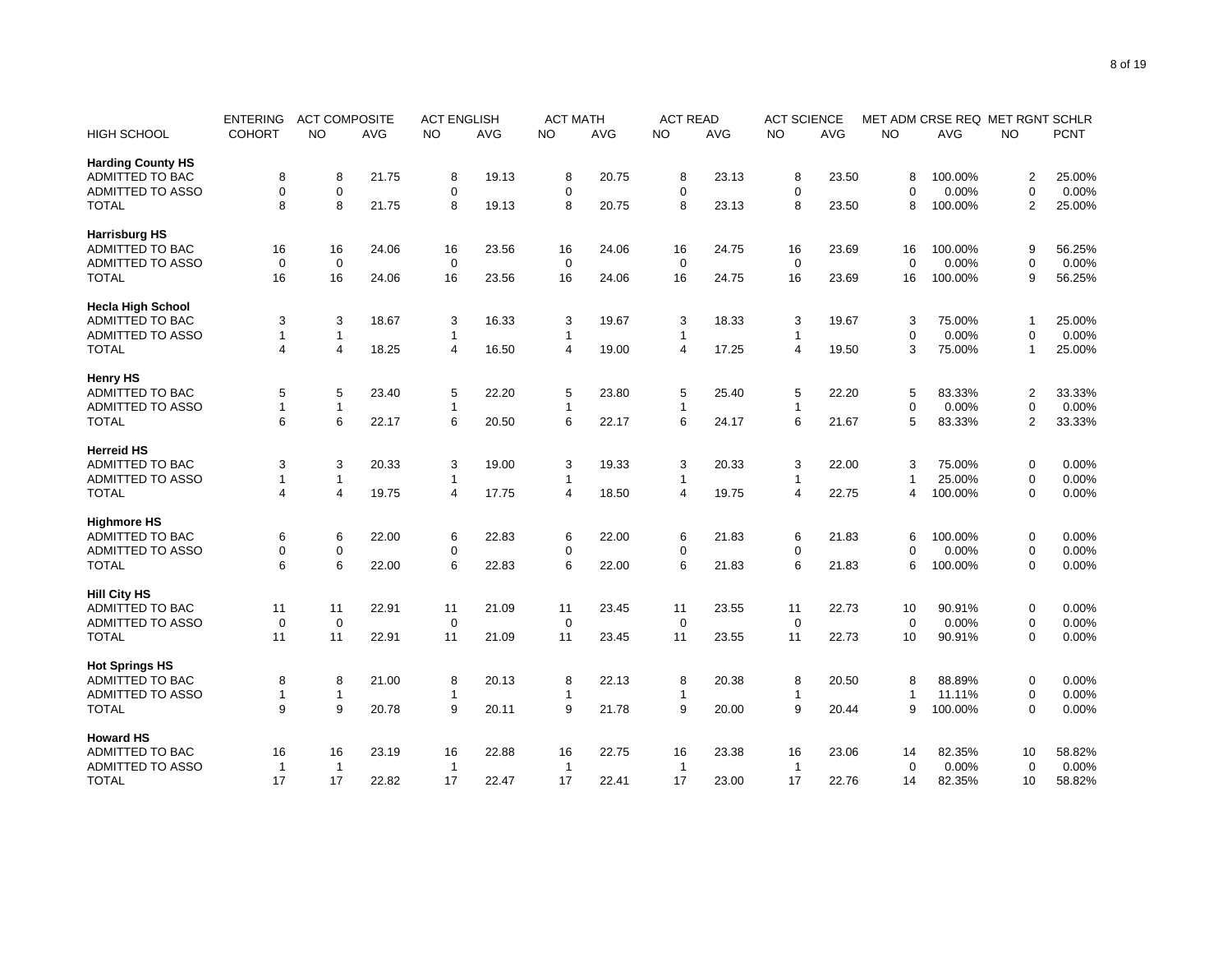|                         | <b>ENTERING</b> | <b>ACT COMPOSITE</b> |       | <b>ACT ENGLISH</b> |       | <b>ACT MATH</b> |       | <b>ACT READ</b> |       | <b>ACT SCIENCE</b> |       | MET ADM CRSE REQ MET RGNT SCHLR |         |                |             |
|-------------------------|-----------------|----------------------|-------|--------------------|-------|-----------------|-------|-----------------|-------|--------------------|-------|---------------------------------|---------|----------------|-------------|
| <b>HIGH SCHOOL</b>      | <b>COHORT</b>   | NO.                  | AVG   | <b>NO</b>          | AVG   | NO.             | AVG   | NO.             | AVG   | NO                 | AVG   | <b>NO</b>                       | AVG     | NO             | <b>PCNT</b> |
| <b>Hurley HS</b>        |                 |                      |       |                    |       |                 |       |                 |       |                    |       |                                 |         |                |             |
| ADMITTED TO BAC         | 3               | 3                    | 22.33 | 3                  | 21.00 | 3               | 19.67 | 3               | 26.33 | 3                  | 21.33 | 2                               | 50.00%  | 3              | 75.00%      |
| <b>ADMITTED TO ASSO</b> | $\mathbf{1}$    | $\overline{1}$       |       | $\mathbf{1}$       |       | 1               |       | $\mathbf{1}$    |       | 1                  |       | $\mathbf{1}$                    | 25.00%  | $\overline{1}$ | 25.00%      |
| <b>TOTAL</b>            | 4               | $\overline{4}$       | 21.50 | $\overline{4}$     | 20.50 | 4               | 19.00 | 4               | 24.75 | $\overline{4}$     | 20.50 | 3                               | 75.00%  | $\overline{4}$ | 100.00%     |
| <b>Huron Senior HS</b>  |                 |                      |       |                    |       |                 |       |                 |       |                    |       |                                 |         |                |             |
| <b>ADMITTED TO BAC</b>  | 55              | 55                   | 22.89 | 55                 | 21.62 | 55              | 22.62 | 55              | 23.20 | 55                 | 23.31 | 49                              | 85.96%  | 19             | 33.33%      |
| <b>ADMITTED TO ASSO</b> | $\overline{2}$  | $\overline{2}$       | 16.50 | 2                  | 12.50 | $\overline{2}$  | 18.50 | $\overline{2}$  | 17.50 | $\overline{2}$     | 17.00 | 2                               | 3.51%   | $\mathbf 0$    | 0.00%       |
| <b>TOTAL</b>            | 57              | 57                   | 22.67 | 57                 | 21.30 | 57              | 22.47 | 57              | 23.00 | 57                 | 23.09 | 51                              | 89.47%  | 19             | 33.33%      |
| <b>Ipswich HS</b>       |                 |                      |       |                    |       |                 |       |                 |       |                    |       |                                 |         |                |             |
| ADMITTED TO BAC         | 5               | 5                    | 22.40 | 5                  | 21.00 | 5               | 22.60 | 5               | 23.20 | 5                  | 21.40 | 5                               | 83.33%  | -1             | 16.67%      |
| <b>ADMITTED TO ASSO</b> | 1               | $\overline{1}$       |       | $\mathbf 1$        |       | 1               |       | 1               |       | $\mathbf{1}$       |       | $\Omega$                        | 0.00%   | $\mathbf 0$    | 0.00%       |
| <b>TOTAL</b>            | 6               | 6                    | 21.50 | 6                  | 20.00 | 6               | 21.17 | 6               | 22.33 | 6                  | 21.33 | 5                               | 83.33%  | $\mathbf{1}$   | 16.67%      |
| <b>Irene HS</b>         |                 |                      |       |                    |       |                 |       |                 |       |                    |       |                                 |         |                |             |
| ADMITTED TO BAC         | 4               | 4                    | 24.75 | 4                  | 23.75 | 4               | 24.50 | 4               | 25.25 | 4                  | 24.50 | 4                               | 80.00%  | 0              | 0.00%       |
| <b>ADMITTED TO ASSO</b> | 1               | $\overline{1}$       |       | $\mathbf{1}$       |       | 1               |       | $\mathbf{1}$    |       | $\mathbf{1}$       |       | $\Omega$                        | 0.00%   | $\mathbf 0$    | 0.00%       |
| <b>TOTAL</b>            | 5               | 5                    | 23.80 | 5                  | 22.60 | 5               | 23.20 | 5               | 23.80 | 5                  | 24.60 | 4                               | 80.00%  | 0              | 0.00%       |
|                         |                 |                      |       |                    |       |                 |       |                 |       |                    |       |                                 |         |                |             |
| <b>Iroquois HS</b>      |                 |                      |       |                    |       |                 |       |                 |       |                    |       |                                 |         |                |             |
| ADMITTED TO BAC         | 6               | 6                    | 19.17 | 6                  | 17.50 | 6               | 18.83 | 6               | 19.00 | 6                  | 20.17 | 4                               | 66.67%  | $\overline{c}$ | 33.33%      |
| <b>ADMITTED TO ASSO</b> | 0               | 0                    |       | $\mathbf 0$        |       | $\mathbf 0$     |       | 0               |       | 0                  |       | $\mathbf 0$                     | 0.00%   | $\mathbf 0$    | 0.00%       |
| <b>TOTAL</b>            | 6               | 6                    | 19.17 | 6                  | 17.50 | 6               | 18.83 | 6               | 19.00 | 6                  | 20.17 | 4                               | 66.67%  | $\overline{2}$ | 33.33%      |
| <b>Isabel HS</b>        |                 |                      |       |                    |       |                 |       |                 |       |                    |       |                                 |         |                |             |
| <b>ADMITTED TO BAC</b>  | 3               | 3                    | 22.00 | 3                  | 19.67 | 3               | 22.33 | 3               | 24.00 | 3                  | 22.00 | 3                               | 100.00% | 0              | 0.00%       |
| <b>ADMITTED TO ASSO</b> | 0               | 0                    |       | $\mathbf 0$        |       | 0               |       | 0               |       | $\mathbf 0$        |       | ∩                               | 0.00%   | $\mathbf 0$    | 0.00%       |
| <b>TOTAL</b>            | 3               | 3                    | 22.00 | 3                  | 19.67 | 3               | 22.33 | 3               | 24.00 | 3                  | 22.00 | 3                               | 100.00% | $\mathbf 0$    | 0.00%       |
| J Valley Christ HS      |                 |                      |       |                    |       |                 |       |                 |       |                    |       |                                 |         |                |             |
| <b>ADMITTED TO BAC</b>  | 3               | 3                    | 24.33 | 3                  | 24.00 | 3               | 23.33 | 3               | 24.00 | 3                  | 25.67 | 3                               | 100.00% | $\mathbf 0$    | 0.00%       |
| <b>ADMITTED TO ASSO</b> | 0               | $\mathbf 0$          |       | $\mathbf 0$        |       | $\mathbf 0$     |       | 0               |       | 0                  |       | $\Omega$                        | 0.00%   | $\mathbf 0$    | 0.00%       |
| <b>TOTAL</b>            | 3               | 3                    | 24.33 | 3                  | 24.00 | 3               | 23.33 | 3               | 24.00 | 3                  | 25.67 | 3                               | 100.00% | $\mathbf 0$    | 0.00%       |
| Jones Co. HS            |                 |                      |       |                    |       |                 |       |                 |       |                    |       |                                 |         |                |             |
| ADMITTED TO BAC         | 6               | 6                    | 23.50 | 6                  | 22.67 | 6               | 20.50 | 6               | 26.17 | 6                  | 24.17 | 6                               | 100.00% | $\overline{c}$ | 33.33%      |
| ADMITTED TO ASSO        | 0               | 0                    |       | $\mathbf 0$        |       | 0               |       | 0               |       | 0                  |       | $\Omega$                        | 0.00%   | $\mathbf 0$    | 0.00%       |
| <b>TOTAL</b>            | 6               | 6                    | 23.50 | 6                  | 22.67 | 6               | 20.50 | 6               | 26.17 | 6                  | 24.17 | 6                               | 100.00% | $\overline{2}$ | 33.33%      |
| Kadoka HS               |                 |                      |       |                    |       |                 |       |                 |       |                    |       |                                 |         |                |             |
| <b>ADMITTED TO BAC</b>  | 5               | 5                    | 18.80 | 5                  | 17.80 | 5               | 18.60 | 5               | 19.20 | 5                  | 19.80 | 3                               | 60.00%  | $\mathbf 0$    | 0.00%       |
| <b>ADMITTED TO ASSO</b> | 0               | $\mathbf 0$          |       | $\mathbf 0$        |       | 0               |       | 0               |       | 0                  |       | $\Omega$                        | 0.00%   | $\mathbf 0$    | 0.00%       |
| <b>TOTAL</b>            | 5               | 5                    | 18.80 | 5                  | 17.80 | 5               | 18.60 | 5               | 19.20 | 5                  | 19.80 | 3                               | 60.00%  | $\mathbf 0$    | 0.00%       |
|                         |                 |                      |       |                    |       |                 |       |                 |       |                    |       |                                 |         |                |             |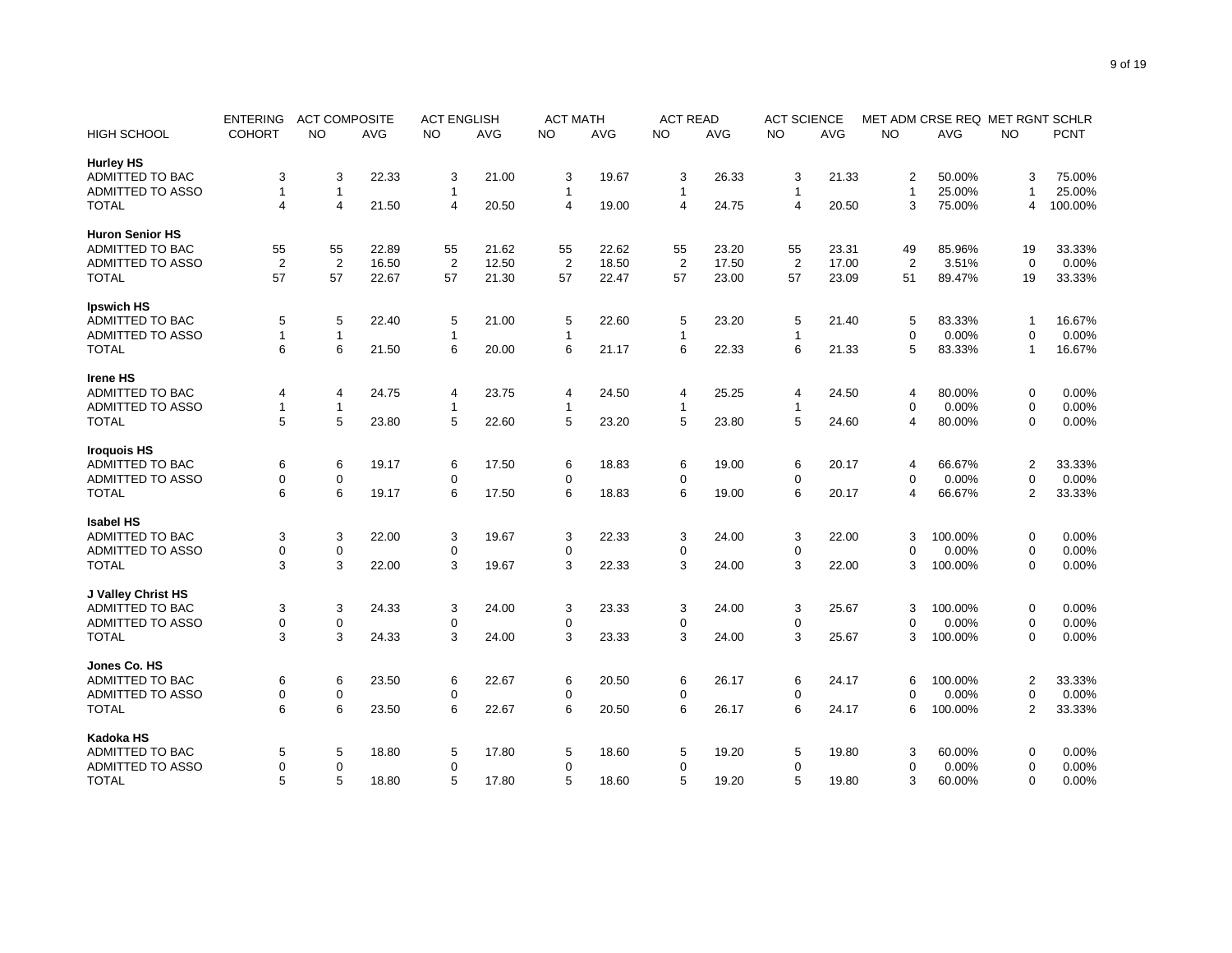|                         | <b>ENTERING</b> | <b>ACT COMPOSITE</b> |       | <b>ACT ENGLISH</b> |       | <b>ACT MATH</b> |       | <b>ACT READ</b> |       | <b>ACT SCIENCE</b> |            |                | MET ADM CRSE REQ MET RGNT SCHLR |                  |             |
|-------------------------|-----------------|----------------------|-------|--------------------|-------|-----------------|-------|-----------------|-------|--------------------|------------|----------------|---------------------------------|------------------|-------------|
| <b>HIGH SCHOOL</b>      | <b>COHORT</b>   | NO.                  | AVG   | NO                 | AVG   | NO              | AVG   | NO              | AVG   | NO                 | <b>AVG</b> | <b>NO</b>      | AVG                             | NO.              | <b>PCNT</b> |
| <b>Kimball HS</b>       |                 |                      |       |                    |       |                 |       |                 |       |                    |            |                |                                 |                  |             |
| <b>ADMITTED TO BAC</b>  | 5               | 5                    | 19.80 | 5                  | 18.60 | 5               | 19.00 | 5               | 20.00 | 5                  | 21.40      | 5              | 83.33%                          | $\overline{2}$   | 33.33%      |
| <b>ADMITTED TO ASSO</b> | 1               | $\mathbf{1}$         |       | $\mathbf{1}$       |       | 1               |       | $\mathbf{1}$    |       | $\mathbf{1}$       |            | $\mathbf{1}$   | 16.67%                          | $\mathbf{1}$     | 16.67%      |
| <b>TOTAL</b>            | 6               | $6\phantom{1}6$      | 20.33 | 6                  | 19.00 | 6               | 20.00 | 6               | 20.17 | 6                  | 21.67      | 6              | 100.00%                         | 3                | 50.00%      |
| <b>Lake Preston HS</b>  |                 |                      |       |                    |       |                 |       |                 |       |                    |            |                |                                 |                  |             |
| <b>ADMITTED TO BAC</b>  | 14              | 14                   | 24.64 | 14                 | 23.93 | 14              | 25.50 | 14              | 24.71 | 14                 | 23.79      | 14             | 93.33%                          | $\overline{c}$   | 13.33%      |
| <b>ADMITTED TO ASSO</b> | $\overline{1}$  | $\overline{1}$       |       | $\mathbf{1}$       |       | $\mathbf{1}$    |       | $\mathbf{1}$    |       | $\mathbf{1}$       |            | $\Omega$       | 0.00%                           | $\mathbf 0$      | $0.00\%$    |
| <b>TOTAL</b>            | 15              | 15                   | 24.13 | 15                 | 23.47 | 15              | 24.80 | 15              | 24.27 | 15                 | 23.40      | 14             | 93.33%                          | $\overline{2}$   | 13.33%      |
| <b>Langford HS</b>      |                 |                      |       |                    |       |                 |       |                 |       |                    |            |                |                                 |                  |             |
| ADMITTED TO BAC         | 6               | 6                    | 19.83 | 6                  | 19.17 | 6               | 19.17 | 6               | 21.67 | 6                  | 19.00      | 4              | 57.14%                          | 0                | 0.00%       |
| <b>ADMITTED TO ASSO</b> | $\mathbf{1}$    | $\mathbf{1}$         |       | $\mathbf{1}$       |       | $\mathbf{1}$    |       | $\mathbf{1}$    |       | $\mathbf{1}$       |            | $\mathbf 1$    | 14.29%                          | $\mathbf 0$      | 0.00%       |
| <b>TOTAL</b>            | $\overline{7}$  | $\overline{7}$       | 20.14 | $\overline{7}$     | 19.71 | $\overline{7}$  | 19.29 | $\overline{7}$  | 21.71 | $\overline{7}$     | 19.29      | 5              | 71.43%                          | $\mathbf 0$      | 0.00%       |
| <b>Lead HS</b>          |                 |                      |       |                    |       |                 |       |                 |       |                    |            |                |                                 |                  |             |
| ADMITTED TO BAC         | 17              | 17                   | 21.24 | 17                 | 20.24 | 17              | 20.88 | 17              | 21.76 | 17                 | 21.24      | 15             | 83.33%                          | $\overline{4}$   | 22.22%      |
| <b>ADMITTED TO ASSO</b> | $\overline{1}$  | $\overline{1}$       |       | $\mathbf{1}$       |       | $\mathbf{1}$    |       | $\mathbf{1}$    |       | $\mathbf{1}$       |            | $\mathbf{1}$   | 5.56%                           | $\mathbf 0$      | 0.00%       |
| <b>TOTAL</b>            | 18              | 18                   | 21.00 | 18                 | 20.06 | 18              | 20.67 | 18              | 21.44 | 18                 | 20.94      | 16             | 88.89%                          | $\overline{4}$   | 22.22%      |
| <b>Lemmon HS</b>        |                 |                      |       |                    |       |                 |       |                 |       |                    |            |                |                                 |                  |             |
| <b>ADMITTED TO BAC</b>  | 11              | 11                   | 21.27 | 11                 | 19.45 | 11              | 20.91 | 11              | 22.45 | 11                 | 21.82      | 9              | 69.23%                          | $\overline{2}$   | 15.38%      |
| ADMITTED TO ASSO        | $\overline{2}$  | $\overline{2}$       | 16.50 | $\overline{2}$     | 14.00 | $\overline{2}$  | 16.50 | $\overline{c}$  | 16.50 | $\overline{2}$     | 18.00      | $\mathbf 0$    | 0.00%                           | $\mathbf 0$      | 0.00%       |
| <b>TOTAL</b>            | 13              | 13                   | 20.54 | 13                 | 18.62 | 13              | 20.23 | 13              | 21.54 | 13                 | 21.23      | 9              | 69.23%                          | $\overline{2}$   | 15.38%      |
|                         |                 |                      |       |                    |       |                 |       |                 |       |                    |            |                |                                 |                  |             |
| <b>Lennox HS</b>        |                 |                      |       |                    |       |                 |       |                 |       |                    |            |                |                                 |                  |             |
| <b>ADMITTED TO BAC</b>  | 27              | 27                   | 23.15 | 27                 | 22.04 | 27              | 22.19 | 27              | 24.48 | 27                 | 23.56      | 22             | 75.86%                          | 8                | 27.59%      |
| <b>ADMITTED TO ASSO</b> | $\overline{2}$  | $\overline{2}$       | 24.50 | $\overline{2}$     | 23.50 | $\overline{2}$  | 23.50 | $\overline{2}$  | 28.00 | $\overline{2}$     | 22.50      | $\overline{1}$ | 3.45%                           | $\Omega$         | 0.00%       |
| <b>TOTAL</b>            | 29              | 29                   | 23.24 | 29                 | 22.14 | 29              | 22.28 | 29              | 24.72 | 29                 | 23.48      | 23             | 79.31%                          | 8                | 27.59%      |
| <b>Leola HS</b>         |                 |                      |       |                    |       |                 |       |                 |       |                    |            |                |                                 |                  |             |
| <b>ADMITTED TO BAC</b>  | 6               | 6                    | 23.67 | 6                  | 24.00 | 6               | 23.67 | 6               | 22.50 | 6                  | 23.83      | 5              | 83.33%                          | 0                | 0.00%       |
| <b>ADMITTED TO ASSO</b> | 0               | $\mathbf 0$          |       | $\mathbf 0$        |       | $\mathbf 0$     |       | 0               |       | $\mathbf 0$        |            | $\Omega$       | 0.00%                           | $\mathbf 0$      | 0.00%       |
| <b>TOTAL</b>            | 6               | 6                    | 23.67 | 6                  | 24.00 | 6               | 23.67 | 6               | 22.50 | 6                  | 23.83      | 5              | 83.33%                          | $\mathbf 0$      | 0.00%       |
| Lincoln HS, SF          |                 |                      |       |                    |       |                 |       |                 |       |                    |            |                |                                 |                  |             |
| ADMITTED TO BAC         | 61              | 61                   | 23.79 | 61                 | 22.66 | 61              | 23.77 | 61              | 24.21 | 61                 | 23.84      | 55             | 85.94%                          | 20               | 31.25%      |
| ADMITTED TO ASSO        | 3               | 3                    | 17.00 | 3                  | 17.33 | 3               | 16.33 | 3               | 15.67 | 3                  | 18.33      | $\overline{2}$ | 3.13%                           | $\boldsymbol{0}$ | 0.00%       |
| <b>TOTAL</b>            | 64              | 64                   | 23.47 | 64                 | 22.41 | 64              | 23.42 | 64              | 23.81 | 64                 | 23.58      | 57             | 89.06%                          | 20               | 31.25%      |
| Lyman HS                |                 |                      |       |                    |       |                 |       |                 |       |                    |            |                |                                 |                  |             |
| ADMITTED TO BAC         | 7               | 7                    | 23.43 | 7                  | 23.14 | 7               | 23.00 | 7               | 22.00 | 7                  | 23.43      | 7              | 87.50%                          | $\overline{4}$   | 50.00%      |
| <b>ADMITTED TO ASSO</b> | 1               | $\mathbf{1}$         |       | 1                  |       | 1               |       | $\mathbf{1}$    |       | 1                  |            | 0              | 0.00%                           | $\mathbf 0$      | 0.00%       |
| <b>TOTAL</b>            | 8               | 8                    | 23.25 | 8                  | 23.13 | 8               | 22.25 | 8               | 22.75 | 8                  | 23.00      | $\overline{7}$ | 87.50%                          | $\overline{4}$   | 50.00%      |
|                         |                 |                      |       |                    |       |                 |       |                 |       |                    |            |                |                                 |                  |             |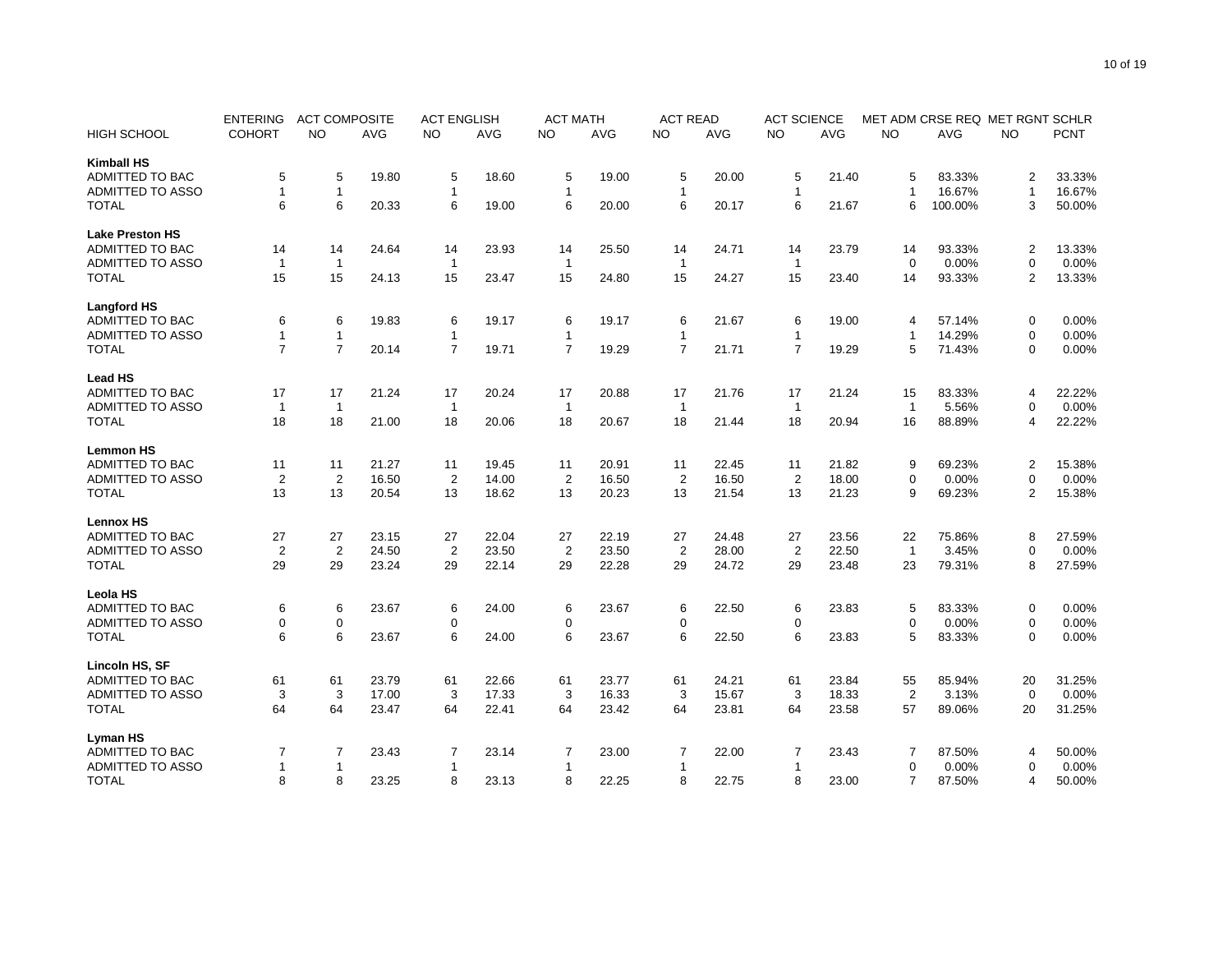|                          | <b>ENTERING</b> | <b>ACT COMPOSITE</b> |            | <b>ACT ENGLISH</b> |            | <b>ACT MATH</b> |            | <b>ACT READ</b> |            | <b>ACT SCIENCE</b> |            | MET ADM CRSE REQ MET RGNT SCHLR |            |                |             |
|--------------------------|-----------------|----------------------|------------|--------------------|------------|-----------------|------------|-----------------|------------|--------------------|------------|---------------------------------|------------|----------------|-------------|
| <b>HIGH SCHOOL</b>       | <b>COHORT</b>   | <b>NO</b>            | <b>AVG</b> | <b>NO</b>          | <b>AVG</b> | <b>NO</b>       | <b>AVG</b> | <b>NO</b>       | <b>AVG</b> | <b>NO</b>          | <b>AVG</b> | <b>NO</b>                       | <b>AVG</b> | <b>NO</b>      | <b>PCNT</b> |
| <b>McCook Central HS</b> |                 |                      |            |                    |            |                 |            |                 |            |                    |            |                                 |            |                |             |
| <b>ADMITTED TO BAC</b>   | 12              | 12                   | 21.17      | 12                 | 19.67      | 12              | 23.25      | 12              | 19.42      | 12                 | 21.33      | 11                              | 84.62%     | 0              | 0.00%       |
| <b>ADMITTED TO ASSO</b>  | $\overline{1}$  | $\mathbf{1}$         |            | $\mathbf{1}$       |            | $\mathbf{1}$    |            | $\mathbf{1}$    |            | $\mathbf{1}$       |            | $\Omega$                        | 0.00%      | $\mathbf 0$    | 0.00%       |
| <b>TOTAL</b>             | 13              | 13                   | 21.00      | 13                 | 19.38      | 13              | 23.15      | 13              | 19.69      | 13                 | 20.92      | 11                              | 84.62%     | $\Omega$       | 0.00%       |
| <b>Madison HS</b>        |                 |                      |            |                    |            |                 |            |                 |            |                    |            |                                 |            |                |             |
| <b>ADMITTED TO BAC</b>   | 47              | 47                   | 22.79      | 47                 | 22.64      | 47              | 21.68      | 47              | 23.23      | 47                 | 23.04      | 44                              | 84.62%     | 15             | 28.85%      |
| <b>ADMITTED TO ASSO</b>  | 5               | 5                    | 18.60      | 5                  | 17.40      | 5               | 17.40      | 5               | 20.60      | 5                  | 18.20      | $\overline{1}$                  | 1.92%      | $\mathbf 0$    | 0.00%       |
| <b>TOTAL</b>             | 52              | 52                   | 22.38      | 52                 | 22.13      | 52              | 21.27      | 52              | 22.98      | 52                 | 22.58      | 45                              | 86.54%     | 15             | 28.85%      |
| <b>Marion HS</b>         |                 |                      |            |                    |            |                 |            |                 |            |                    |            |                                 |            |                |             |
| <b>ADMITTED TO BAC</b>   | 12              | 12                   | 22.50      | 12                 | 21.50      | 12              | 21.75      | 12              | 24.00      | 12                 | 22.50      | 11                              | 91.67%     | 8              | 66.67%      |
| <b>ADMITTED TO ASSO</b>  | $\mathbf 0$     | $\mathbf 0$          |            | $\mathbf 0$        |            | $\mathbf 0$     |            | $\mathbf 0$     |            | $\mathbf 0$        |            | $\Omega$                        | 0.00%      | $\mathbf 0$    | 0.00%       |
| <b>TOTAL</b>             | 12              | 12                   | 22.50      | 12                 | 21.50      | 12              | 21.75      | 12              | 24.00      | 12                 | 22.50      | 11                              | 91.67%     | 8              | 66.67%      |
|                          |                 |                      |            |                    |            |                 |            |                 |            |                    |            |                                 |            |                |             |
| <b>McIntosh HS</b>       |                 |                      |            |                    |            |                 |            |                 |            |                    |            |                                 |            |                |             |
| ADMITTED TO BAC          | 5               | $\,$ 5 $\,$          | 21.60      | 5                  | 19.20      | 5               | 21.40      | 5               | 22.80      | 5                  | 22.40      | 5                               | 100.00%    | 0              | 0.00%       |
| <b>ADMITTED TO ASSO</b>  | 0               | $\mathbf 0$          |            | $\mathbf 0$        |            | 0               |            | 0               |            | 0                  |            | $\Omega$                        | 0.00%      | $\mathbf 0$    | 0.00%       |
| <b>TOTAL</b>             | 5               | 5                    | 21.60      | 5                  | 19.20      | 5               | 21.40      | 5               | 22.80      | 5                  | 22.40      | 5                               | 100.00%    | $\mathbf 0$    | 0.00%       |
| <b>Menno HS</b>          |                 |                      |            |                    |            |                 |            |                 |            |                    |            |                                 |            |                |             |
| <b>ADMITTED TO BAC</b>   | 7               | $\overline{7}$       | 21.86      | 7                  | 21.29      | 7               | 20.29      | $\overline{7}$  | 22.00      | $\overline{7}$     | 23.14      | 7                               | 87.50%     | 2              | 25.00%      |
| <b>ADMITTED TO ASSO</b>  | -1              | $\mathbf{1}$         |            | $\mathbf{1}$       |            | $\mathbf{1}$    |            | $\mathbf{1}$    |            | $\mathbf{1}$       |            | $\mathbf{1}$                    | 12.50%     | $\mathbf 0$    | 0.00%       |
| <b>TOTAL</b>             | 8               | 8                    | 21.13      | 8                  | 20.38      | 8               | 19.88      | 8               | 21.13      | 8                  | 22.50      | 8                               | 100.00%    | $\overline{2}$ | 25.00%      |
| <b>Midland HS</b>        |                 |                      |            |                    |            |                 |            |                 |            |                    |            |                                 |            |                |             |
| <b>ADMITTED TO BAC</b>   | 4               | 4                    | 23.00      | 4                  | 22.25      | 4               | 24.75      | 4               | 22.75      | 4                  | 22.00      | 3                               | 75.00%     | -1             | 25.00%      |
| <b>ADMITTED TO ASSO</b>  | 0               | $\mathbf 0$          |            | 0                  |            | 0               |            | 0               |            | $\mathbf 0$        |            | $\Omega$                        | 0.00%      | $\mathbf 0$    | 0.00%       |
| <b>TOTAL</b>             | $\overline{4}$  | $\overline{4}$       | 23.00      | $\overline{4}$     | 22.25      | 4               | 24.75      | 4               | 22.75      | $\overline{4}$     | 22.00      | 3                               | 75.00%     | $\mathbf{1}$   | 25.00%      |
|                          |                 |                      |            |                    |            |                 |            |                 |            |                    |            |                                 |            |                |             |
| <b>Milbank HS</b>        |                 |                      |            |                    |            |                 |            |                 |            |                    |            |                                 |            |                |             |
| <b>ADMITTED TO BAC</b>   | 20              | 20                   | 22.70      | 20                 | 20.70      | 20              | 22.65      | 20              | 23.30      | 20                 | 23.70      | 18                              | 75.00%     | 6              | 25.00%      |
| <b>ADMITTED TO ASSO</b>  | 4               | $\overline{4}$       | 17.50      | 4                  | 16.50      | 4               | 17.75      | 4               | 15.50      | 4                  | 20.00      | 2                               | 8.33%      | $\mathbf 0$    | 0.00%       |
| <b>TOTAL</b>             | 24              | 24                   | 21.83      | 24                 | 20.00      | 24              | 21.83      | 24              | 22.00      | 24                 | 23.08      | 20                              | 83.33%     | 6              | 25.00%      |
| <b>Miller HS</b>         |                 |                      |            |                    |            |                 |            |                 |            |                    |            |                                 |            |                |             |
| <b>ADMITTED TO BAC</b>   | 18              | 18                   | 24.06      | 18                 | 23.33      | 18              | 24.94      | 18              | 23.50      | 18                 | 23.61      | 16                              | 88.89%     | 3              | 16.67%      |
| <b>ADMITTED TO ASSO</b>  | $\mathbf 0$     | $\mathbf 0$          |            | 0                  |            | 0               |            | 0               |            | $\mathbf 0$        |            | $\mathbf 0$                     | 0.00%      | $\mathbf 0$    | $0.00\%$    |
| <b>TOTAL</b>             | 18              | 18                   | 24.06      | 18                 | 23.33      | 18              | 24.94      | 18              | 23.50      | 18                 | 23.61      | 16                              | 88.89%     | 3              | 16.67%      |
| <b>Mitchell HS</b>       |                 |                      |            |                    |            |                 |            |                 |            |                    |            |                                 |            |                |             |
| <b>ADMITTED TO BAC</b>   | 57              | 57                   | 21.74      | 57                 | 20.28      | 57              | 21.23      | 57              | 22.26      | 57                 | 22.42      | 44                              | 75.86%     | 19             | 32.76%      |
| ADMITTED TO ASSO         | -1              | $\mathbf 1$          |            | $\mathbf{1}$       |            | $\mathbf{1}$    |            | $\mathbf 1$     |            | $\mathbf{1}$       |            | $\mathbf 0$                     | 0.00%      | $\mathbf 0$    | 0.00%       |
| <b>TOTAL</b>             | 58              | 58                   | 21.66      | 58                 | 20.19      | 58              | 21.14      | 58              | 22.22      | 58                 | 22.34      | 44                              | 75.86%     | 19             | 32.76%      |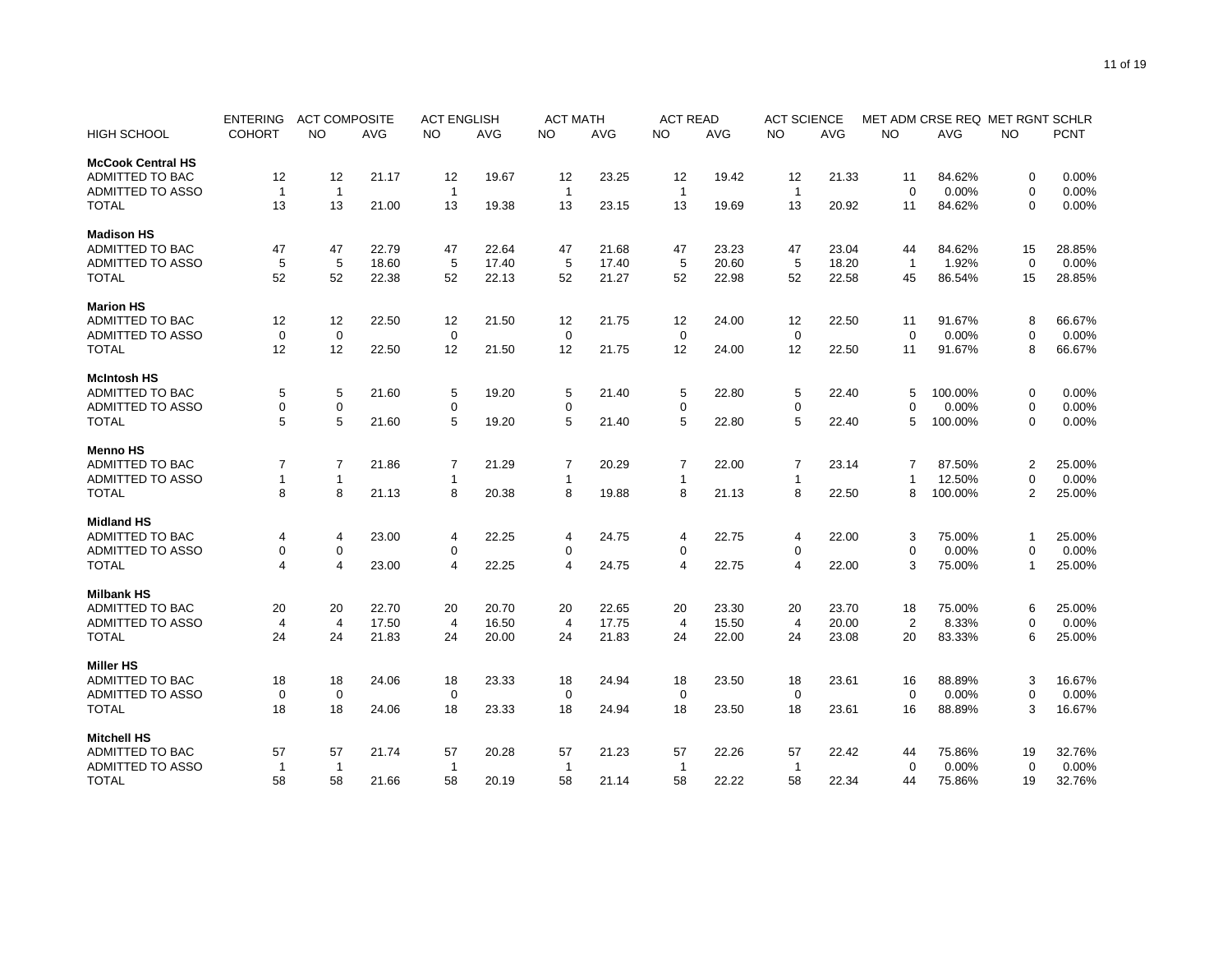|                          | <b>ENTERING</b> | <b>ACT COMPOSITE</b> |            | <b>ACT ENGLISH</b> |            | <b>ACT MATH</b> |            | <b>ACT READ</b> |            | <b>ACT SCIENCE</b> |            | MET ADM CRSE REQ MET RGNT SCHLR |            |                |             |
|--------------------------|-----------------|----------------------|------------|--------------------|------------|-----------------|------------|-----------------|------------|--------------------|------------|---------------------------------|------------|----------------|-------------|
| <b>HIGH SCHOOL</b>       | <b>COHORT</b>   | <b>NO</b>            | <b>AVG</b> | <b>NO</b>          | <b>AVG</b> | <b>NO</b>       | <b>AVG</b> | <b>NO</b>       | <b>AVG</b> | <b>NO</b>          | <b>AVG</b> | <b>NO</b>                       | <b>AVG</b> | <b>NO</b>      | <b>PCNT</b> |
| <b>Mobridge HS</b>       |                 |                      |            |                    |            |                 |            |                 |            |                    |            |                                 |            |                |             |
| <b>ADMITTED TO BAC</b>   | 22              | 22                   | 22.82      | 22                 | 21.82      | 22              | 22.86      | 22              | 23.09      | 22                 | 23.41      | 19                              | 86.36%     | 9              | 40.91%      |
| <b>ADMITTED TO ASSO</b>  | $\mathbf 0$     | $\mathbf 0$          |            | $\mathbf 0$        |            | $\mathbf 0$     |            | $\mathbf 0$     |            | $\mathbf 0$        |            | $\Omega$                        | 0.00%      | $\mathbf 0$    | 0.00%       |
| <b>TOTAL</b>             | 22              | 22                   | 22.82      | 22                 | 21.82      | 22              | 22.86      | 22              | 23.09      | 22                 | 23.41      | 19                              | 86.36%     | 9              | 40.91%      |
| <b>Montrose HS</b>       |                 |                      |            |                    |            |                 |            |                 |            |                    |            |                                 |            |                |             |
| <b>ADMITTED TO BAC</b>   | 8               | 8                    | 23.25      | 8                  | 21.38      | 8               | 25.25      | 8               | 23.00      | 8                  | 23.38      | 8                               | 100.00%    | 0              | 0.00%       |
| <b>ADMITTED TO ASSO</b>  | 0               | $\mathbf 0$          |            | 0                  |            | $\mathbf 0$     |            | 0               |            | 0                  |            | $\Omega$                        | 0.00%      | $\mathbf 0$    | 0.00%       |
| <b>TOTAL</b>             | 8               | 8                    | 23.25      | 8                  | 21.38      | 8               | 25.25      | 8               | 23.00      | 8                  | 23.38      | 8                               | 100.00%    | $\mathbf 0$    | 0.00%       |
| Mt. Vernon HS            |                 |                      |            |                    |            |                 |            |                 |            |                    |            |                                 |            |                |             |
| ADMITTED TO BAC          | 10              | 10                   | 21.20      | 10                 | 20.40      | 10              | 20.00      | 10              | 21.00      | 10                 | 22.60      | 8                               | 72.73%     | 0              | 0.00%       |
| <b>ADMITTED TO ASSO</b>  | $\overline{1}$  | $\mathbf{1}$         |            | $\mathbf{1}$       |            | $\mathbf{1}$    |            | $\mathbf{1}$    |            | $\mathbf{1}$       |            | $\mathbf{1}$                    | 9.09%      | $\mathbf 0$    | 0.00%       |
| <b>TOTAL</b>             | 11              | 11                   | 21.18      | 11                 | 20.64      | 11              | 20.18      | 11              | 20.55      | 11                 | 22.45      | 9                               | 81.82%     | $\mathbf 0$    | 0.00%       |
| <b>New Underwood Sch</b> |                 |                      |            |                    |            |                 |            |                 |            |                    |            |                                 |            |                |             |
| <b>ADMITTED TO BAC</b>   | 9               | 9                    | 20.67      | 9                  | 19.22      | 9               | 21.22      | 9               | 22.00      | 9                  | 20.22      | 8                               | 88.89%     | $\overline{2}$ | 22.22%      |
| <b>ADMITTED TO ASSO</b>  | 0               | $\mathbf 0$          |            | $\mathbf 0$        |            | $\mathbf 0$     |            | 0               |            | $\mathbf 0$        |            | $\Omega$                        | 0.00%      | $\mathbf 0$    | 0.00%       |
| <b>TOTAL</b>             | 9               | 9                    | 20.67      | 9                  | 19.22      | 9               | 21.22      | 9               | 22.00      | 9                  | 20.22      | 8                               | 88.89%     | $\overline{2}$ | 22.22%      |
|                          |                 |                      |            |                    |            |                 |            |                 |            |                    |            |                                 |            |                |             |
| <b>Newell HS</b>         |                 |                      |            |                    |            |                 |            |                 |            |                    |            |                                 |            |                |             |
| <b>ADMITTED TO BAC</b>   | 15              | 15                   | 21.87      | 15                 | 19.20      | 15              | 21.60      | 15              | 22.13      | 15                 | 21.53      | 15                              | 100.00%    | $\overline{4}$ | 26.67%      |
| <b>ADMITTED TO ASSO</b>  | 0               | $\mathbf 0$          |            | 0                  |            | 0               |            | 0               |            | $\mathbf 0$        |            | $\Omega$                        | 0.00%      | $\mathbf 0$    | 0.00%       |
| <b>TOTAL</b>             | 15              | 15                   | 21.87      | 15                 | 19.20      | 15              | 21.60      | 15              | 22.13      | 15                 | 21.53      | 15                              | 100.00%    | $\overline{4}$ | 26.67%      |
| <b>Northwestern HS</b>   |                 |                      |            |                    |            |                 |            |                 |            |                    |            |                                 |            |                |             |
| <b>ADMITTED TO BAC</b>   | 10              | 10                   | 22.60      | 10                 | 21.50      | 10              | 22.70      | 10              | 22.20      | 10                 | 23.20      | 9                               | 81.82%     | $\mathbf 0$    | 0.00%       |
| ADMITTED TO ASSO         | -1              | $\overline{1}$       |            | $\mathbf{1}$       |            | $\mathbf{1}$    |            | $\mathbf{1}$    |            | $\mathbf{1}$       |            | $\mathbf 0$                     | 0.00%      | $\mathbf 0$    | 0.00%       |
| <b>TOTAL</b>             | 11              | 11                   | 22.64      | 11                 | 21.27      | 11              | 23.09      | 11              | 22.27      | 11                 | 23.18      | 9                               | 81.82%     | $\mathbf 0$    | 0.00%       |
| <b>OGorman HS</b>        |                 |                      |            |                    |            |                 |            |                 |            |                    |            |                                 |            |                |             |
| <b>ADMITTED TO BAC</b>   | 53              | 53                   | 22.94      | 53                 | 22.66      | 53              | 22.70      | 53              | 22.81      | 53                 | 22.91      | 50                              | 94.34%     | 20             | 37.74%      |
| <b>ADMITTED TO ASSO</b>  | $\mathbf 0$     | $\mathbf 0$          |            | $\mathbf 0$        |            | $\mathbf 0$     |            | $\mathbf 0$     |            | $\mathbf 0$        |            | $\mathbf 0$                     | 0.00%      | $\mathbf 0$    | 0.00%       |
| <b>TOTAL</b>             | 53              | 53                   | 22.94      | 53                 | 22.66      | 53              | 22.70      | 53              | 22.81      | 53                 | 22.91      | 50                              | 94.34%     | 20             | 37.74%      |
| <b>Oldham-Ramona HS</b>  |                 |                      |            |                    |            |                 |            |                 |            |                    |            |                                 |            |                |             |
| <b>ADMITTED TO BAC</b>   | 5               | 5                    | 22.40      | 5                  | 20.40      | 5               | 21.20      | 5               | 24.80      | 5                  | 22.80      | 2                               | 40.00%     | 0              | 0.00%       |
| ADMITTED TO ASSO         | 0               | $\mathbf 0$          |            | $\mathbf 0$        |            | 0               |            | 0               |            | 0                  |            | $\mathbf 0$                     | 0.00%      | $\mathbf 0$    | 0.00%       |
| <b>TOTAL</b>             | 5               | 5                    | 22.40      | 5                  | 20.40      | 5               | 21.20      | 5               | 24.80      | 5                  | 22.80      | 2                               | 40.00%     | $\mathbf 0$    | 0.00%       |
| <b>Parker HS</b>         |                 |                      |            |                    |            |                 |            |                 |            |                    |            |                                 |            |                |             |
| <b>ADMITTED TO BAC</b>   | 12              | 12                   | 23.42      | 12                 | 22.67      | 12              | 23.00      | 12              | 23.92      | 12                 | 23.67      | 12                              | 92.31%     | $\overline{4}$ | 30.77%      |
| <b>ADMITTED TO ASSO</b>  | $\overline{1}$  | $\mathbf{1}$         |            | $\mathbf{1}$       |            | $\mathbf{1}$    |            | $\mathbf{1}$    |            | 1                  |            | $\mathbf 1$                     | 7.69%      | $\mathbf 0$    | 0.00%       |
| <b>TOTAL</b>             | 13              | 13                   | 22.92      | 13                 | 22.08      | 13              | 22.69      | 13              | 23.46      | 13                 | 23.15      | 13                              | 100.00%    | $\overline{4}$ | 30.77%      |
|                          |                 |                      |            |                    |            |                 |            |                 |            |                    |            |                                 |            |                |             |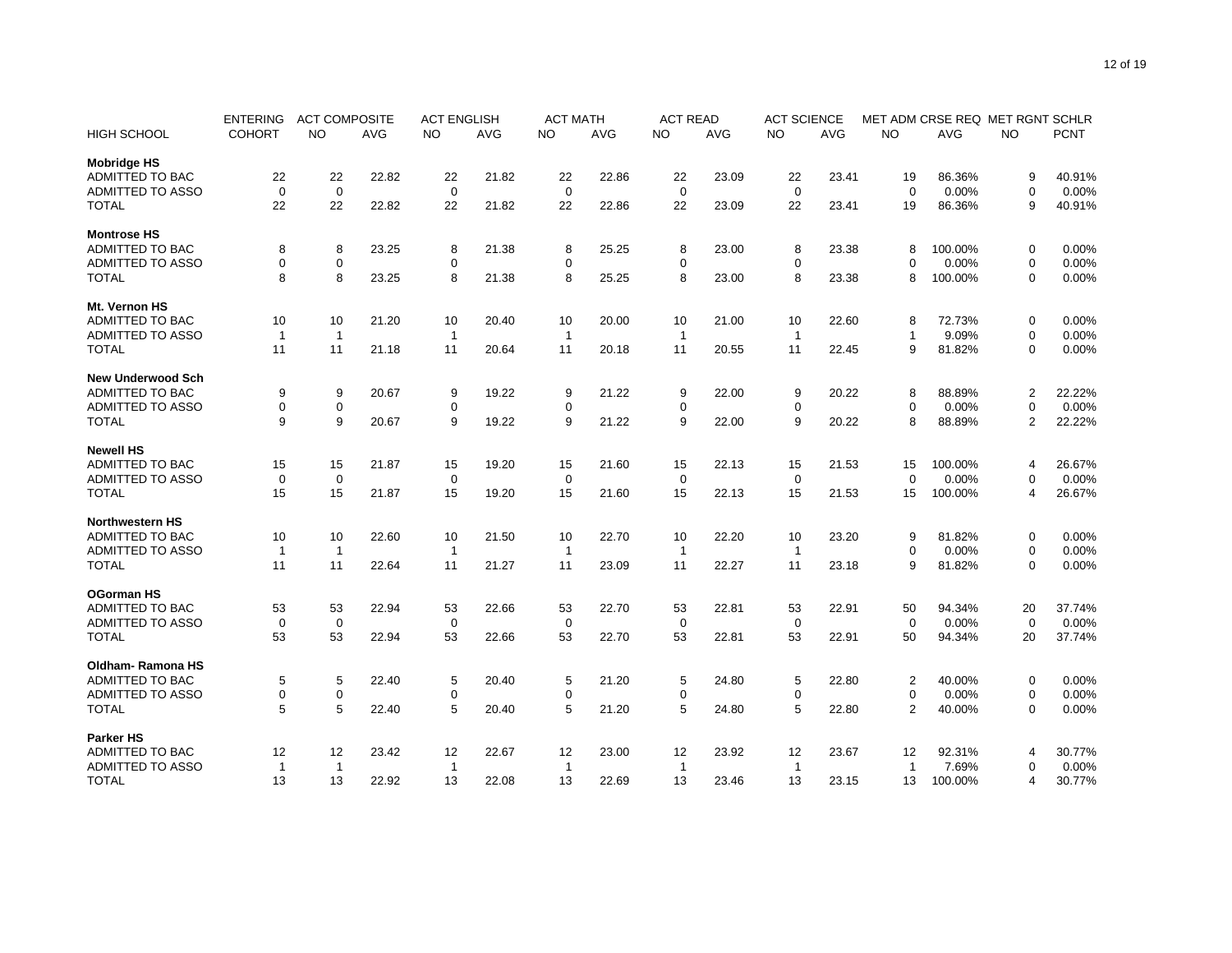|                                                                                                                                                                            | MET ADM CRSE REQ MET RGNT SCHLR              |
|----------------------------------------------------------------------------------------------------------------------------------------------------------------------------|----------------------------------------------|
| <b>HIGH SCHOOL</b><br><b>COHORT</b><br>NO.<br><b>AVG</b><br><b>NO</b><br><b>AVG</b><br><b>NO</b><br>AVG<br><b>NO</b><br><b>AVG</b><br><b>NO</b><br><b>AVG</b><br><b>NO</b> | <b>PCNT</b><br><b>AVG</b><br><b>NO</b>       |
| <b>Parkston HS</b>                                                                                                                                                         |                                              |
| <b>ADMITTED TO BAC</b><br>22<br>22<br>22.59<br>22<br>20.36<br>23.05<br>23.41<br>22<br>22.82<br>22<br>22<br>22                                                              | 100.00%<br>7<br>31.82%                       |
| <b>ADMITTED TO ASSO</b><br>$\mathbf 0$<br>$\mathbf 0$<br>$\mathbf 0$<br>$\mathbf 0$<br>$\mathbf 0$<br>$\mathbf 0$<br>$\Omega$                                              | 0.00%<br>$\mathbf 0$<br>0.00%                |
| <b>TOTAL</b><br>22<br>22<br>22.59<br>22<br>22<br>22<br>22<br>20.36<br>23.05<br>23.41<br>22.82<br>22                                                                        | 100.00%<br>$\overline{7}$<br>31.82%          |
| <b>Philip HS</b>                                                                                                                                                           |                                              |
| ADMITTED TO BAC<br>12<br>12<br>21.33<br>12<br>19.83<br>12<br>20.50<br>12<br>23.00<br>12<br>21.08<br>12                                                                     | 85.71%<br>21.43%<br>3                        |
| 2<br><b>ADMITTED TO ASSO</b><br>$\overline{2}$<br>20.00<br>2<br>18.50<br>$\overline{2}$<br>20.50<br>$\overline{2}$<br>19.00<br>2<br>21.00<br>$\overline{1}$                | 7.14%<br>$\mathbf 0$<br>0.00%                |
| 14<br>14<br>21.14<br>20.50<br>14<br>22.43<br>14<br>21.07<br>13<br><b>TOTAL</b><br>14<br>19.64<br>14                                                                        | 92.86%<br>3<br>21.43%                        |
| <b>Plankinton HS</b>                                                                                                                                                       |                                              |
| ADMITTED TO BAC<br>$\overline{7}$<br>$\overline{7}$<br>$\overline{7}$<br>21.86<br>$\overline{7}$<br>22.14<br>7<br>7<br>21.57<br>20.57<br>22.29                             | 85.71%<br>42.86%<br>6<br>3                   |
| <b>ADMITTED TO ASSO</b><br>$\mathsf 0$<br>$\mathbf 0$<br>0<br>$\mathbf 0$<br>0<br>0                                                                                        | 0.00%<br>0.00%<br>$\mathbf 0$<br>$\mathbf 0$ |
| $\overline{7}$<br>$\overline{7}$<br>21.86<br>$\overline{7}$<br>$\overline{7}$<br>$\overline{7}$<br>$\overline{7}$<br><b>TOTAL</b><br>22.14<br>20.57<br>22.29<br>21.57      | 3<br>42.86%<br>6<br>85.71%                   |
|                                                                                                                                                                            |                                              |
| <b>Platte HS</b>                                                                                                                                                           |                                              |
| <b>ADMITTED TO BAC</b><br>8<br>8<br>8<br>8<br>23.88<br>23.75<br>8<br>23.13<br>8<br>23.50<br>24.00                                                                          | 75.00%<br>12.50%<br>6<br>-1                  |
| <b>ADMITTED TO ASSO</b><br>0<br>$\mathbf 0$<br>0<br>0<br>0<br>0                                                                                                            | 0.00%<br>$\mathbf 0$<br>0.00%<br>$\Omega$    |
| 8<br>8<br>8<br>8<br><b>TOTAL</b><br>23.88<br>23.75<br>8<br>23.13<br>8<br>23.50<br>24.00                                                                                    | 12.50%<br>6<br>75.00%<br>$\mathbf{1}$        |
| <b>Pollock HS</b>                                                                                                                                                          |                                              |
| <b>ADMITTED TO BAC</b><br>$\overline{7}$<br>$\overline{7}$<br>20.57<br>$\overline{7}$<br>20.86<br>$\overline{7}$<br>19.86<br>7<br>20.57<br>7<br>19.57                      | 85.71%<br>6<br>0.00%<br>0                    |
| $\mathbf 0$<br><b>ADMITTED TO ASSO</b><br>$\mathbf 0$<br>$\mathbf 0$<br>0<br>0<br>0                                                                                        | 0.00%<br>0.00%<br>0<br>$\Omega$              |
| $\overline{7}$<br>$\overline{7}$<br>$\overline{7}$<br><b>TOTAL</b><br>20.57<br>$\overline{7}$<br>$\overline{7}$<br>$\overline{7}$<br>19.57<br>20.86<br>19.86<br>20.57      | 0.00%<br>6<br>85.71%<br>$\mathbf 0$          |
| <b>RC Christian HS</b>                                                                                                                                                     |                                              |
| <b>ADMITTED TO BAC</b><br>25.33<br>6<br>6<br>6<br>6<br>25.83<br>6<br>24.67<br>6<br>23.67<br>26.67                                                                          | 83.33%<br>0.00%<br>5<br>0                    |
| ADMITTED TO ASSO<br>$\mathbf 0$<br>0<br>$\mathbf 0$<br>0<br>0<br>0                                                                                                         | 0.00%<br>$\mathbf 0$<br>0.00%<br>$\mathbf 0$ |
| 6<br>6<br>6<br>6<br>6<br><b>TOTAL</b><br>25.33<br>25.83<br>24.67<br>6<br>26.67<br>23.67                                                                                    | 83.33%<br>0.00%<br>5<br>$\mathbf 0$          |
|                                                                                                                                                                            |                                              |
| <b>Rapid City Central</b>                                                                                                                                                  |                                              |
| <b>ADMITTED TO BAC</b><br>90<br>88<br>21.99<br>22.50<br>88<br>21.93<br>88<br>20.68<br>88<br>88<br>22.44<br>83                                                              | 92.22%<br>27<br>30.00%                       |
| <b>ADMITTED TO ASSO</b><br>$\mathbf 0$<br>$\mathbf 0$<br>$\mathbf 0$<br>$\mathbf 0$<br>$\mathbf 0$<br>0<br>$\Omega$                                                        | 0.00%<br>$\mathbf 0$<br>0.00%                |
| <b>TOTAL</b><br>90<br>88<br>21.99<br>88<br>88<br>22.50<br>88<br>88<br>20.68<br>22.44<br>21.93<br>83                                                                        | 92.22%<br>27<br>30.00%                       |
| <b>Red Cloud Indian S</b>                                                                                                                                                  |                                              |
| <b>ADMITTED TO BAC</b><br>3<br>3<br>3<br>19.00<br>3<br>21.33<br>3<br>17.67<br>3<br>18.67<br>18.67                                                                          | $\overline{2}$<br>66.67%<br>0.00%<br>0       |
| $\mathsf 0$<br>$\boldsymbol{0}$<br>ADMITTED TO ASSO<br>0<br>0<br>0<br>$\mathbf 0$                                                                                          | 0.00%<br>$\mathbf 0$<br>0.00%<br>$\mathbf 0$ |
| 3<br>3<br>3<br>3<br>3<br>3<br><b>TOTAL</b><br>19.00<br>21.33<br>17.67<br>18.67<br>18.67                                                                                    | 66.67%<br>0.00%<br>2<br>0                    |
| <b>Redfield HS</b>                                                                                                                                                         |                                              |
| <b>ADMITTED TO BAC</b><br>23.44<br>9<br>9<br>23.44<br>9<br>21.44<br>9<br>24.33<br>9<br>24.56<br>9                                                                          | 9<br>90.00%<br>$\mathbf 0$<br>0.00%          |
| <b>ADMITTED TO ASSO</b><br>$\Omega$<br>1<br>-1<br>1<br>-1<br>-1<br>-1                                                                                                      | 0.00%<br>$\mathbf 0$<br>0.00%                |
| <b>TOTAL</b><br>10<br>10<br>22.80<br>10<br>10<br>23.60<br>10<br>24.20<br>10<br>22.60<br>20.90                                                                              | 0.00%<br>90.00%<br>$\mathbf 0$<br>9          |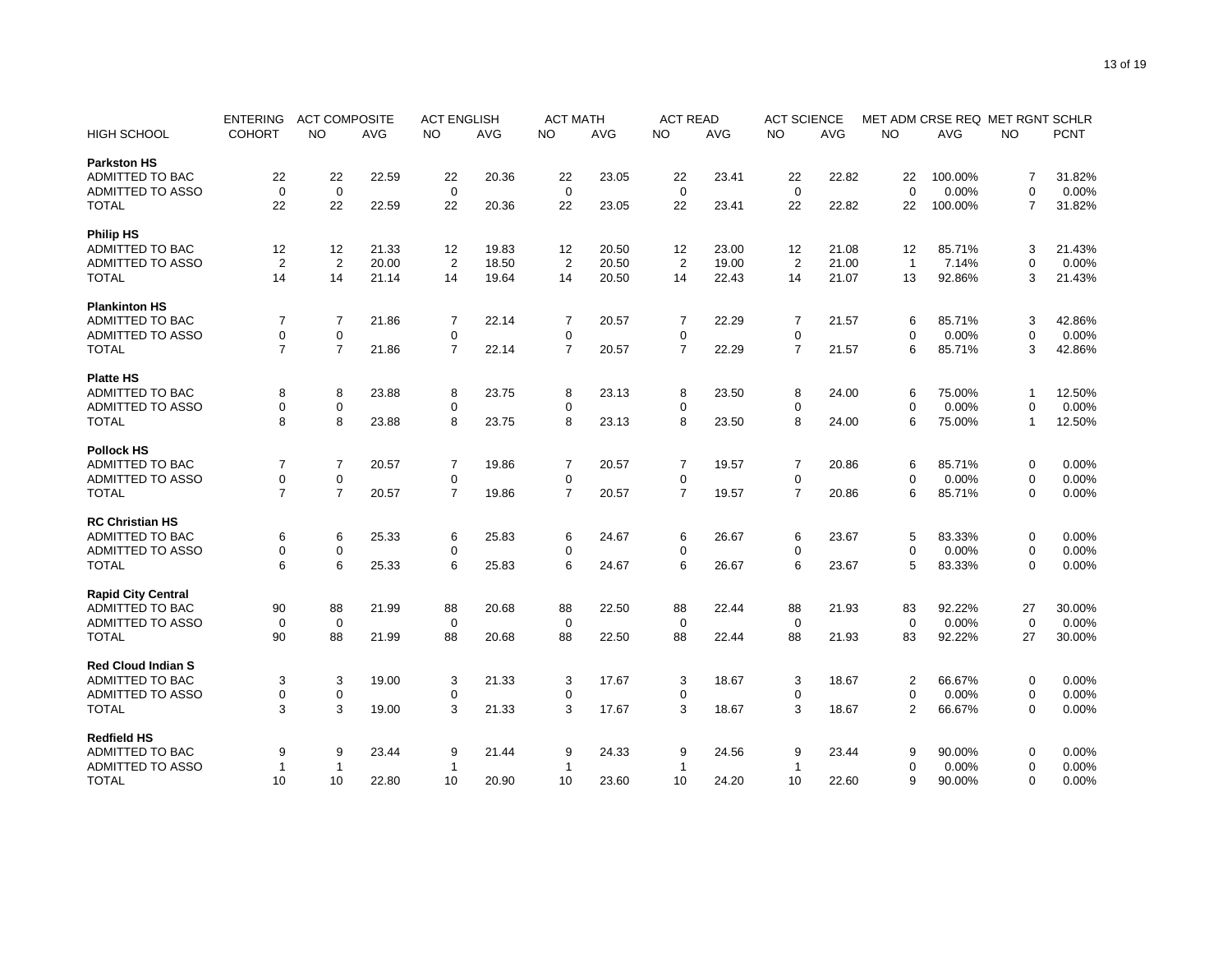| <b>NO</b><br><b>NO</b><br><b>PCNT</b><br><b>HIGH SCHOOL</b><br><b>COHORT</b><br><b>NO</b><br><b>AVG</b><br><b>AVG</b><br><b>NO</b><br><b>AVG</b><br><b>NO</b><br><b>AVG</b><br><b>NO</b><br><b>AVG</b><br><b>AVG</b><br><b>NO</b><br>Roncalli HS<br><b>ADMITTED TO BAC</b><br>21.50<br>21.19<br>16<br>22.63<br>88.24%<br>11.76%<br>16<br>16<br>16<br>21.50<br>16<br>16<br>20.13<br>15<br>$\overline{c}$<br><b>ADMITTED TO ASSO</b><br>$\mathbf{1}$<br>$\mathbf{1}$<br>0.00%<br>$\mathbf 0$<br>0.00%<br>$\overline{1}$<br>$\mathbf{1}$<br>$\mathbf{1}$<br>$\mathbf{1}$<br>$\Omega$<br><b>TOTAL</b><br>17<br>17<br>17<br>17<br>88.24%<br>$\overline{2}$<br>11.76%<br>21.00<br>20.94<br>17<br>20.71<br>17<br>19.76<br>22.12<br>15<br><b>Roosevelt HS</b><br>ADMITTED TO BAC<br>95<br>22.65<br>95<br>22.40<br>23.14<br>95<br>22.77<br>83.00%<br>31.00%<br>96<br>21.42<br>95<br>95<br>83<br>31<br>ADMITTED TO ASSO<br>$\overline{4}$<br>16.25<br>$\boldsymbol{0}$<br>$\overline{4}$<br>15.75<br>$\overline{4}$<br>15.50<br>$\overline{4}$<br>16.00<br>$\overline{4}$<br>17.50<br>$\mathbf{1}$<br>1.00%<br>0.00%<br>4<br>22.39<br>22.12<br><b>TOTAL</b><br>100<br>99<br>99<br>21.19<br>99<br>99<br>22.85<br>99<br>22.56<br>84<br>84.00%<br>31<br>31.00%<br><b>Rosholt HS</b><br><b>ADMITTED TO BAC</b><br>3<br>3<br>21.67<br>3<br>22.67<br>3<br>22.67<br>3<br>19.33<br>3<br>21.67<br>100.00%<br>2<br>66.67%<br>3<br>$\mathbf 0$<br>$\mathbf 0$<br><b>ADMITTED TO ASSO</b><br>0<br>$\mathbf 0$<br>0<br>0<br>0.00%<br>$\mathbf 0$<br>0.00%<br>$\Omega$<br>3<br>3<br>3<br>3<br>3<br>3<br>21.67<br>22.67<br>21.67<br>3<br>2<br>66.67%<br><b>TOTAL</b><br>22.67<br>19.33<br>100.00%<br><b>Roslyn HS</b><br><b>ADMITTED TO BAC</b><br>10<br>21.30<br>10<br>10<br>10<br>20.00<br>10<br>19.50<br>10<br>23.40<br>21.10<br>10<br>90.91%<br>3<br>27.27%<br><b>ADMITTED TO ASSO</b><br>9.09%<br>$\overline{1}$<br>$\mathbf 0$<br>0.00%<br>$\overline{1}$<br>$\mathbf{1}$<br>$\mathbf{1}$<br>$\mathbf{1}$<br>$\mathbf{1}$<br>$\mathbf{1}$<br>11<br>11<br>11<br>3<br>27.27%<br><b>TOTAL</b><br>20.91<br>11<br>19.36<br>11<br>19.36<br>11<br>23.00<br>20.73<br>100.00%<br>11<br><b>Rutland HS</b><br>$\overline{7}$<br>$\overline{7}$<br>18.14<br>$\overline{7}$<br>ADMITTED TO BAC<br>$\overline{7}$<br>16.71<br>7<br>18.57<br>7<br>18.43<br>18.57<br>$\overline{7}$<br>87.50%<br>0.00%<br>0<br><b>ADMITTED TO ASSO</b><br>$\overline{1}$<br>0.00%<br>0.00%<br>$\mathbf{1}$<br>$\mathbf{1}$<br>$\mathbf{1}$<br>$\mathbf 0$<br>$\mathbf 0$<br>$\mathbf{1}$<br>$\mathbf{1}$<br>8<br>8<br>18.75<br>8<br>8<br>8<br>8<br>$\overline{7}$<br>$\mathbf 0$<br>0.00%<br><b>TOTAL</b><br>17.25<br>19.00<br>18.75<br>19.50<br>87.50%<br><b>SF Christian</b><br><b>ADMITTED TO BAC</b><br>3<br>3<br>3<br>23.33<br>3<br>21.00<br>3<br>23.00<br>3<br>24.67<br>24.00<br>100.00%<br>0<br>0.00%<br>3<br><b>ADMITTED TO ASSO</b><br>0<br>$\mathbf 0$<br>$\mathbf 0$<br>$\mathbf 0$<br>$\mathbf 0$<br>$\mathbf 0$<br>0.00%<br>$\mathbf 0$<br>0.00%<br>$\Omega$<br>3<br>3<br>23.33<br>3<br>3<br>3<br>3<br>0.00%<br><b>TOTAL</b><br>21.00<br>23.00<br>24.67<br>24.00<br>3<br>100.00%<br>$\Omega$<br><b>St Thomas Moore</b><br>ADMITTED TO BAC<br>25<br>25<br>23.80<br>25<br>25<br>25<br>22.60<br>22.40<br>25<br>26.28<br>24.00<br>23<br>85.19%<br>0<br>0.00%<br>$\overline{2}$<br><b>ADMITTED TO ASSO</b><br>$\overline{2}$<br>$\overline{2}$<br>0.00%<br>0.00%<br>$\overline{2}$<br>17.00<br>$\overline{2}$<br>12.50<br>17.50<br>16.50<br>$\overline{2}$<br>20.00<br>$\mathbf 0$<br>$\mathbf 0$<br><b>TOTAL</b><br>27<br>27<br>23.30<br>27<br>27<br>27<br>27<br>23.70<br>0.00%<br>21.85<br>22.04<br>25.56<br>23<br>85.19%<br>$\mathbf 0$<br><b>Saint Mary HS</b><br><b>ADMITTED TO BAC</b><br>22.70<br>72.73%<br>10<br>10<br>10<br>23.30<br>21.70<br>10<br>23.60<br>10<br>21.80<br>8<br>36.36%<br>10<br>$\overline{4}$<br><b>ADMITTED TO ASSO</b><br>0.00%<br>0.00%<br>$\overline{1}$<br>$\mathbf{1}$<br>$\mathbf{1}$<br>$\Omega$<br>$\mathbf 0$<br>$\mathbf{1}$<br>$\mathbf{1}$<br>$\mathbf{1}$<br><b>TOTAL</b><br>11<br>11<br>21.82<br>11<br>22.00<br>11<br>21.09<br>11<br>22.55<br>11<br>21.27<br>8<br>72.73%<br>36.36%<br>$\overline{4}$<br><b>Scotland HS</b><br><b>ADMITTED TO BAC</b><br>12<br>12<br>22.92<br>23.00<br>24.58<br>0.00%<br>12<br>21.17<br>12<br>12<br>22.75<br>12<br>12<br>100.00%<br>0<br><b>ADMITTED TO ASSO</b><br>$\mathbf 0$<br>$\mathbf 0$<br>$\mathbf 0$<br>$\mathbf 0$<br>0.00%<br>$\mathbf 0$<br>0.00%<br>0<br>0<br>$\mathbf 0$ | <b>ENTERING</b> | <b>ACT COMPOSITE</b> |  | <b>ACT ENGLISH</b> |  | <b>ACT MATH</b> | <b>ACT READ</b> | <b>ACT SCIENCE</b> |  |  | MET ADM CRSE REQ MET RGNT SCHLR |  |
|----------------------------------------------------------------------------------------------------------------------------------------------------------------------------------------------------------------------------------------------------------------------------------------------------------------------------------------------------------------------------------------------------------------------------------------------------------------------------------------------------------------------------------------------------------------------------------------------------------------------------------------------------------------------------------------------------------------------------------------------------------------------------------------------------------------------------------------------------------------------------------------------------------------------------------------------------------------------------------------------------------------------------------------------------------------------------------------------------------------------------------------------------------------------------------------------------------------------------------------------------------------------------------------------------------------------------------------------------------------------------------------------------------------------------------------------------------------------------------------------------------------------------------------------------------------------------------------------------------------------------------------------------------------------------------------------------------------------------------------------------------------------------------------------------------------------------------------------------------------------------------------------------------------------------------------------------------------------------------------------------------------------------------------------------------------------------------------------------------------------------------------------------------------------------------------------------------------------------------------------------------------------------------------------------------------------------------------------------------------------------------------------------------------------------------------------------------------------------------------------------------------------------------------------------------------------------------------------------------------------------------------------------------------------------------------------------------------------------------------------------------------------------------------------------------------------------------------------------------------------------------------------------------------------------------------------------------------------------------------------------------------------------------------------------------------------------------------------------------------------------------------------------------------------------------------------------------------------------------------------------------------------------------------------------------------------------------------------------------------------------------------------------------------------------------------------------------------------------------------------------------------------------------------------------------------------------------------------------------------------------------------------------------------------------------------------------------------------------------------------------------------------------------------------------------------------------------------------------------------------------------------------------------------------------------------------------------------------------------------------------------------------------------------------------------------------------------------------------------------------------------------------------------------------------------------------------------------------------------------------------------------------------------------------------------------------------------------------------------------------------------------------------------------------------------------------------------------------------------------------------------------------|-----------------|----------------------|--|--------------------|--|-----------------|-----------------|--------------------|--|--|---------------------------------|--|
|                                                                                                                                                                                                                                                                                                                                                                                                                                                                                                                                                                                                                                                                                                                                                                                                                                                                                                                                                                                                                                                                                                                                                                                                                                                                                                                                                                                                                                                                                                                                                                                                                                                                                                                                                                                                                                                                                                                                                                                                                                                                                                                                                                                                                                                                                                                                                                                                                                                                                                                                                                                                                                                                                                                                                                                                                                                                                                                                                                                                                                                                                                                                                                                                                                                                                                                                                                                                                                                                                                                                                                                                                                                                                                                                                                                                                                                                                                                                                                                                                                                                                                                                                                                                                                                                                                                                                                                                                                                                                                                      |                 |                      |  |                    |  |                 |                 |                    |  |  |                                 |  |
|                                                                                                                                                                                                                                                                                                                                                                                                                                                                                                                                                                                                                                                                                                                                                                                                                                                                                                                                                                                                                                                                                                                                                                                                                                                                                                                                                                                                                                                                                                                                                                                                                                                                                                                                                                                                                                                                                                                                                                                                                                                                                                                                                                                                                                                                                                                                                                                                                                                                                                                                                                                                                                                                                                                                                                                                                                                                                                                                                                                                                                                                                                                                                                                                                                                                                                                                                                                                                                                                                                                                                                                                                                                                                                                                                                                                                                                                                                                                                                                                                                                                                                                                                                                                                                                                                                                                                                                                                                                                                                                      |                 |                      |  |                    |  |                 |                 |                    |  |  |                                 |  |
|                                                                                                                                                                                                                                                                                                                                                                                                                                                                                                                                                                                                                                                                                                                                                                                                                                                                                                                                                                                                                                                                                                                                                                                                                                                                                                                                                                                                                                                                                                                                                                                                                                                                                                                                                                                                                                                                                                                                                                                                                                                                                                                                                                                                                                                                                                                                                                                                                                                                                                                                                                                                                                                                                                                                                                                                                                                                                                                                                                                                                                                                                                                                                                                                                                                                                                                                                                                                                                                                                                                                                                                                                                                                                                                                                                                                                                                                                                                                                                                                                                                                                                                                                                                                                                                                                                                                                                                                                                                                                                                      |                 |                      |  |                    |  |                 |                 |                    |  |  |                                 |  |
|                                                                                                                                                                                                                                                                                                                                                                                                                                                                                                                                                                                                                                                                                                                                                                                                                                                                                                                                                                                                                                                                                                                                                                                                                                                                                                                                                                                                                                                                                                                                                                                                                                                                                                                                                                                                                                                                                                                                                                                                                                                                                                                                                                                                                                                                                                                                                                                                                                                                                                                                                                                                                                                                                                                                                                                                                                                                                                                                                                                                                                                                                                                                                                                                                                                                                                                                                                                                                                                                                                                                                                                                                                                                                                                                                                                                                                                                                                                                                                                                                                                                                                                                                                                                                                                                                                                                                                                                                                                                                                                      |                 |                      |  |                    |  |                 |                 |                    |  |  |                                 |  |
|                                                                                                                                                                                                                                                                                                                                                                                                                                                                                                                                                                                                                                                                                                                                                                                                                                                                                                                                                                                                                                                                                                                                                                                                                                                                                                                                                                                                                                                                                                                                                                                                                                                                                                                                                                                                                                                                                                                                                                                                                                                                                                                                                                                                                                                                                                                                                                                                                                                                                                                                                                                                                                                                                                                                                                                                                                                                                                                                                                                                                                                                                                                                                                                                                                                                                                                                                                                                                                                                                                                                                                                                                                                                                                                                                                                                                                                                                                                                                                                                                                                                                                                                                                                                                                                                                                                                                                                                                                                                                                                      |                 |                      |  |                    |  |                 |                 |                    |  |  |                                 |  |
|                                                                                                                                                                                                                                                                                                                                                                                                                                                                                                                                                                                                                                                                                                                                                                                                                                                                                                                                                                                                                                                                                                                                                                                                                                                                                                                                                                                                                                                                                                                                                                                                                                                                                                                                                                                                                                                                                                                                                                                                                                                                                                                                                                                                                                                                                                                                                                                                                                                                                                                                                                                                                                                                                                                                                                                                                                                                                                                                                                                                                                                                                                                                                                                                                                                                                                                                                                                                                                                                                                                                                                                                                                                                                                                                                                                                                                                                                                                                                                                                                                                                                                                                                                                                                                                                                                                                                                                                                                                                                                                      |                 |                      |  |                    |  |                 |                 |                    |  |  |                                 |  |
|                                                                                                                                                                                                                                                                                                                                                                                                                                                                                                                                                                                                                                                                                                                                                                                                                                                                                                                                                                                                                                                                                                                                                                                                                                                                                                                                                                                                                                                                                                                                                                                                                                                                                                                                                                                                                                                                                                                                                                                                                                                                                                                                                                                                                                                                                                                                                                                                                                                                                                                                                                                                                                                                                                                                                                                                                                                                                                                                                                                                                                                                                                                                                                                                                                                                                                                                                                                                                                                                                                                                                                                                                                                                                                                                                                                                                                                                                                                                                                                                                                                                                                                                                                                                                                                                                                                                                                                                                                                                                                                      |                 |                      |  |                    |  |                 |                 |                    |  |  |                                 |  |
|                                                                                                                                                                                                                                                                                                                                                                                                                                                                                                                                                                                                                                                                                                                                                                                                                                                                                                                                                                                                                                                                                                                                                                                                                                                                                                                                                                                                                                                                                                                                                                                                                                                                                                                                                                                                                                                                                                                                                                                                                                                                                                                                                                                                                                                                                                                                                                                                                                                                                                                                                                                                                                                                                                                                                                                                                                                                                                                                                                                                                                                                                                                                                                                                                                                                                                                                                                                                                                                                                                                                                                                                                                                                                                                                                                                                                                                                                                                                                                                                                                                                                                                                                                                                                                                                                                                                                                                                                                                                                                                      |                 |                      |  |                    |  |                 |                 |                    |  |  |                                 |  |
|                                                                                                                                                                                                                                                                                                                                                                                                                                                                                                                                                                                                                                                                                                                                                                                                                                                                                                                                                                                                                                                                                                                                                                                                                                                                                                                                                                                                                                                                                                                                                                                                                                                                                                                                                                                                                                                                                                                                                                                                                                                                                                                                                                                                                                                                                                                                                                                                                                                                                                                                                                                                                                                                                                                                                                                                                                                                                                                                                                                                                                                                                                                                                                                                                                                                                                                                                                                                                                                                                                                                                                                                                                                                                                                                                                                                                                                                                                                                                                                                                                                                                                                                                                                                                                                                                                                                                                                                                                                                                                                      |                 |                      |  |                    |  |                 |                 |                    |  |  |                                 |  |
|                                                                                                                                                                                                                                                                                                                                                                                                                                                                                                                                                                                                                                                                                                                                                                                                                                                                                                                                                                                                                                                                                                                                                                                                                                                                                                                                                                                                                                                                                                                                                                                                                                                                                                                                                                                                                                                                                                                                                                                                                                                                                                                                                                                                                                                                                                                                                                                                                                                                                                                                                                                                                                                                                                                                                                                                                                                                                                                                                                                                                                                                                                                                                                                                                                                                                                                                                                                                                                                                                                                                                                                                                                                                                                                                                                                                                                                                                                                                                                                                                                                                                                                                                                                                                                                                                                                                                                                                                                                                                                                      |                 |                      |  |                    |  |                 |                 |                    |  |  |                                 |  |
|                                                                                                                                                                                                                                                                                                                                                                                                                                                                                                                                                                                                                                                                                                                                                                                                                                                                                                                                                                                                                                                                                                                                                                                                                                                                                                                                                                                                                                                                                                                                                                                                                                                                                                                                                                                                                                                                                                                                                                                                                                                                                                                                                                                                                                                                                                                                                                                                                                                                                                                                                                                                                                                                                                                                                                                                                                                                                                                                                                                                                                                                                                                                                                                                                                                                                                                                                                                                                                                                                                                                                                                                                                                                                                                                                                                                                                                                                                                                                                                                                                                                                                                                                                                                                                                                                                                                                                                                                                                                                                                      |                 |                      |  |                    |  |                 |                 |                    |  |  |                                 |  |
|                                                                                                                                                                                                                                                                                                                                                                                                                                                                                                                                                                                                                                                                                                                                                                                                                                                                                                                                                                                                                                                                                                                                                                                                                                                                                                                                                                                                                                                                                                                                                                                                                                                                                                                                                                                                                                                                                                                                                                                                                                                                                                                                                                                                                                                                                                                                                                                                                                                                                                                                                                                                                                                                                                                                                                                                                                                                                                                                                                                                                                                                                                                                                                                                                                                                                                                                                                                                                                                                                                                                                                                                                                                                                                                                                                                                                                                                                                                                                                                                                                                                                                                                                                                                                                                                                                                                                                                                                                                                                                                      |                 |                      |  |                    |  |                 |                 |                    |  |  |                                 |  |
|                                                                                                                                                                                                                                                                                                                                                                                                                                                                                                                                                                                                                                                                                                                                                                                                                                                                                                                                                                                                                                                                                                                                                                                                                                                                                                                                                                                                                                                                                                                                                                                                                                                                                                                                                                                                                                                                                                                                                                                                                                                                                                                                                                                                                                                                                                                                                                                                                                                                                                                                                                                                                                                                                                                                                                                                                                                                                                                                                                                                                                                                                                                                                                                                                                                                                                                                                                                                                                                                                                                                                                                                                                                                                                                                                                                                                                                                                                                                                                                                                                                                                                                                                                                                                                                                                                                                                                                                                                                                                                                      |                 |                      |  |                    |  |                 |                 |                    |  |  |                                 |  |
|                                                                                                                                                                                                                                                                                                                                                                                                                                                                                                                                                                                                                                                                                                                                                                                                                                                                                                                                                                                                                                                                                                                                                                                                                                                                                                                                                                                                                                                                                                                                                                                                                                                                                                                                                                                                                                                                                                                                                                                                                                                                                                                                                                                                                                                                                                                                                                                                                                                                                                                                                                                                                                                                                                                                                                                                                                                                                                                                                                                                                                                                                                                                                                                                                                                                                                                                                                                                                                                                                                                                                                                                                                                                                                                                                                                                                                                                                                                                                                                                                                                                                                                                                                                                                                                                                                                                                                                                                                                                                                                      |                 |                      |  |                    |  |                 |                 |                    |  |  |                                 |  |
|                                                                                                                                                                                                                                                                                                                                                                                                                                                                                                                                                                                                                                                                                                                                                                                                                                                                                                                                                                                                                                                                                                                                                                                                                                                                                                                                                                                                                                                                                                                                                                                                                                                                                                                                                                                                                                                                                                                                                                                                                                                                                                                                                                                                                                                                                                                                                                                                                                                                                                                                                                                                                                                                                                                                                                                                                                                                                                                                                                                                                                                                                                                                                                                                                                                                                                                                                                                                                                                                                                                                                                                                                                                                                                                                                                                                                                                                                                                                                                                                                                                                                                                                                                                                                                                                                                                                                                                                                                                                                                                      |                 |                      |  |                    |  |                 |                 |                    |  |  |                                 |  |
|                                                                                                                                                                                                                                                                                                                                                                                                                                                                                                                                                                                                                                                                                                                                                                                                                                                                                                                                                                                                                                                                                                                                                                                                                                                                                                                                                                                                                                                                                                                                                                                                                                                                                                                                                                                                                                                                                                                                                                                                                                                                                                                                                                                                                                                                                                                                                                                                                                                                                                                                                                                                                                                                                                                                                                                                                                                                                                                                                                                                                                                                                                                                                                                                                                                                                                                                                                                                                                                                                                                                                                                                                                                                                                                                                                                                                                                                                                                                                                                                                                                                                                                                                                                                                                                                                                                                                                                                                                                                                                                      |                 |                      |  |                    |  |                 |                 |                    |  |  |                                 |  |
|                                                                                                                                                                                                                                                                                                                                                                                                                                                                                                                                                                                                                                                                                                                                                                                                                                                                                                                                                                                                                                                                                                                                                                                                                                                                                                                                                                                                                                                                                                                                                                                                                                                                                                                                                                                                                                                                                                                                                                                                                                                                                                                                                                                                                                                                                                                                                                                                                                                                                                                                                                                                                                                                                                                                                                                                                                                                                                                                                                                                                                                                                                                                                                                                                                                                                                                                                                                                                                                                                                                                                                                                                                                                                                                                                                                                                                                                                                                                                                                                                                                                                                                                                                                                                                                                                                                                                                                                                                                                                                                      |                 |                      |  |                    |  |                 |                 |                    |  |  |                                 |  |
|                                                                                                                                                                                                                                                                                                                                                                                                                                                                                                                                                                                                                                                                                                                                                                                                                                                                                                                                                                                                                                                                                                                                                                                                                                                                                                                                                                                                                                                                                                                                                                                                                                                                                                                                                                                                                                                                                                                                                                                                                                                                                                                                                                                                                                                                                                                                                                                                                                                                                                                                                                                                                                                                                                                                                                                                                                                                                                                                                                                                                                                                                                                                                                                                                                                                                                                                                                                                                                                                                                                                                                                                                                                                                                                                                                                                                                                                                                                                                                                                                                                                                                                                                                                                                                                                                                                                                                                                                                                                                                                      |                 |                      |  |                    |  |                 |                 |                    |  |  |                                 |  |
|                                                                                                                                                                                                                                                                                                                                                                                                                                                                                                                                                                                                                                                                                                                                                                                                                                                                                                                                                                                                                                                                                                                                                                                                                                                                                                                                                                                                                                                                                                                                                                                                                                                                                                                                                                                                                                                                                                                                                                                                                                                                                                                                                                                                                                                                                                                                                                                                                                                                                                                                                                                                                                                                                                                                                                                                                                                                                                                                                                                                                                                                                                                                                                                                                                                                                                                                                                                                                                                                                                                                                                                                                                                                                                                                                                                                                                                                                                                                                                                                                                                                                                                                                                                                                                                                                                                                                                                                                                                                                                                      |                 |                      |  |                    |  |                 |                 |                    |  |  |                                 |  |
|                                                                                                                                                                                                                                                                                                                                                                                                                                                                                                                                                                                                                                                                                                                                                                                                                                                                                                                                                                                                                                                                                                                                                                                                                                                                                                                                                                                                                                                                                                                                                                                                                                                                                                                                                                                                                                                                                                                                                                                                                                                                                                                                                                                                                                                                                                                                                                                                                                                                                                                                                                                                                                                                                                                                                                                                                                                                                                                                                                                                                                                                                                                                                                                                                                                                                                                                                                                                                                                                                                                                                                                                                                                                                                                                                                                                                                                                                                                                                                                                                                                                                                                                                                                                                                                                                                                                                                                                                                                                                                                      |                 |                      |  |                    |  |                 |                 |                    |  |  |                                 |  |
|                                                                                                                                                                                                                                                                                                                                                                                                                                                                                                                                                                                                                                                                                                                                                                                                                                                                                                                                                                                                                                                                                                                                                                                                                                                                                                                                                                                                                                                                                                                                                                                                                                                                                                                                                                                                                                                                                                                                                                                                                                                                                                                                                                                                                                                                                                                                                                                                                                                                                                                                                                                                                                                                                                                                                                                                                                                                                                                                                                                                                                                                                                                                                                                                                                                                                                                                                                                                                                                                                                                                                                                                                                                                                                                                                                                                                                                                                                                                                                                                                                                                                                                                                                                                                                                                                                                                                                                                                                                                                                                      |                 |                      |  |                    |  |                 |                 |                    |  |  |                                 |  |
|                                                                                                                                                                                                                                                                                                                                                                                                                                                                                                                                                                                                                                                                                                                                                                                                                                                                                                                                                                                                                                                                                                                                                                                                                                                                                                                                                                                                                                                                                                                                                                                                                                                                                                                                                                                                                                                                                                                                                                                                                                                                                                                                                                                                                                                                                                                                                                                                                                                                                                                                                                                                                                                                                                                                                                                                                                                                                                                                                                                                                                                                                                                                                                                                                                                                                                                                                                                                                                                                                                                                                                                                                                                                                                                                                                                                                                                                                                                                                                                                                                                                                                                                                                                                                                                                                                                                                                                                                                                                                                                      |                 |                      |  |                    |  |                 |                 |                    |  |  |                                 |  |
|                                                                                                                                                                                                                                                                                                                                                                                                                                                                                                                                                                                                                                                                                                                                                                                                                                                                                                                                                                                                                                                                                                                                                                                                                                                                                                                                                                                                                                                                                                                                                                                                                                                                                                                                                                                                                                                                                                                                                                                                                                                                                                                                                                                                                                                                                                                                                                                                                                                                                                                                                                                                                                                                                                                                                                                                                                                                                                                                                                                                                                                                                                                                                                                                                                                                                                                                                                                                                                                                                                                                                                                                                                                                                                                                                                                                                                                                                                                                                                                                                                                                                                                                                                                                                                                                                                                                                                                                                                                                                                                      |                 |                      |  |                    |  |                 |                 |                    |  |  |                                 |  |
|                                                                                                                                                                                                                                                                                                                                                                                                                                                                                                                                                                                                                                                                                                                                                                                                                                                                                                                                                                                                                                                                                                                                                                                                                                                                                                                                                                                                                                                                                                                                                                                                                                                                                                                                                                                                                                                                                                                                                                                                                                                                                                                                                                                                                                                                                                                                                                                                                                                                                                                                                                                                                                                                                                                                                                                                                                                                                                                                                                                                                                                                                                                                                                                                                                                                                                                                                                                                                                                                                                                                                                                                                                                                                                                                                                                                                                                                                                                                                                                                                                                                                                                                                                                                                                                                                                                                                                                                                                                                                                                      |                 |                      |  |                    |  |                 |                 |                    |  |  |                                 |  |
|                                                                                                                                                                                                                                                                                                                                                                                                                                                                                                                                                                                                                                                                                                                                                                                                                                                                                                                                                                                                                                                                                                                                                                                                                                                                                                                                                                                                                                                                                                                                                                                                                                                                                                                                                                                                                                                                                                                                                                                                                                                                                                                                                                                                                                                                                                                                                                                                                                                                                                                                                                                                                                                                                                                                                                                                                                                                                                                                                                                                                                                                                                                                                                                                                                                                                                                                                                                                                                                                                                                                                                                                                                                                                                                                                                                                                                                                                                                                                                                                                                                                                                                                                                                                                                                                                                                                                                                                                                                                                                                      |                 |                      |  |                    |  |                 |                 |                    |  |  |                                 |  |
|                                                                                                                                                                                                                                                                                                                                                                                                                                                                                                                                                                                                                                                                                                                                                                                                                                                                                                                                                                                                                                                                                                                                                                                                                                                                                                                                                                                                                                                                                                                                                                                                                                                                                                                                                                                                                                                                                                                                                                                                                                                                                                                                                                                                                                                                                                                                                                                                                                                                                                                                                                                                                                                                                                                                                                                                                                                                                                                                                                                                                                                                                                                                                                                                                                                                                                                                                                                                                                                                                                                                                                                                                                                                                                                                                                                                                                                                                                                                                                                                                                                                                                                                                                                                                                                                                                                                                                                                                                                                                                                      |                 |                      |  |                    |  |                 |                 |                    |  |  |                                 |  |
|                                                                                                                                                                                                                                                                                                                                                                                                                                                                                                                                                                                                                                                                                                                                                                                                                                                                                                                                                                                                                                                                                                                                                                                                                                                                                                                                                                                                                                                                                                                                                                                                                                                                                                                                                                                                                                                                                                                                                                                                                                                                                                                                                                                                                                                                                                                                                                                                                                                                                                                                                                                                                                                                                                                                                                                                                                                                                                                                                                                                                                                                                                                                                                                                                                                                                                                                                                                                                                                                                                                                                                                                                                                                                                                                                                                                                                                                                                                                                                                                                                                                                                                                                                                                                                                                                                                                                                                                                                                                                                                      |                 |                      |  |                    |  |                 |                 |                    |  |  |                                 |  |
|                                                                                                                                                                                                                                                                                                                                                                                                                                                                                                                                                                                                                                                                                                                                                                                                                                                                                                                                                                                                                                                                                                                                                                                                                                                                                                                                                                                                                                                                                                                                                                                                                                                                                                                                                                                                                                                                                                                                                                                                                                                                                                                                                                                                                                                                                                                                                                                                                                                                                                                                                                                                                                                                                                                                                                                                                                                                                                                                                                                                                                                                                                                                                                                                                                                                                                                                                                                                                                                                                                                                                                                                                                                                                                                                                                                                                                                                                                                                                                                                                                                                                                                                                                                                                                                                                                                                                                                                                                                                                                                      |                 |                      |  |                    |  |                 |                 |                    |  |  |                                 |  |
|                                                                                                                                                                                                                                                                                                                                                                                                                                                                                                                                                                                                                                                                                                                                                                                                                                                                                                                                                                                                                                                                                                                                                                                                                                                                                                                                                                                                                                                                                                                                                                                                                                                                                                                                                                                                                                                                                                                                                                                                                                                                                                                                                                                                                                                                                                                                                                                                                                                                                                                                                                                                                                                                                                                                                                                                                                                                                                                                                                                                                                                                                                                                                                                                                                                                                                                                                                                                                                                                                                                                                                                                                                                                                                                                                                                                                                                                                                                                                                                                                                                                                                                                                                                                                                                                                                                                                                                                                                                                                                                      |                 |                      |  |                    |  |                 |                 |                    |  |  |                                 |  |
|                                                                                                                                                                                                                                                                                                                                                                                                                                                                                                                                                                                                                                                                                                                                                                                                                                                                                                                                                                                                                                                                                                                                                                                                                                                                                                                                                                                                                                                                                                                                                                                                                                                                                                                                                                                                                                                                                                                                                                                                                                                                                                                                                                                                                                                                                                                                                                                                                                                                                                                                                                                                                                                                                                                                                                                                                                                                                                                                                                                                                                                                                                                                                                                                                                                                                                                                                                                                                                                                                                                                                                                                                                                                                                                                                                                                                                                                                                                                                                                                                                                                                                                                                                                                                                                                                                                                                                                                                                                                                                                      |                 |                      |  |                    |  |                 |                 |                    |  |  |                                 |  |
|                                                                                                                                                                                                                                                                                                                                                                                                                                                                                                                                                                                                                                                                                                                                                                                                                                                                                                                                                                                                                                                                                                                                                                                                                                                                                                                                                                                                                                                                                                                                                                                                                                                                                                                                                                                                                                                                                                                                                                                                                                                                                                                                                                                                                                                                                                                                                                                                                                                                                                                                                                                                                                                                                                                                                                                                                                                                                                                                                                                                                                                                                                                                                                                                                                                                                                                                                                                                                                                                                                                                                                                                                                                                                                                                                                                                                                                                                                                                                                                                                                                                                                                                                                                                                                                                                                                                                                                                                                                                                                                      |                 |                      |  |                    |  |                 |                 |                    |  |  |                                 |  |
|                                                                                                                                                                                                                                                                                                                                                                                                                                                                                                                                                                                                                                                                                                                                                                                                                                                                                                                                                                                                                                                                                                                                                                                                                                                                                                                                                                                                                                                                                                                                                                                                                                                                                                                                                                                                                                                                                                                                                                                                                                                                                                                                                                                                                                                                                                                                                                                                                                                                                                                                                                                                                                                                                                                                                                                                                                                                                                                                                                                                                                                                                                                                                                                                                                                                                                                                                                                                                                                                                                                                                                                                                                                                                                                                                                                                                                                                                                                                                                                                                                                                                                                                                                                                                                                                                                                                                                                                                                                                                                                      |                 |                      |  |                    |  |                 |                 |                    |  |  |                                 |  |
|                                                                                                                                                                                                                                                                                                                                                                                                                                                                                                                                                                                                                                                                                                                                                                                                                                                                                                                                                                                                                                                                                                                                                                                                                                                                                                                                                                                                                                                                                                                                                                                                                                                                                                                                                                                                                                                                                                                                                                                                                                                                                                                                                                                                                                                                                                                                                                                                                                                                                                                                                                                                                                                                                                                                                                                                                                                                                                                                                                                                                                                                                                                                                                                                                                                                                                                                                                                                                                                                                                                                                                                                                                                                                                                                                                                                                                                                                                                                                                                                                                                                                                                                                                                                                                                                                                                                                                                                                                                                                                                      |                 |                      |  |                    |  |                 |                 |                    |  |  |                                 |  |
|                                                                                                                                                                                                                                                                                                                                                                                                                                                                                                                                                                                                                                                                                                                                                                                                                                                                                                                                                                                                                                                                                                                                                                                                                                                                                                                                                                                                                                                                                                                                                                                                                                                                                                                                                                                                                                                                                                                                                                                                                                                                                                                                                                                                                                                                                                                                                                                                                                                                                                                                                                                                                                                                                                                                                                                                                                                                                                                                                                                                                                                                                                                                                                                                                                                                                                                                                                                                                                                                                                                                                                                                                                                                                                                                                                                                                                                                                                                                                                                                                                                                                                                                                                                                                                                                                                                                                                                                                                                                                                                      |                 |                      |  |                    |  |                 |                 |                    |  |  |                                 |  |
|                                                                                                                                                                                                                                                                                                                                                                                                                                                                                                                                                                                                                                                                                                                                                                                                                                                                                                                                                                                                                                                                                                                                                                                                                                                                                                                                                                                                                                                                                                                                                                                                                                                                                                                                                                                                                                                                                                                                                                                                                                                                                                                                                                                                                                                                                                                                                                                                                                                                                                                                                                                                                                                                                                                                                                                                                                                                                                                                                                                                                                                                                                                                                                                                                                                                                                                                                                                                                                                                                                                                                                                                                                                                                                                                                                                                                                                                                                                                                                                                                                                                                                                                                                                                                                                                                                                                                                                                                                                                                                                      |                 |                      |  |                    |  |                 |                 |                    |  |  |                                 |  |
|                                                                                                                                                                                                                                                                                                                                                                                                                                                                                                                                                                                                                                                                                                                                                                                                                                                                                                                                                                                                                                                                                                                                                                                                                                                                                                                                                                                                                                                                                                                                                                                                                                                                                                                                                                                                                                                                                                                                                                                                                                                                                                                                                                                                                                                                                                                                                                                                                                                                                                                                                                                                                                                                                                                                                                                                                                                                                                                                                                                                                                                                                                                                                                                                                                                                                                                                                                                                                                                                                                                                                                                                                                                                                                                                                                                                                                                                                                                                                                                                                                                                                                                                                                                                                                                                                                                                                                                                                                                                                                                      |                 |                      |  |                    |  |                 |                 |                    |  |  |                                 |  |
|                                                                                                                                                                                                                                                                                                                                                                                                                                                                                                                                                                                                                                                                                                                                                                                                                                                                                                                                                                                                                                                                                                                                                                                                                                                                                                                                                                                                                                                                                                                                                                                                                                                                                                                                                                                                                                                                                                                                                                                                                                                                                                                                                                                                                                                                                                                                                                                                                                                                                                                                                                                                                                                                                                                                                                                                                                                                                                                                                                                                                                                                                                                                                                                                                                                                                                                                                                                                                                                                                                                                                                                                                                                                                                                                                                                                                                                                                                                                                                                                                                                                                                                                                                                                                                                                                                                                                                                                                                                                                                                      |                 |                      |  |                    |  |                 |                 |                    |  |  |                                 |  |
|                                                                                                                                                                                                                                                                                                                                                                                                                                                                                                                                                                                                                                                                                                                                                                                                                                                                                                                                                                                                                                                                                                                                                                                                                                                                                                                                                                                                                                                                                                                                                                                                                                                                                                                                                                                                                                                                                                                                                                                                                                                                                                                                                                                                                                                                                                                                                                                                                                                                                                                                                                                                                                                                                                                                                                                                                                                                                                                                                                                                                                                                                                                                                                                                                                                                                                                                                                                                                                                                                                                                                                                                                                                                                                                                                                                                                                                                                                                                                                                                                                                                                                                                                                                                                                                                                                                                                                                                                                                                                                                      |                 |                      |  |                    |  |                 |                 |                    |  |  |                                 |  |
| 0.00%<br><b>TOTAL</b><br>12<br>12<br>22.92<br>12<br>21.17<br>12<br>23.00<br>12<br>22.75<br>12<br>24.58<br>12<br>100.00%<br>$\Omega$                                                                                                                                                                                                                                                                                                                                                                                                                                                                                                                                                                                                                                                                                                                                                                                                                                                                                                                                                                                                                                                                                                                                                                                                                                                                                                                                                                                                                                                                                                                                                                                                                                                                                                                                                                                                                                                                                                                                                                                                                                                                                                                                                                                                                                                                                                                                                                                                                                                                                                                                                                                                                                                                                                                                                                                                                                                                                                                                                                                                                                                                                                                                                                                                                                                                                                                                                                                                                                                                                                                                                                                                                                                                                                                                                                                                                                                                                                                                                                                                                                                                                                                                                                                                                                                                                                                                                                                  |                 |                      |  |                    |  |                 |                 |                    |  |  |                                 |  |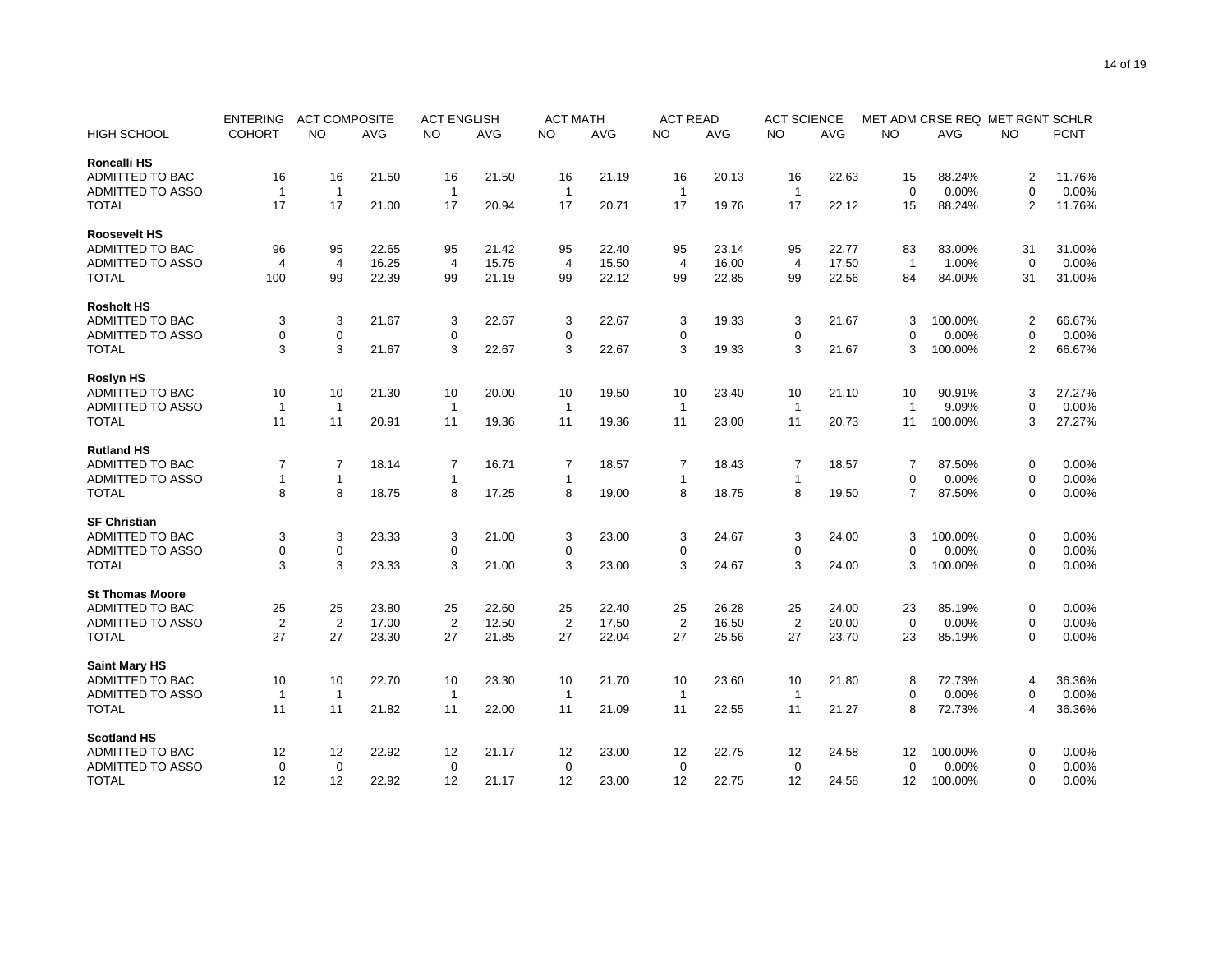|                           | <b>ENTERING</b> |                | <b>ACT COMPOSITE</b> |                | <b>ACT ENGLISH</b> |                | <b>ACT MATH</b> | <b>ACT READ</b> |            | <b>ACT SCIENCE</b> |            |                |            | MET ADM CRSE REQ MET RGNT SCHLR |             |
|---------------------------|-----------------|----------------|----------------------|----------------|--------------------|----------------|-----------------|-----------------|------------|--------------------|------------|----------------|------------|---------------------------------|-------------|
| <b>HIGH SCHOOL</b>        | <b>COHORT</b>   | <b>NO</b>      | <b>AVG</b>           | <b>NO</b>      | <b>AVG</b>         | <b>NO</b>      | <b>AVG</b>      | <b>NO</b>       | <b>AVG</b> | <b>NO</b>          | <b>AVG</b> | <b>NO</b>      | <b>AVG</b> | <b>NO</b>                       | <b>PCNT</b> |
| Selby HS                  |                 |                |                      |                |                    |                |                 |                 |            |                    |            |                |            |                                 |             |
| ADMITTED TO BAC           | 14              | 14             | 23.21                | 14             | 23.43              | 14             | 23.00           | 14              | 23.14      | 14                 | 23.07      | 14             | 100.00%    | 5                               | 35.71%      |
| <b>ADMITTED TO ASSO</b>   | $\mathbf 0$     | $\mathbf 0$    |                      | $\mathbf 0$    |                    | $\mathbf 0$    |                 | $\mathbf 0$     |            | $\mathbf 0$        |            | $\Omega$       | 0.00%      | $\mathbf 0$                     | 0.00%       |
| <b>TOTAL</b>              | 14              | 14             | 23.21                | 14             | 23.43              | 14             | 23.00           | 14              | 23.14      | 14                 | 23.07      | 14             | 100.00%    | 5                               | 35.71%      |
| <b>Sioux Valley HS</b>    |                 |                |                      |                |                    |                |                 |                 |            |                    |            |                |            |                                 |             |
| ADMITTED TO BAC           | 25              | 25             | 23.20                | 25             | 21.00              | 25             | 23.92           | 25              | 23.76      | 25                 | 23.32      | 24             | 88.89%     | 7                               | 25.93%      |
| <b>ADMITTED TO ASSO</b>   | $\overline{2}$  | $\overline{2}$ | 15.00                | $\overline{2}$ | 11.50              | $\overline{2}$ | 16.00           | $\overline{2}$  | 15.50      | $\overline{2}$     | 16.50      | $\Omega$       | 0.00%      | $\mathbf 0$                     | 0.00%       |
| <b>TOTAL</b>              | 27              | 27             | 22.59                | 27             | 20.30              | 27             | 23.33           | 27              | 23.15      | 27                 | 22.81      | 24             | 88.89%     | $\overline{7}$                  | 25.93%      |
| <b>Sisseton HS</b>        |                 |                |                      |                |                    |                |                 |                 |            |                    |            |                |            |                                 |             |
| ADMITTED TO BAC           | $\overline{7}$  | $\overline{7}$ | 23.14                | $\overline{7}$ | 20.71              | 7              | 24.57           | $\overline{7}$  | 22.29      | $\overline{7}$     | 24.43      | 5              | 71.43%     | 0                               | 0.00%       |
| <b>ADMITTED TO ASSO</b>   | 0               | $\pmb{0}$      |                      | $\pmb{0}$      |                    | 0              |                 | 0               |            | $\mathbf 0$        |            | $\mathbf 0$    | 0.00%      | $\mathbf 0$                     | 0.00%       |
| <b>TOTAL</b>              | $\overline{7}$  | $\overline{7}$ | 23.14                | $\overline{7}$ | 20.71              | $\overline{7}$ | 24.57           | $\overline{7}$  | 22.29      | $\overline{7}$     | 24.43      | 5              | 71.43%     | $\mathbf 0$                     | 0.00%       |
|                           |                 |                |                      |                |                    |                |                 |                 |            |                    |            |                |            |                                 |             |
| <b>South Shore HS</b>     |                 |                |                      |                |                    |                |                 |                 |            |                    |            |                |            |                                 |             |
| <b>ADMITTED TO BAC</b>    | 3               | 3              | 22.33                | 3              | 19.67              | 3              | 20.67           | 3               | 25.67      | 3                  | 22.33      | -1             | 33.33%     | 0                               | 0.00%       |
| <b>ADMITTED TO ASSO</b>   | 0               | $\mathbf 0$    |                      | $\mathbf 0$    |                    | $\mathbf 0$    |                 | $\mathbf 0$     |            | $\mathbf 0$        |            | $\Omega$       | 0.00%      | $\mathbf 0$                     | 0.00%       |
| <b>TOTAL</b>              | 3               | 3              | 22.33                | 3              | 19.67              | 3              | 20.67           | 3               | 25.67      | 3                  | 22.33      | $\mathbf{1}$   | 33.33%     | $\mathbf 0$                     | 0.00%       |
| <b>Spearfish HS</b>       |                 |                |                      |                |                    |                |                 |                 |            |                    |            |                |            |                                 |             |
| ADMITTED TO BAC           | 33              | 33             | 22.45                | 33             | 21.58              | 33             | 21.82           | 33              | 22.70      | 33                 | 22.79      | 30             | 83.33%     | 17                              | 47.22%      |
| <b>ADMITTED TO ASSO</b>   | 3               | 3              | 18.00                | 3              | 17.00              | 3              | 15.67           | 3               | 18.33      | 3                  | 19.00      | $\overline{1}$ | 2.78%      | $\mathbf 0$                     | 0.00%       |
| <b>TOTAL</b>              | 36              | 36             | 22.08                | 36             | 21.19              | 36             | 21.31           | 36              | 22.33      | 36                 | 22.47      | 31             | 86.11%     | 17                              | 47.22%      |
| <b>St Fran Mission HS</b> |                 |                |                      |                |                    |                |                 |                 |            |                    |            |                |            |                                 |             |
| <b>ADMITTED TO BAC</b>    | 3               | 3              | 16.67                | 3              | 17.67              | 3              | 16.33           | 3               | 16.67      | 3                  | 15.33      | -1             | 33.33%     | 0                               | 0.00%       |
| ADMITTED TO ASSO          | 0               | $\pmb{0}$      |                      | $\mathbf 0$    |                    | 0              |                 | 0               |            | $\mathbf 0$        |            | $\mathbf 0$    | 0.00%      | $\mathbf 0$                     | 0.00%       |
| <b>TOTAL</b>              | 3               | 3              | 16.67                | 3              | 17.67              | 3              | 16.33           | 3               | 16.67      | 3                  | 15.33      | $\mathbf{1}$   | 33.33%     | $\mathbf 0$                     | 0.00%       |
|                           |                 |                |                      |                |                    |                |                 |                 |            |                    |            |                |            |                                 |             |
| <b>Stanley County HS</b>  |                 |                |                      |                |                    |                |                 |                 |            |                    |            |                |            |                                 |             |
| <b>ADMITTED TO BAC</b>    | 15              | 15             | 22.27                | 15             | 22.13              | 15             | 20.27           | 15              | 23.60      | 15                 | 22.40      | 13             | 86.67%     | 3                               | 20.00%      |
| <b>ADMITTED TO ASSO</b>   | $\mathbf 0$     | $\mathbf 0$    |                      | $\mathbf 0$    |                    | $\mathbf 0$    |                 | $\mathbf 0$     |            | $\mathbf 0$        |            | $\Omega$       | 0.00%      | $\mathbf 0$                     | 0.00%       |
| <b>TOTAL</b>              | 15              | 15             | 22.27                | 15             | 22.13              | 15             | 20.27           | 15              | 23.60      | 15                 | 22.40      | 13             | 86.67%     | 3                               | 20.00%      |
| <b>Stevens HS</b>         |                 |                |                      |                |                    |                |                 |                 |            |                    |            |                |            |                                 |             |
| <b>ADMITTED TO BAC</b>    | 109             | 108            | 22.45                | 108            | 20.94              | 108            | 22.92           | 108             | 22.80      | 108                | 22.68      | 94             | 84.68%     | 21                              | 18.92%      |
| ADMITTED TO ASSO          | $\overline{2}$  | $\overline{2}$ | 18.50                | $\overline{2}$ | 16.50              | $\overline{2}$ | 17.00           | $\overline{2}$  | 20.00      | 2                  | 20.00      | $\mathbf 0$    | 0.00%      | $\mathbf 0$                     | 0.00%       |
| <b>TOTAL</b>              | 111             | 110            | 22.38                | 110            | 20.85              | 110            | 22.81           | 110             | 22.75      | 110                | 22.63      | 94             | 84.68%     | 21                              | 18.92%      |
| <b>Stickney HS</b>        |                 |                |                      |                |                    |                |                 |                 |            |                    |            |                |            |                                 |             |
| ADMITTED TO BAC           | 6               | 6              | 23.67                | 6              | 21.00              | 6              | 25.83           | 6               | 22.67      | 6                  | 24.50      | 6              | 100.00%    | 0                               | 0.00%       |
| ADMITTED TO ASSO          | 0               | $\mathbf 0$    |                      | $\mathbf 0$    |                    | 0              |                 | 0               |            | 0                  |            | $\Omega$       | 0.00%      | $\mathbf 0$                     | 0.00%       |
| <b>TOTAL</b>              | 6               | 6              | 23.67                | 6              | 21.00              | 6              | 25.83           | 6               | 22.67      | 6                  | 24.50      | 6              | 100.00%    | $\mathbf 0$                     | 0.00%       |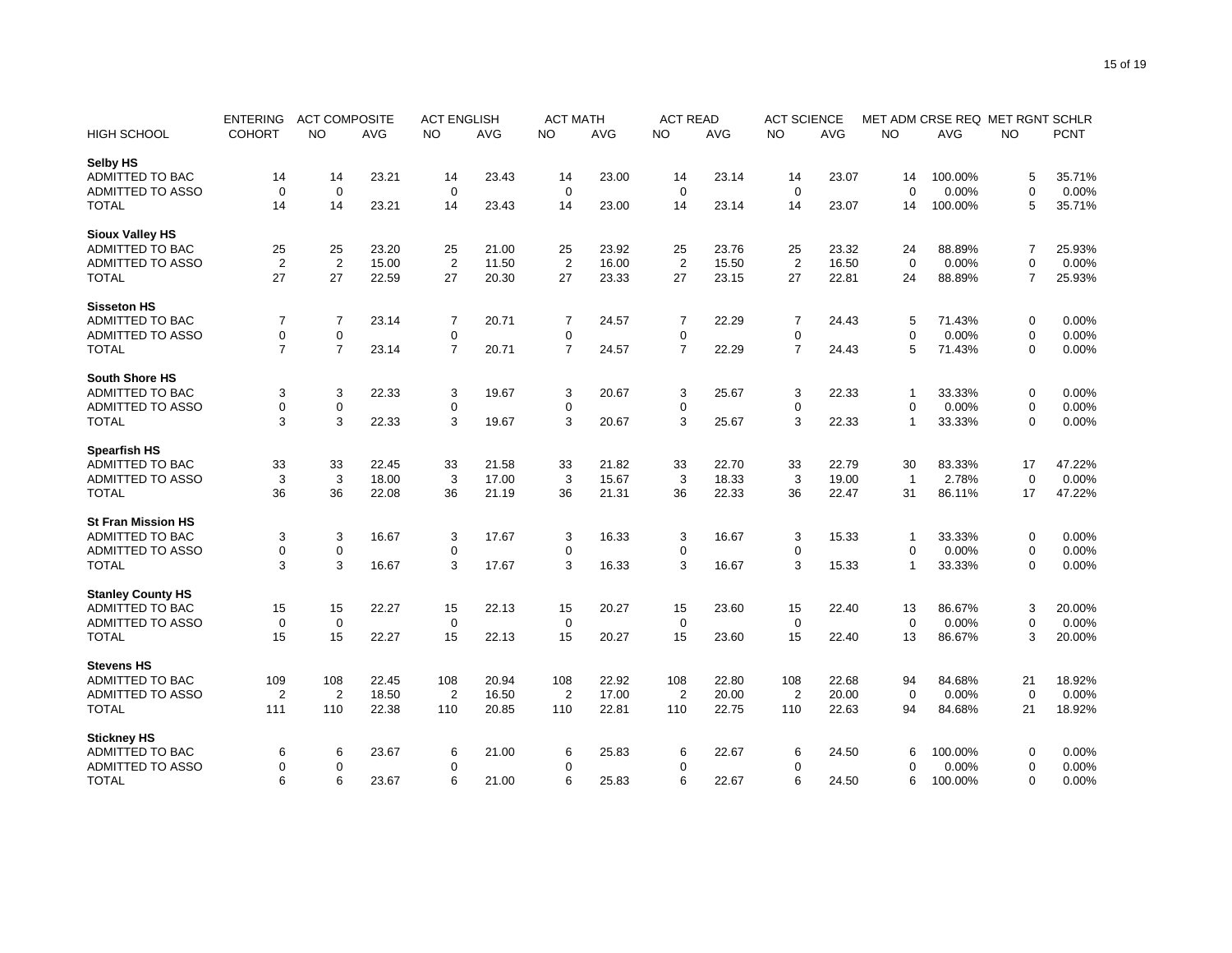|                           | <b>ENTERING</b>      | <b>ACT COMPOSITE</b> |            | <b>ACT ENGLISH</b> |       |                    | <b>ACT MATH</b> |                | <b>ACT READ</b> | <b>ACT SCIENCE</b> |            | MET ADM CRSE REQ MET RGNT SCHLR |            |                |             |
|---------------------------|----------------------|----------------------|------------|--------------------|-------|--------------------|-----------------|----------------|-----------------|--------------------|------------|---------------------------------|------------|----------------|-------------|
| HIGH SCHOOL               | <b>COHORT</b>        | <b>NO</b>            | <b>AVG</b> | <b>NO</b>          | AVG   | <b>NO</b>          | <b>AVG</b>      | <b>NO</b>      | <b>AVG</b>      | <b>NO</b>          | <b>AVG</b> | <b>NO</b>                       | <b>AVG</b> | <b>NO</b>      | <b>PCNT</b> |
| <b>Sturgis HS</b>         |                      |                      |            |                    |       |                    |                 |                |                 |                    |            |                                 |            |                |             |
| <b>ADMITTED TO BAC</b>    | 48                   | 48                   | 21.31      | 48                 | 19.90 | 48                 | 21.33           | 48             | 21.48           | 48                 | 22.04      | 43                              | 86.00%     | 27             | 54.00%      |
| <b>ADMITTED TO ASSO</b>   | $\overline{2}$       | $\overline{2}$       | 17.50      | $\overline{2}$     | 16.00 | $\overline{2}$     | 16.50           | 2              | 18.50           | $\overline{2}$     | 18.00      | 2                               | 4.00%      | $\mathbf{1}$   | 2.00%       |
| <b>TOTAL</b>              | 50                   | 50                   | 21.16      | 50                 | 19.74 | 50                 | 21.14           | 50             | 21.36           | 50                 | 21.88      | 45                              | 90.00%     | 28             | 56.00%      |
| <b>Sully Buttes HS</b>    |                      |                      |            |                    |       |                    |                 |                |                 |                    |            |                                 |            |                |             |
| ADMITTED TO BAC           | 11                   | 11                   | 22.82      | 11                 | 22.55 | 11                 | 22.91           | 11             | 23.27           | 11                 | 22.91      | 10                              | 83.33%     | $\mathbf 1$    | 8.33%       |
| <b>ADMITTED TO ASSO</b>   | $\overline{1}$       | $\overline{1}$       |            | $\mathbf{1}$       |       | $\mathbf{1}$       |                 | $\mathbf{1}$   |                 | $\mathbf{1}$       |            | $\mathbf 0$                     | 0.00%      | $\mathbf 0$    | 0.00%       |
| <b>TOTAL</b>              | 12                   | 12                   | 22.25      | 12                 | 21.67 | 12                 | 22.58           | 12             | 22.75           | 12                 | 22.17      | 10                              | 83.33%     | $\mathbf{1}$   | 8.33%       |
| <b>Summit HS</b>          |                      |                      |            |                    |       |                    |                 |                |                 |                    |            |                                 |            |                |             |
| <b>ADMITTED TO BAC</b>    | 3                    | $\mathbf{3}$         | 20.33      | 3                  | 18.33 | 3                  | 19.33           | 3              | 21.00           | 3                  | 21.67      | 2                               | 66.67%     | 0              | 0.00%       |
| <b>ADMITTED TO ASSO</b>   | 0                    | $\mathbf 0$          |            | $\mathbf 0$        |       | 0                  |                 | 0              |                 | 0                  |            | $\Omega$                        | 0.00%      | $\mathbf 0$    | 0.00%       |
| <b>TOTAL</b>              | 3                    | 3                    | 20.33      | 3                  | 18.33 | 3                  | 19.33           | 3              | 21.00           | 3                  | 21.67      | $\overline{2}$                  | 66.67%     | $\mathbf 0$    | 0.00%       |
|                           |                      |                      |            |                    |       |                    |                 |                |                 |                    |            |                                 |            |                |             |
| <b>Sunshine Bible Aca</b> |                      |                      |            |                    |       |                    |                 |                |                 |                    |            |                                 |            |                |             |
| <b>ADMITTED TO BAC</b>    | 5                    | 5                    | 24.80      | 5                  | 24.80 | 5                  | 23.80           | 5              | 26.40           | 5                  | 23.00      | 5                               | 100.00%    | $\pmb{0}$      | 0.00%       |
| <b>ADMITTED TO ASSO</b>   | 0                    | $\mathbf 0$          |            | 0                  |       | 0                  |                 | 0              |                 | 0                  |            | $\Omega$                        | 0.00%      | $\mathbf 0$    | 0.00%       |
| <b>TOTAL</b>              | 5                    | 5                    | 24.80      | 5                  | 24.80 | 5                  | 23.80           | 5              | 26.40           | 5                  | 23.00      | 5                               | 100.00%    | $\mathbf 0$    | 0.00%       |
| <b>TF Riggs Senior HS</b> |                      |                      |            |                    |       |                    |                 |                |                 |                    |            |                                 |            |                |             |
| ADMITTED TO BAC           | 85                   | 85                   | 23.21      | 85                 | 21.74 | 85                 | 23.36           | 85             | 23.45           | 85                 | 23.82      | 57                              | 66.28%     | 9              | 10.47%      |
| <b>ADMITTED TO ASSO</b>   | $\overline{1}$       | $\overline{1}$       |            | $\mathbf{1}$       |       | $\mathbf{1}$       |                 | $\overline{1}$ |                 | $\mathbf{1}$       |            | $\mathbf 0$                     | 0.00%      | $\mathbf 0$    | 0.00%       |
| <b>TOTAL</b>              | 86                   | 86                   | 23.15      | 86                 | 21.67 | 86                 | 23.28           | 86             | 23.40           | 86                 | 23.79      | 57                              | 66.28%     | 9              | 10.47%      |
| <b>Timber Lake HS</b>     |                      |                      |            |                    |       |                    |                 |                |                 |                    |            |                                 |            |                |             |
| <b>ADMITTED TO BAC</b>    | 5                    | $\,$ 5 $\,$          | 24.80      | 5                  | 23.40 | 5                  | 25.00           | 5              | 26.20           | 5                  | 24.40      | $\overline{4}$                  | 80.00%     | $\overline{2}$ | 40.00%      |
| <b>ADMITTED TO ASSO</b>   | 0                    | $\mathbf 0$          |            | $\mathbf 0$        |       | 0                  |                 | 0              |                 | 0                  |            | 0                               | 0.00%      | $\mathbf 0$    | 0.00%       |
| <b>TOTAL</b>              | 5                    | 5                    | 24.80      | 5                  | 23.40 | 5                  | 25.00           | 5              | 26.20           | 5                  | 24.40      | 4                               | 80.00%     | $\overline{2}$ | 40.00%      |
|                           |                      |                      |            |                    |       |                    |                 |                |                 |                    |            |                                 |            |                |             |
| <b>Tri-Valley Senior</b>  |                      |                      |            |                    |       |                    |                 |                |                 |                    |            |                                 |            |                |             |
| <b>ADMITTED TO BAC</b>    | 19                   | 19                   | 23.11      | 19                 | 21.53 | 19                 | 23.42           | 19             | 23.47           | 19                 | 22.95      | 18                              | 90.00%     | 3              | 15.00%      |
| ADMITTED TO ASSO          | $\overline{1}$<br>20 | $\overline{1}$       |            | $\mathbf{1}$       |       | $\mathbf{1}$<br>20 |                 | $\mathbf{1}$   |                 | $\mathbf{1}$       |            | $\mathbf 0$                     | 0.00%      | $\mathbf 0$    | 0.00%       |
| <b>TOTAL</b>              |                      | 20                   | 23.00      | 20                 | 21.45 |                    | 23.10           | 20             | 23.55           | 20                 | 22.80      | 18                              | 90.00%     | 3              | 15.00%      |
| <b>Tripp-Delmont HS</b>   |                      |                      |            |                    |       |                    |                 |                |                 |                    |            |                                 |            |                |             |
| <b>ADMITTED TO BAC</b>    | 8                    | 8                    | 22.13      | 8                  | 22.63 | 8                  | 22.38           | 8              | 21.50           | 8                  | 21.63      | 6                               | 66.67%     | 0              | 0.00%       |
| ADMITTED TO ASSO          | 1                    | $\mathbf{1}$         |            | 1                  |       | 1                  |                 | 1              |                 | $\mathbf{1}$       |            | 0                               | 0.00%      | $\mathbf 0$    | 0.00%       |
| <b>TOTAL</b>              | 9                    | 9                    | 22.11      | 9                  | 22.67 | 9                  | 21.89           | 9              | 21.67           | 9                  | 21.78      | 6                               | 66.67%     | $\mathbf 0$    | 0.00%       |
| <b>Tulare HS</b>          |                      |                      |            |                    |       |                    |                 |                |                 |                    |            |                                 |            |                |             |
| <b>ADMITTED TO BAC</b>    | 3                    | 3                    | 22.00      | 3                  | 20.00 | 3                  | 21.00           | 3              | 26.00           | 3                  | 21.67      | 2                               | 50.00%     | 0              | 0.00%       |
| <b>ADMITTED TO ASSO</b>   | 1                    | -1                   |            | $\mathbf{1}$       |       | 1                  |                 | 1              |                 |                    |            | $\mathbf 0$                     | 0.00%      | $\mathbf 0$    | 0.00%       |
| <b>TOTAL</b>              | 4                    | $\overline{4}$       | 22.50      | $\overline{4}$     | 20.25 | 4                  | 21.50           | 4              | 26.25           | 4                  | 22.25      | $\overline{2}$                  | 50.00%     | $\mathbf 0$    | 0.00%       |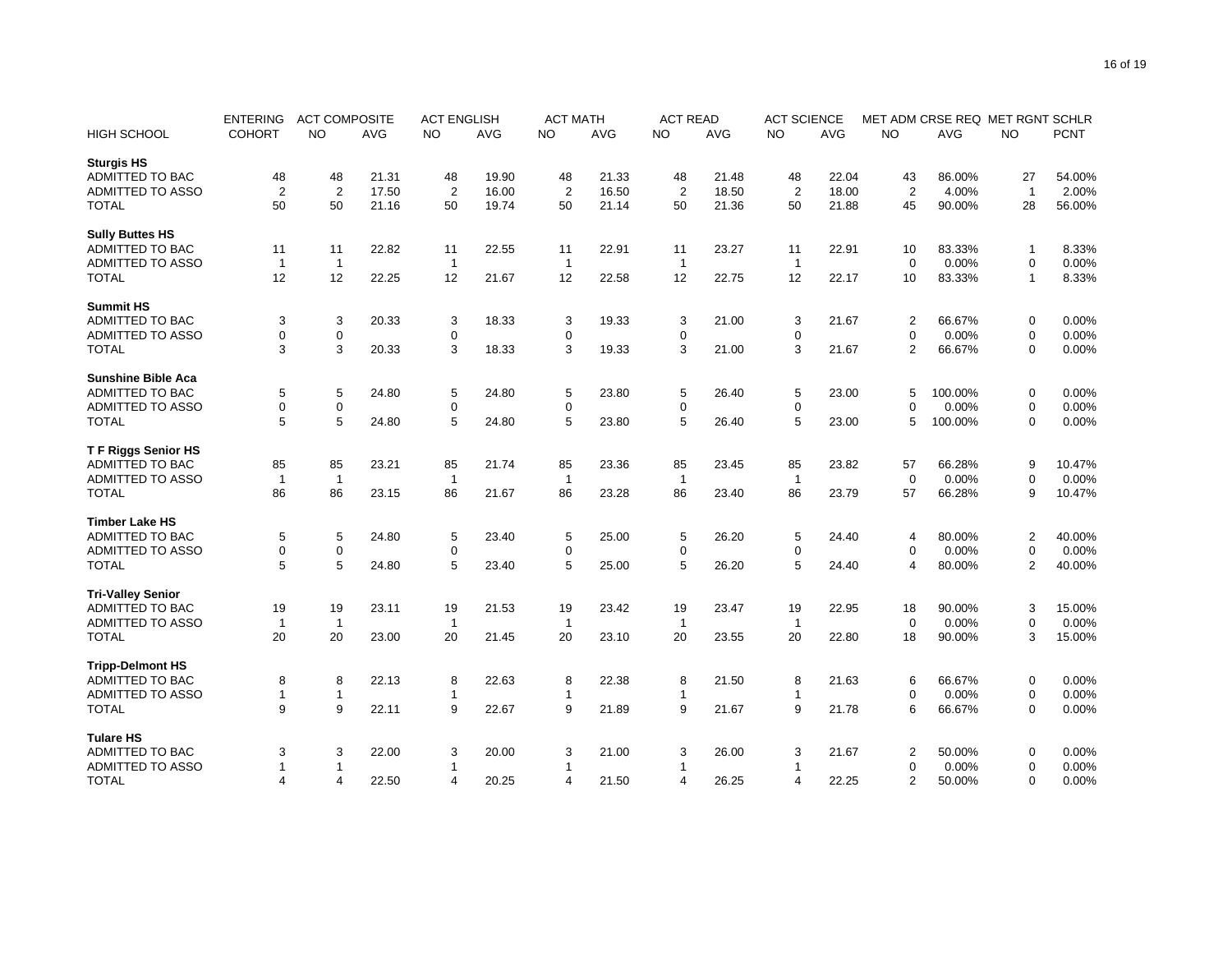|                                                      | <b>ENTERING</b> | <b>ACT COMPOSITE</b> |                | <b>ACT ENGLISH</b> |                | <b>ACT MATH</b> |                | <b>ACT READ</b> |                | <b>ACT SCIENCE</b> |                | MET ADM CRSE REQ MET RGNT SCHLR |                 |                |             |
|------------------------------------------------------|-----------------|----------------------|----------------|--------------------|----------------|-----------------|----------------|-----------------|----------------|--------------------|----------------|---------------------------------|-----------------|----------------|-------------|
| HIGH SCHOOL                                          | <b>COHORT</b>   | <b>NO</b>            | <b>AVG</b>     | <b>NO</b>          | AVG            | <b>NO</b>       | <b>AVG</b>     | <b>NO</b>       | AVG            | <b>NO</b>          | <b>AVG</b>     | <b>NO</b>                       | <b>AVG</b>      | <b>NO</b>      | <b>PCNT</b> |
| <b>Veblen HS</b>                                     |                 |                      |                |                    |                |                 |                |                 |                |                    |                |                                 |                 |                |             |
| <b>ADMITTED TO BAC</b>                               | 4               | 4                    | 23.75          | 4                  | 24.50          | 4               | 21.50          | 4               | 25.75          | 4                  | 23.00          | $\overline{4}$                  | 80.00%          | 0              | 0.00%       |
| <b>ADMITTED TO ASSO</b>                              | 1               | $\mathbf{1}$         |                | $\mathbf{1}$       |                | 1               |                | $\mathbf{1}$    |                | $\mathbf{1}$       |                | $\Omega$                        | 0.00%           | $\mathbf 0$    | 0.00%       |
| <b>TOTAL</b>                                         | 5               | 5                    | 22.80          | 5                  | 23.60          | 5               | 20.40          | 5               | 24.40          | 5                  | 22.20          | 4                               | 80.00%          | $\mathbf 0$    | 0.00%       |
| <b>Vermillion HS</b>                                 |                 |                      |                |                    |                |                 |                |                 |                |                    |                |                                 |                 |                |             |
| <b>ADMITTED TO BAC</b>                               | 24              | 24                   | 23.08          | 24                 | 22.88          | 24              | 22.21          | 24              | 23.54          | 24                 | 22.71          | 22                              | 88.00%          | 9              | 36.00%      |
| <b>ADMITTED TO ASSO</b>                              | $\overline{1}$  | $\overline{1}$       |                | $\mathbf{1}$       |                | $\mathbf{1}$    |                | $\overline{1}$  |                | $\mathbf{1}$       |                | $\mathbf 0$                     | 0.00%           | $\mathbf 0$    | 0.00%       |
| <b>TOTAL</b>                                         | 25              | 25                   | 23.08          | 25                 | 22.88          | 25              | 21.96          | 25              | 23.88          | 25                 | 22.56          | 22                              | 88.00%          | 9              | 36.00%      |
|                                                      |                 |                      |                |                    |                |                 |                |                 |                |                    |                |                                 |                 |                |             |
| <b>Viborg HS</b>                                     |                 |                      |                |                    |                |                 |                |                 |                |                    |                |                                 |                 |                |             |
| <b>ADMITTED TO BAC</b>                               | 4               | 4                    | 22.00          | $\overline{4}$     | 22.75          | 4               | 22.00          | 4               | 22.00          | 4                  | 21.50          | 4                               | 100.00%         | 3              | 75.00%      |
| <b>ADMITTED TO ASSO</b>                              | 0               | $\mathbf 0$          |                | $\mathbf 0$        |                | 0               |                | 0               |                | 0                  |                | $\Omega$                        | 0.00%           | $\mathbf 0$    | 0.00%       |
| <b>TOTAL</b>                                         | 4               | $\overline{4}$       | 22.00          | $\overline{4}$     | 22.75          | 4               | 22.00          | 4               | 22.00          | 4                  | 21.50          | 4                               | 100.00%         | 3              | 75.00%      |
| <b>Wagner Community HS</b>                           |                 |                      |                |                    |                |                 |                |                 |                |                    |                |                                 |                 |                |             |
| <b>ADMITTED TO BAC</b>                               | 16              | 16                   | 20.63          | 16                 | 19.13          | 16              | 22.19          | 16              | 19.56          | 16                 | 20.69          | 15                              | 93.75%          | $\overline{4}$ | 25.00%      |
| <b>ADMITTED TO ASSO</b>                              | 0               | $\mathbf 0$          |                | 0                  |                | 0               |                | 0               |                | $\mathbf 0$        |                | $\mathbf 0$                     | 0.00%           | $\mathbf 0$    | 0.00%       |
| <b>TOTAL</b>                                         | 16              | 16                   | 20.63          | 16                 | 19.13          | 16              | 22.19          | 16              | 19.56          | 16                 | 20.69          | 15                              | 93.75%          | $\overline{4}$ | 25.00%      |
| <b>Wakonda HS</b>                                    |                 |                      |                |                    |                |                 |                |                 |                |                    |                |                                 |                 |                |             |
| <b>ADMITTED TO BAC</b>                               | 8               | 8                    | 23.00          | 8                  | 23.00          | 8               | 22.25          | 8               | 23.25          | 8                  | 22.88          | 7                               | 77.78%          | $\overline{2}$ | 22.22%      |
| <b>ADMITTED TO ASSO</b>                              | 1               | $\mathbf{1}$         |                | $\mathbf{1}$       |                | 1               |                | $\mathbf{1}$    |                | $\mathbf{1}$       |                | $\mathbf 0$                     | 0.00%           | $\mathbf 0$    | 0.00%       |
| <b>TOTAL</b>                                         | 9               | 9                    | 22.11          | 9                  | 22.00          | 9               | 21.33          | 9               | 22.22          | 9                  | 22.22          | $\overline{7}$                  | 77.78%          | $\overline{2}$ | 22.22%      |
|                                                      |                 |                      |                |                    |                |                 |                |                 |                |                    |                |                                 |                 |                |             |
| <b>Wall High Schoool</b>                             |                 |                      |                |                    |                |                 |                |                 |                |                    |                |                                 |                 |                |             |
| <b>ADMITTED TO BAC</b>                               | 9               | 9                    | 20.44          | 9                  | 20.00          | 9               | 19.33          | 9               | 21.33          | 9                  | 20.67          | $\overline{7}$                  | 77.78%          | $\overline{1}$ | 11.11%      |
| <b>ADMITTED TO ASSO</b>                              | 0               | $\mathbf 0$          |                | $\mathbf 0$        |                | 0               |                | 0               |                | 0                  |                | $\mathbf 0$                     | 0.00%           | $\mathbf 0$    | 0.00%       |
| <b>TOTAL</b>                                         | 9               | 9                    | 20.44          | 9                  | 20.00          | 9               | 19.33          | 9               | 21.33          | 9                  | 20.67          | $\overline{7}$                  | 77.78%          | $\mathbf{1}$   | 11.11%      |
| <b>Warner HS</b>                                     |                 |                      |                |                    |                |                 |                |                 |                |                    |                |                                 |                 |                |             |
| <b>ADMITTED TO BAC</b>                               | 8               | 8                    | 24.88          | 8                  | 22.25          | 8               | 26.88          | 8               | 23.75          | 8                  | 25.63          | 8                               | 80.00%          | $\overline{2}$ | 20.00%      |
| ADMITTED TO ASSO                                     | $\overline{2}$  | $\overline{2}$       | 22.00          | $\overline{2}$     | 23.00          | $\overline{2}$  | 18.00          | $\overline{2}$  | 23.00          | $\overline{c}$     | 23.50          | $\mathbf 0$                     | 0.00%           | $\mathbf 0$    | 0.00%       |
| <b>TOTAL</b>                                         | 10              | 10                   | 24.30          | 10                 | 22.40          | 10              | 25.10          | 10              | 23.60          | 10                 | 25.20          | 8                               | 80.00%          | $\overline{2}$ | 20.00%      |
| <b>Washington SR HS</b>                              |                 |                      |                |                    |                |                 |                |                 |                |                    |                |                                 |                 |                |             |
| ADMITTED TO BAC                                      | 77              | 77                   | 22.64          | 77                 | 21.00          | 77              | 22.91          | 77              | 23.12          | 77                 | 22.66          | 73                              | 87.95%          | 25             | 30.12%      |
| ADMITTED TO ASSO                                     | 6               | 6                    | 18.17          | 6                  | 17.33          | 6               | 17.00          | 6               | 19.33          | 6                  | 18.50          | $\overline{2}$                  | 2.41%           | $\mathbf 0$    | 0.00%       |
| <b>TOTAL</b>                                         | 83              | 83                   | 22.31          | 83                 | 20.73          | 83              | 22.48          | 83              | 22.84          | 83                 | 22.36          | 75                              | 90.36%          | 25             | 30.12%      |
|                                                      |                 |                      |                |                    |                |                 |                |                 |                |                    |                |                                 |                 |                |             |
| <b>Watertown Senior HS</b><br><b>ADMITTED TO BAC</b> |                 |                      | 21.87          |                    |                |                 |                |                 |                |                    |                |                                 |                 |                | 35.14%      |
| ADMITTED TO ASSO                                     | 68              | 68                   |                | 68                 | 20.35          | 68<br>6         | 21.47          | 68              | 22.49          | 68                 | 22.68          | 50                              | 67.57%          | 26             | 0.00%       |
| <b>TOTAL</b>                                         | 6<br>74         | 6<br>74              | 18.83<br>21.62 | 6<br>74            | 16.67<br>20.05 | 74              | 16.83<br>21.09 | 6<br>74         | 20.33<br>22.31 | 6<br>74            | 20.50<br>22.50 | $\mathbf 0$<br>50               | 0.00%<br>67.57% | $\mathbf 0$    | 35.14%      |
|                                                      |                 |                      |                |                    |                |                 |                |                 |                |                    |                |                                 |                 | 26             |             |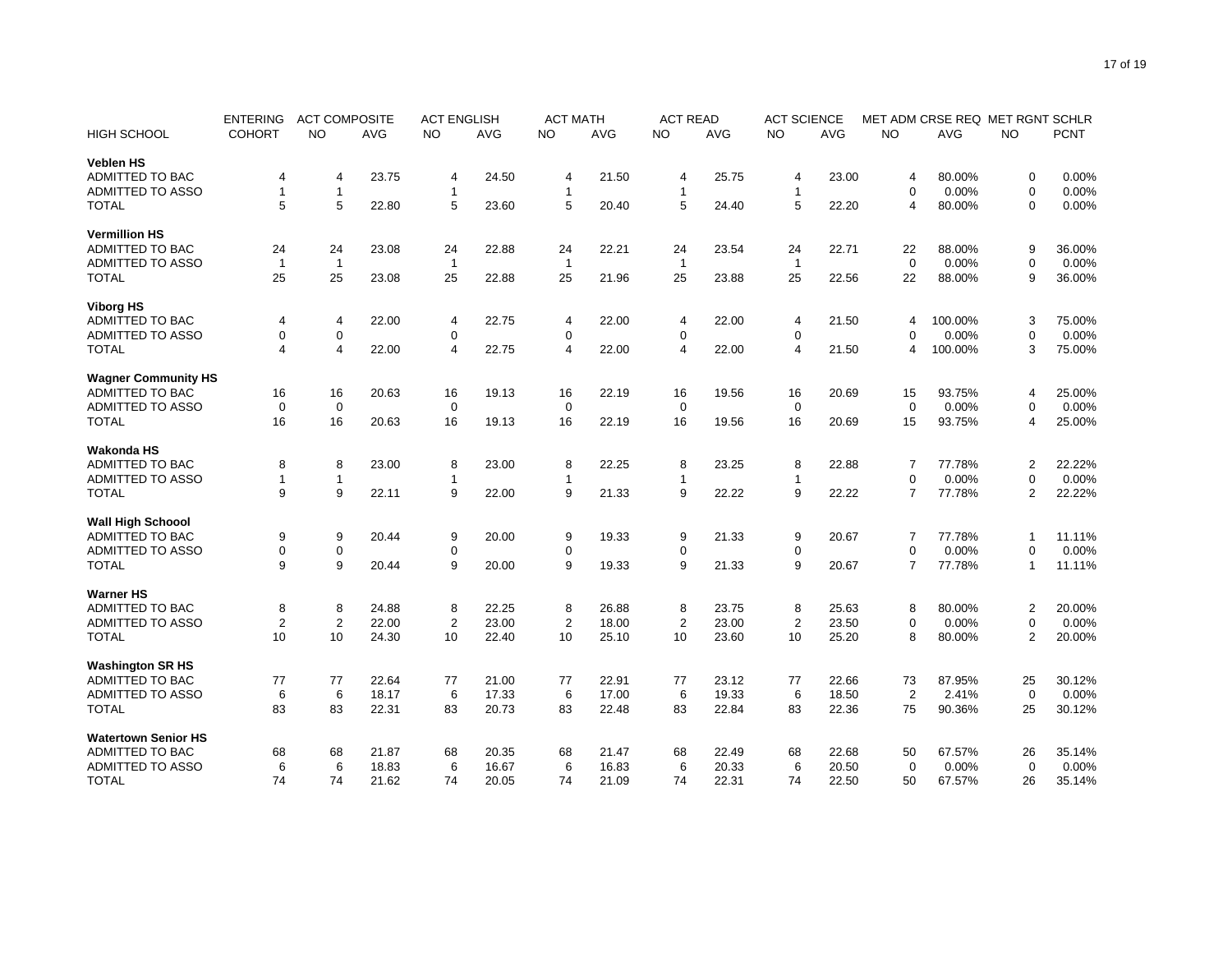|                           | <b>ENTERING</b> | <b>ACT COMPOSITE</b> |            | <b>ACT ENGLISH</b> |            |                         | <b>ACT MATH</b> |                | <b>ACT READ</b> | <b>ACT SCIENCE</b> |            | MET ADM CRSE REQ MET RGNT SCHLR |            |                |             |
|---------------------------|-----------------|----------------------|------------|--------------------|------------|-------------------------|-----------------|----------------|-----------------|--------------------|------------|---------------------------------|------------|----------------|-------------|
| <b>HIGH SCHOOL</b>        | <b>COHORT</b>   | <b>NO</b>            | <b>AVG</b> | <b>NO</b>          | <b>AVG</b> | <b>NO</b>               | <b>AVG</b>      | <b>NO</b>      | <b>AVG</b>      | <b>NO</b>          | <b>AVG</b> | <b>NO</b>                       | <b>AVG</b> | <b>NO</b>      | <b>PCNT</b> |
| <b>Waubay HS</b>          |                 |                      |            |                    |            |                         |                 |                |                 |                    |            |                                 |            |                |             |
| <b>ADMITTED TO BAC</b>    | 5               | 5                    | 20.00      | 5                  | 18.00      | 5                       | 21.60           | 5              | 20.20           | 5                  | 20.40      | 5                               | 100.00%    | 0              | 0.00%       |
| <b>ADMITTED TO ASSO</b>   | 0               | $\mathbf 0$          |            | $\mathbf 0$        |            | $\mathbf 0$             |                 | 0              |                 | 0                  |            | $\Omega$                        | 0.00%      | $\mathbf 0$    | 0.00%       |
| <b>TOTAL</b>              | 5               | 5                    | 20.00      | 5                  | 18.00      | 5                       | 21.60           | 5              | 20.20           | 5                  | 20.40      | 5                               | 100.00%    | $\Omega$       | 0.00%       |
| <b>Webster HS</b>         |                 |                      |            |                    |            |                         |                 |                |                 |                    |            |                                 |            |                |             |
| ADMITTED TO BAC           | 15              | 15                   | 21.60      | 15                 | 20.53      | 15                      | 22.13           | 15             | 21.13           | 15                 | 22.20      | 14                              | 87.50%     | 5              | 31.25%      |
| <b>ADMITTED TO ASSO</b>   | $\overline{1}$  | $\mathbf{1}$         |            | $\mathbf{1}$       |            | $\mathbf{1}$            |                 | $\mathbf{1}$   |                 | $\mathbf{1}$       |            | $\mathbf 0$                     | 0.00%      | $\mathbf 0$    | 0.00%       |
| <b>TOTAL</b>              | 16              | 16                   | 21.38      | 16                 | 20.19      | 16                      | 21.63           | 16             | 21.25           | 16                 | 21.94      | 14                              | 87.50%     | 5              | 31.25%      |
|                           |                 |                      |            |                    |            |                         |                 |                |                 |                    |            |                                 |            |                |             |
| <b>Wessington SPGS HS</b> |                 |                      |            |                    |            |                         |                 |                |                 |                    |            |                                 |            |                |             |
| <b>ADMITTED TO BAC</b>    | 11              | 11                   | 25.45      | 11                 | 23.64      | 11                      | 24.64           | 11             | 27.18           | 11                 | 26.18      | 10                              | 90.91%     | 4              | 36.36%      |
| <b>ADMITTED TO ASSO</b>   | $\mathbf 0$     | $\mathbf 0$          |            | $\mathbf 0$        |            | $\mathbf 0$             |                 | 0              |                 | $\mathbf 0$        |            | $\mathbf 0$                     | 0.00%      | $\mathbf 0$    | 0.00%       |
| <b>TOTAL</b>              | 11              | 11                   | 25.45      | 11                 | 23.64      | 11                      | 24.64           | 11             | 27.18           | 11                 | 26.18      | 10                              | 90.91%     | $\overline{4}$ | 36.36%      |
| <b>West Central HS</b>    |                 |                      |            |                    |            |                         |                 |                |                 |                    |            |                                 |            |                |             |
| <b>ADMITTED TO BAC</b>    | 25              | 25                   | 22.12      | 25                 | 21.12      | 25                      | 22.16           | 25             | 22.40           | 25                 | 22.32      | 23                              | 82.14%     | 7              | 25.00%      |
| <b>ADMITTED TO ASSO</b>   | 3               | 3                    | 18.67      | 3                  | 16.67      | 3                       | 17.67           | 3              | 17.33           | 3                  | 21.67      | $\overline{1}$                  | 3.57%      | $\mathbf 0$    | 0.00%       |
| <b>TOTAL</b>              | 28              | 28                   | 21.75      | 28                 | 20.64      | 28                      | 21.68           | 28             | 21.86           | 28                 | 22.25      | 24                              | 85.71%     | $\overline{7}$ | 25.00%      |
| <b>White River HS</b>     |                 |                      |            |                    |            |                         |                 |                |                 |                    |            |                                 |            |                |             |
| ADMITTED TO BAC           | 2               | $\overline{2}$       | 23.50      | $\overline{2}$     | 22.00      | $\overline{\mathbf{c}}$ | 24.50           | $\overline{c}$ | 27.00           | $\overline{c}$     | 21.00      | $\mathbf{1}$                    | 33.33%     | 0              | 0.00%       |
| ADMITTED TO ASSO          | $\mathbf{1}$    | $\mathbf{1}$         |            | $\mathbf{1}$       |            | 1                       |                 | $\mathbf{1}$   |                 | $\mathbf{1}$       |            | $\Omega$                        | 0.00%      | $\mathbf 0$    | 0.00%       |
| <b>TOTAL</b>              | 3               | 3                    | 20.67      | 3                  | 18.67      | 3                       | 21.33           | 3              | 23.67           | 3                  | 19.67      | $\mathbf{1}$                    | 33.33%     | $\mathbf 0$    | 0.00%       |
|                           |                 |                      |            |                    |            |                         |                 |                |                 |                    |            |                                 |            |                |             |
| <b>Willow Lake HS</b>     |                 |                      |            |                    |            |                         |                 |                |                 |                    |            |                                 |            |                |             |
| <b>ADMITTED TO BAC</b>    | 4               | 4                    | 25.50      | 4                  | 24.75      | 4                       | 27.25           | 4              | 23.75           | 4                  | 26.25      | 3                               | 75.00%     | -1             | 25.00%      |
| <b>ADMITTED TO ASSO</b>   | 0               | $\mathbf 0$          |            | $\mathbf 0$        |            | $\mathbf 0$             |                 | $\mathbf 0$    |                 | $\mathbf 0$        |            | $\Omega$                        | 0.00%      | $\mathbf 0$    | 0.00%       |
| <b>TOTAL</b>              | 4               | $\overline{4}$       | 25.50      | $\overline{4}$     | 24.75      | 4                       | 27.25           | 4              | 23.75           | 4                  | 26.25      | 3                               | 75.00%     | $\mathbf{1}$   | 25.00%      |
| <b>Wilmot HS</b>          |                 |                      |            |                    |            |                         |                 |                |                 |                    |            |                                 |            |                |             |
| ADMITTED TO BAC           | 6               | 6                    | 20.67      | 6                  | 19.33      | 6                       | 21.83           | 6              | 20.50           | 6                  | 21.00      | 5                               | 71.43%     | 0              | 0.00%       |
| <b>ADMITTED TO ASSO</b>   | $\mathbf{1}$    | $\mathbf{1}$         |            | $\mathbf{1}$       |            | 1                       |                 | $\mathbf{1}$   |                 | $\mathbf{1}$       |            | 0                               | 0.00%      | $\mathbf 0$    | 0.00%       |
| <b>TOTAL</b>              | $\overline{7}$  | $\overline{7}$       | 20.00      | $\overline{7}$     | 18.14      | $\overline{7}$          | 20.86           | $\overline{7}$ | 20.43           | $\overline{7}$     | 20.43      | 5                               | 71.43%     | $\mathbf 0$    | 0.00%       |
| <b>Winner HS</b>          |                 |                      |            |                    |            |                         |                 |                |                 |                    |            |                                 |            |                |             |
| <b>ADMITTED TO BAC</b>    | 25              | 25                   | 22.52      | 25                 | 21.72      | 25                      | 21.48           | 25             | 23.32           | 25                 | 23.08      | 22                              | 88.00%     | 11             | 44.00%      |
| <b>ADMITTED TO ASSO</b>   | $\mathbf 0$     | $\mathbf 0$          |            | 0                  |            | $\mathbf 0$             |                 | 0              |                 | $\mathbf 0$        |            | $\mathbf 0$                     | 0.00%      | $\mathbf 0$    | 0.00%       |
| <b>TOTAL</b>              | 25              | 25                   | 22.52      | 25                 | 21.72      | 25                      | 21.48           | 25             | 23.32           | 25                 | 23.08      | 22                              | 88.00%     | 11             | 44.00%      |
|                           |                 |                      |            |                    |            |                         |                 |                |                 |                    |            |                                 |            |                |             |
| <b>Wolsey HS</b>          |                 |                      |            |                    |            |                         |                 |                |                 |                    |            |                                 |            |                |             |
| <b>ADMITTED TO BAC</b>    | 8               | 8                    | 19.88      | 8                  | 17.38      | 8                       | 21.38           | 8              | 21.13           | 8                  | 19.38      | 8                               | 80.00%     | -1             | 10.00%      |
| <b>ADMITTED TO ASSO</b>   | $\overline{2}$  | $\overline{2}$       | 16.00      | $\overline{2}$     | 14.50      | $\overline{2}$          | 15.00           | $\overline{2}$ | 18.00           | $\overline{2}$     | 15.50      | 0                               | 0.00%      | $\mathbf 0$    | 0.00%       |
| <b>TOTAL</b>              | 10              | 10                   | 19.10      | 10                 | 16.80      | 10                      | 20.10           | 10             | 20.50           | 10                 | 18.60      | 8                               | 80.00%     | $\overline{1}$ | 10.00%      |